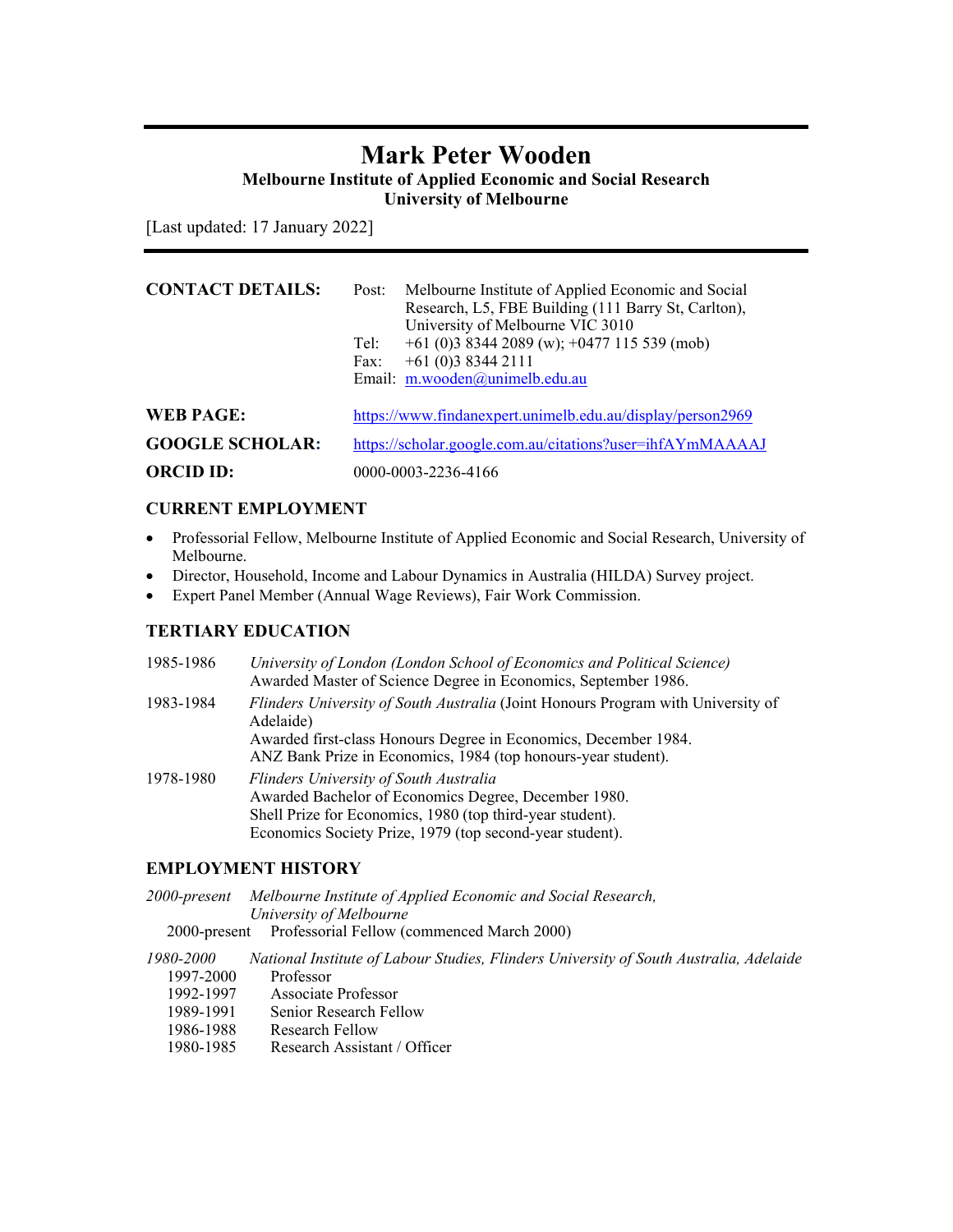### **EMPLOYMENT-RELATED APPOINTMENTS**

| 2000-present | Director, HILDA Survey project, Melbourne Institute of Applied Economic and<br>Social Research, University of Melbourne (commenced July 2000). |
|--------------|------------------------------------------------------------------------------------------------------------------------------------------------|
| 2010-2014    | Director, Journeys Home: Longitudinal Study of Factors Affecting Housing Stability,                                                            |
|              | Melbourne Institute of Applied Economic and Social Research, University of                                                                     |
|              | Melbourne.                                                                                                                                     |
| 2003-2010    | Deputy Director, Melbourne Institute of Applied Economic and Social Research,                                                                  |
|              | University of Melbourne. [Acting Director, April-July 2007 and August 2009-March                                                               |
|              | 2010.                                                                                                                                          |
| 2002-2005    | Director, Labour Economics and Social Policy Program, Melbourne Institute of                                                                   |
|              | Applied Economic and Social Research, University of Melbourne.                                                                                 |
| 1998-1999    | Acting Director, National Institute of Labour Studies, Flinders University.                                                                    |
| 1992-1998    | Deputy Director, National Institute of Labour Studies, Flinders University.                                                                    |

### **OTHER ACADEMIC APPOINTMENTS / AFFILIATIONS**

- Fellow, Academy of Social Sciences in Australia (elected 2010).
- Research Fellow, Forschungsinstitut zur Zukunft der Arbeit (Institute of Labor Economics, or IZA), Bonn (appointed 2001).
- Research Fellow, Deutsches Institut für Wirtschaftsforschung (DIW) (German Institute for Economic Research), Berlin (appointed 2004).
- Fellow, Global Labor Organization (GLO) Network (appointed 2017).
- Research Associate, Centre for Labour Market Research, Canberra / Perth (appointed 1991).

## **ACADEMIC JOURNAL APPOINTMENTS**

- 2000-present Member, Editorial Board, *Australian Journal of Labour Economics*.
- Co-editor, *The Australian Economic Review*.
- 2009-2010 Member, International Advisory Board, *British Journal of Industrial Relations*.
- Editor, *Australian Bulletin of Labour*.

## **OTHER PROFESSIONAL ACTIVITIES**

| 2020-2024       | Expert Panel Member (Annual Wage Reviews), Fair Work Commission.                        |  |  |
|-----------------|-----------------------------------------------------------------------------------------|--|--|
| $2018$ -present | Member, World Wellbeing Panel, Centre for Economic Performance, London School           |  |  |
|                 | of Economics.                                                                           |  |  |
| 2015-present    | Member, Scientific Advisory Board, Centre for Social Research and Methods (ANU).        |  |  |
| 2014-present    | Member, Melbourne Economics Forum.                                                      |  |  |
| 2011-present    | Member, Cross-National Equivalence File (CNEF) Advisory Board.                          |  |  |
| 2007-2020       | Member, Longitudinal Surveys of Australian Youth Strategic Advisory Committee           |  |  |
|                 | (coordinated by the Department of Education and Training).                              |  |  |
| 2007-2016       | Member, Australian Government Longitudinal Studies Advisory Group (coordinated          |  |  |
|                 | by the Department of Social Services).                                                  |  |  |
| 2011-2013       | Member, Expert Panel on Labour Market Analysis, Higher Education and Skills             |  |  |
|                 | Group, Victorian Department of Education & Early Childhood Development.                 |  |  |
| 2009            | Project Reference Group member, Review of the <i>Equal Opportunity for Women in the</i> |  |  |
|                 | <i>Workplace Act 1999</i> (coordinated by the Office for Women, Department of Families, |  |  |
|                 | Housing, Community Services and Indigenous Affairs).                                    |  |  |
| 2008-2011       | Member, Analytical Community Reference Group, Australian Bureau of Statistics.          |  |  |
| 2008            | Member, Research Advisory Panel, Australian Fair Pay Commission.                        |  |  |
| 2004-2006       | Member, Scientific Committee, MOLS (Methodology of Longitudinal Surveys)                |  |  |
|                 | Conference 2006, University of Essex.                                                   |  |  |
| 2004-2005       | Member, Organising Committee, 34 <sup>th</sup> Conference of Economists, University of  |  |  |
|                 | Melbourne.                                                                              |  |  |
| 2002-2005       | Member, Research and Research Training Committee, Faculty of Economics and              |  |  |
|                 | Commerce, University of Melbourne.                                                      |  |  |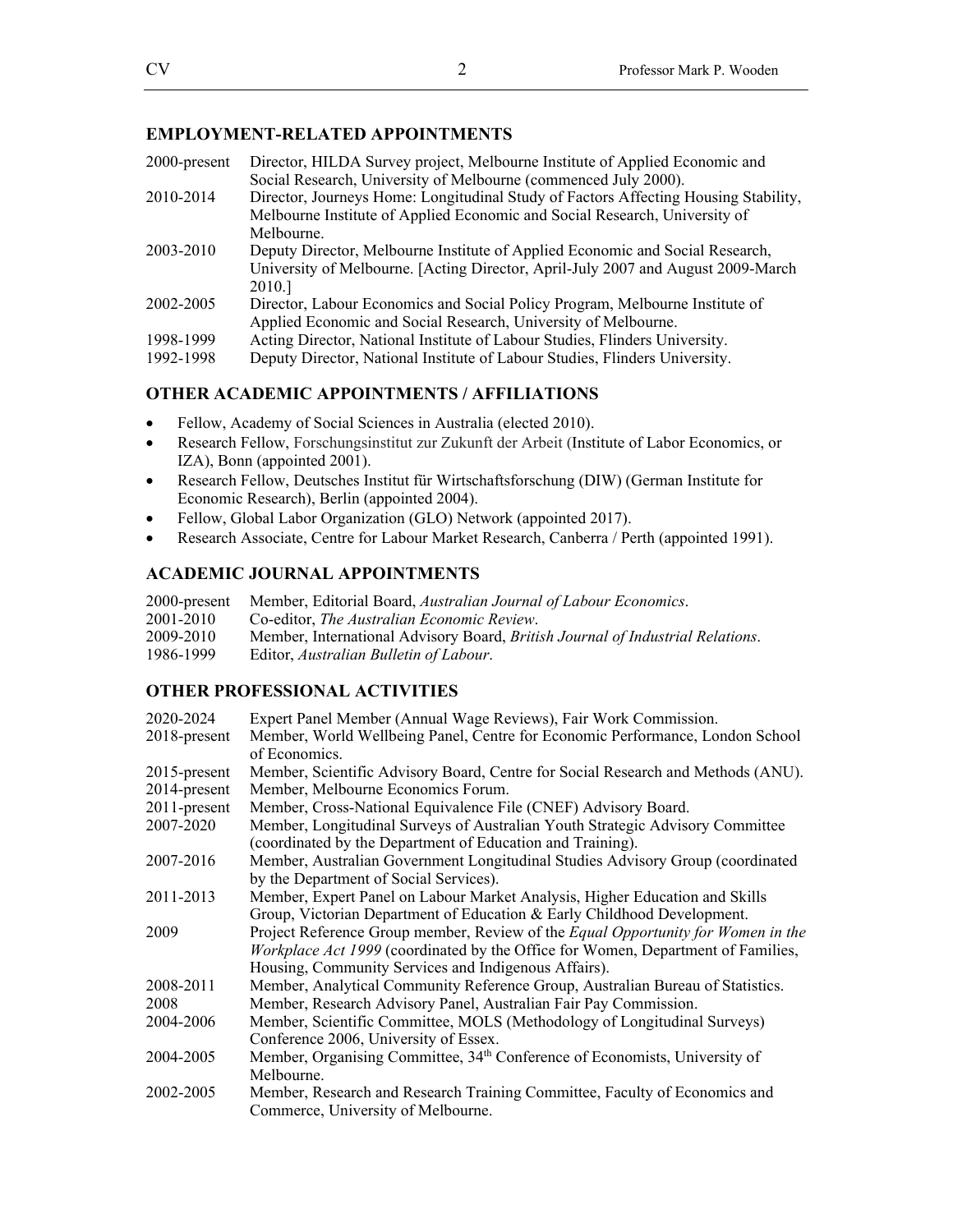| 1999-2001 | Member, External Reference Group, Department of Immigration and Multicultural  |
|-----------|--------------------------------------------------------------------------------|
|           | Affairs / CSIRO Resource Futures Project.                                      |
| 1997-2004 | Member, Australian Bureau of Statistics Labour Statistics Advisory Group.      |
| 1992-1995 | Chairman, South Australian Fisheries Research and Development Board.           |
| 1986-2000 | Governor, National Institute of Labour Studies, Flinders University, Adelaide. |

- Have acted as an independent referee / assessor for the: Australian Fair Pay Commission; Australian Fair Work Commission; Australian Housing and Urban Research Institute; Australian Research Council; Austrian Science Fund; British Academy; Bureau of Immigration, Multicultural and Population Research; Economic Planning Advisory Commission; Economic and Social Research Council (UK); Dutch Research Council; International Labour Organization; National Centre for Vocational Education Research; Office of Multicultural Affairs; Productivity Commission; the Reserve Bank of New Zealand; and Victorian Department of Treasury and Finance.
- Have appeared as an expert witness in cases before the: Federal Court of Australia; Australian Industrial Relations Commission; Fair Work Commission; Industrial Relations Commission of New South Wales; and Industrial Relations Commission of South Australia. Also gave expert evidence to the NSW Pay Equity Inquiry in 1999.

## **PHD STUDENTS SUPERVISED**

- David Black; awarded 2013.
- Michael Leith Cowling; awarded 2020.

## **HONOURS / PRIZES**

- 2010 Elected a Fellow of the Academy of Social Sciences in Australia.
- 2006 Flinders University (Inaugural) Distinguished Alumni Award.
- 1985 Awarded Commonwealth Scholarship.<br>1982 Queen Elizabeth II Silver Jubilee Trust
- 1982 Queen Elizabeth II Silver Jubilee Trust Fund Award for Outstanding Young Australians.

# **PUBLICATIONS**

## **(a) Journal Articles**

## *In press*

1. Matthew Curry, Irma Mooi-Reci and Mark Wooden. Intergenerationally penalized? The longterm wage consequences of parental joblessness. *Social Science Research*. Published online 8 October 2021. [https://doi.org/10.1016/j.ssresearch.2021.102650]

## *2022*

2. Inga Laß and Mark Wooden. Weekend work and work-family conflict: evidence from Australian panel data. *Journal of Marriage and Family* 84(1), 250-272. [doi:10.1111/jomf.12779]

- 3. Steffen Otterbach, Andy Charlwood, Yin-King Fok and Mark Wooden. Working-time regulation, long hours working, overemployment and mental health. *International Journal of Human Resource Management* 32(22), 4659-4686. [doi:10.1080/09585192.2019.1686649]
- 4. Mark Wooden. Job characteristics and the changing nature of work. *Australian Economic Review* 54(4), December, 494-505. [doi:10.1111/1467-8462.12434]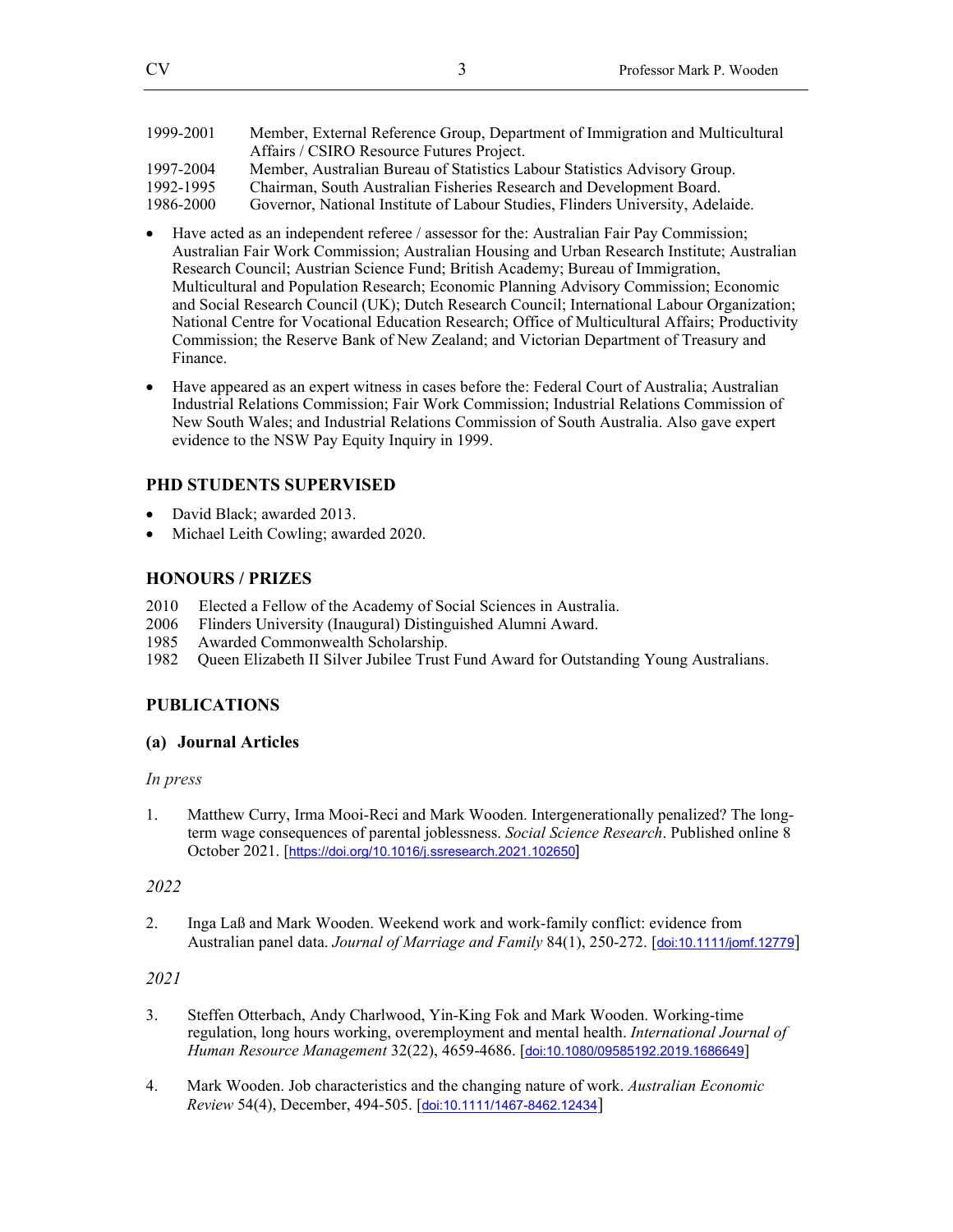- 5. Tea Lallukka, Aapo Hiilamo, Mark Wooden, Nick Glozier, Nathaniel Marshall, Allison Milner and Peter Butterworth. Recurring pain, mental health problems and sick leave in Australia. *SSM – Mental Health* 1, December, article 100025. [doi:10.1016/j.ssmmh.2021.100025]
- 6. Nicole Watson and Mark Wooden. The Household, Income and Labour Dynamics in Australia (HILDA) Survey. *Jahrbücher für Nationalökonomie und Statistik* (*Journal of Economics and Statistics*) 241(1), 131-141. [doi:10.1515/jbnst-2020-0029]
- 7. Michael Leith Cowling and Mark Wooden. Does solo self-employment serve as a 'stepping stone' to employership? *Labour Economics* 68, January, article 101942. [doi:10.1016/j.labeco.2020.101942]
- 8. Markus Hahn, Duncan McVicar and Mark Wooden. Is casual employment in Australia bad for workers' health? *Occupational and Environmental Medicine* 78(1), 15-21. [doi:10.1136/oemed-2020-106568.]

- 9. Peter Butterworth, Nicole Watson and Mark Wooden. Trends in the prevalence of psychological distress in Australia: evidence from the HILDA Survey. *Frontiers in Psychiatry* 11, article 595696. [doi:10.3389/fpsyt.2020.595696]
- 10. Inga Laß and Mark Wooden. Temporary employment and work-life balance in Australia. *Journal of Family Research* 32(2), 214-248. [doi:10.20377/jfr-357]
- 11. Inga Laß and Mark Wooden. Non-standard employment and wage growth in Australia. *Australian Economic Review* 53(3), September, 325-342*.* [doi:10.1111/1467-8462.12382]
- 12. Irma Mooi-Reci, Mark Wooden and Matthew Curry. The employment consequences of growing up in a dual-parent jobless household: a comparison of Australia and the United States. *Research in Social Stratification and Mobility* 68, August, article 100519. [doi:10.1016/j.rssm.2020.100519]
- 13. David Ribar and Mark Wooden. Four dimensions of quality in Australian jobs. *The Economic Record* 96(S1), June, 26-49. [doi:10.1111/1475-4932.12541]
- 14. Mark Wooden. Intergenerational disadvantage: An introduction to the key issues. *Australian Economic Review* 53(2), June, 228-229. [Editorial] [doi:10.1111/1467-8462.12369]
- 15. Jaana I Halonen, Aapo Hiilamo, Peter Butterworth, Mark Wooden,Jenni Ervasti, Marianna Virtanen,Børge Sivertsen, Ville Aalto, Tuula Oksanen, Mika Kivimäki and Tea Lallukka. Psychological distress and sickness absence: within- versus between-individual analysis and effect moderation by age, gender and work-related factors. *Journal of Affective Disorders* 264, 1 March, 333-339. [doi:10.1016/j.jad.2020.01.006]
- 16. Inga Laß and Mark Wooden. Trends in the prevalence of non-standard employment in Australia. *Journal of Industrial Relations* 62(1), February, 3-32. [doi:10.1177/0022185619873929]
- 17. Inga Laß and Mark Wooden. Temporary employment contracts and household income. *Social Indicators Research* 147(1), January, 111-132. [doi:10.1007/s11205-019-02147-3]

*2019* 

18. Inga Laß and Mark Wooden. The structure of the wage gap for temporary workers: evidence from Australian panel data. *British Journal of Industrial Relations* 57(3), September, 453-478. [doi:10.1111/bjir.12458]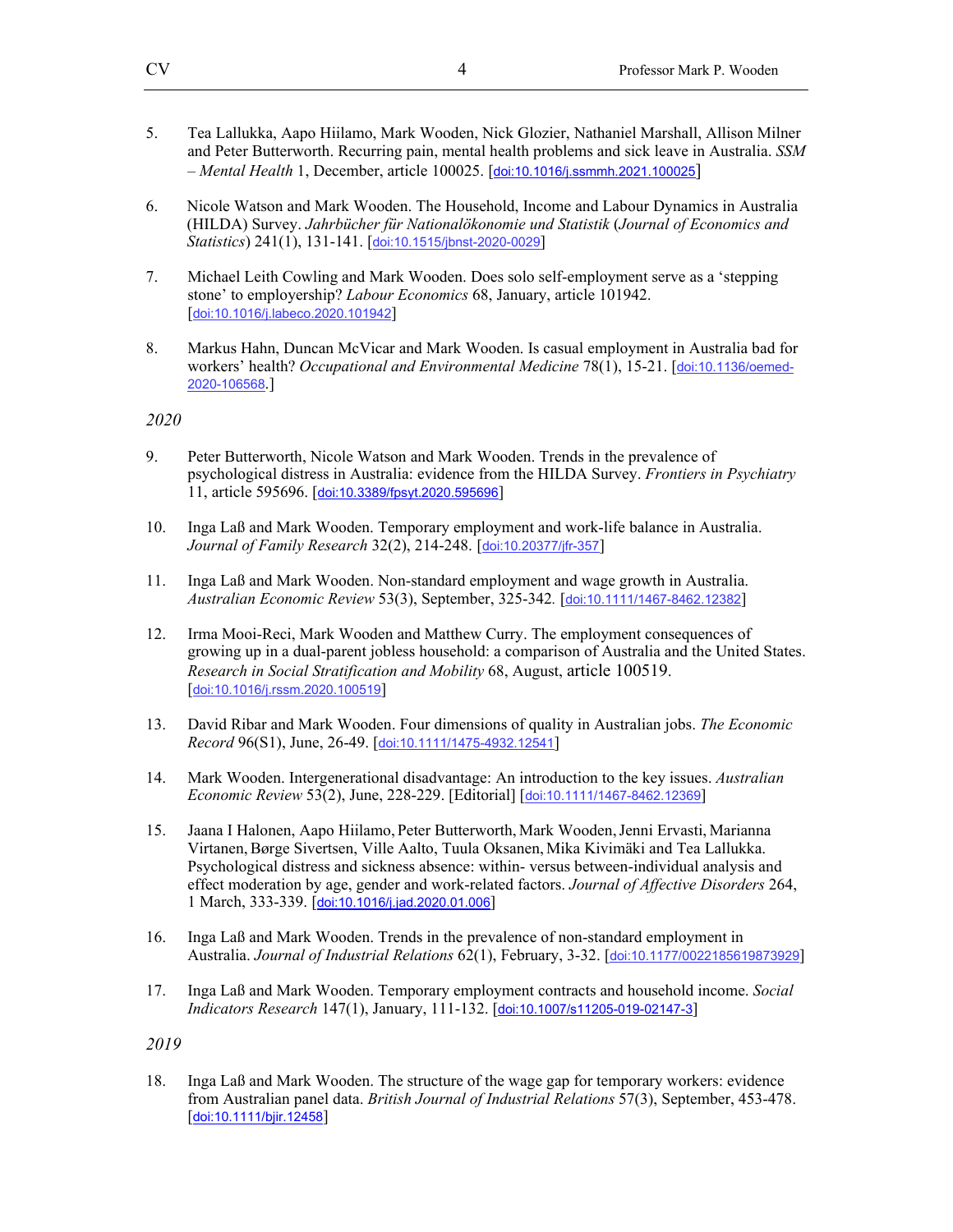- 19. Nicole Watson and Mark Wooden. Chasing hard-to-get cases in panel surveys: is it worth it? *Methoden-Daten-Analysen* 13(2), 199-222. [doi:10.12758/mda.2018.03]
- 20. Matthew Curry, Irma Mooi-Reci and Mark Wooden. Parental joblessness and the moderating role of a university degree on the school-to-work transition in Australia and the United States. *Social Science Research* 81, July, 61-76. [doi:10.1016/j.ssresearch.2019.03.004]
- 21. Irma Mooi-Reci, Matthew Curry, Bart Bakker and Mark Wooden. Why parental unemployment matters for children's educational attainment: empirical evidence from The Netherlands. *European Sociological Review* 35(3), June, 394-408. [doi.org/10.1093/esr/jcz002]
- 22. Duncan McVicar, Mark Wooden, Inga Laß and Yin-King Fok. Contingent employment and labour market pathways: bridges or traps? *European Sociological Review* 35(1), February, 98-115*.* [doi:10.1093/esr/jcy045]

- 23. Hielke Buddelmeyer, Dan Hamermesh and Mark Wooden. The stress cost of children on moms and dads. *European Economic Review* 109, October, 148-161. [doi:10.1016/j.euroecorev.2016.12.012]
- 24. Joseph J. Sabia, Mark Wooden and Thanh Tam Nguyen. Sexual identity, same-sex relationships, and health dynamics: new evidence from longitudinal data. *Economics and Human Biology* 30, September, 24-36. [doi:10.1016/j.ehb.2018.02.005]

*2017* 

- 25. Irma Mooi-Reci and Mark Wooden. Casual employment and long-term wage outcomes. *Human Relations* 70(9), September, 1064-1090. [doi:10.1177/0018726716686666]
- 26. Rosanna Scutella, Yi-ping Tseng and Mark Wooden. Journeys Home: tracking the most vulnerable. *Longitudinal and Life Course Studies* 8(3), 302-318. [doi:10.14301/llcs.v8i2.460]
- 27. Melisa Bubonya, Deborah A. Cobb-Clark and Mark Wooden. Mental health and productivity at work: does what you do matter? *Labour Economics* 46, June, 150-165. [doi:10.1016/j.labeco.2017.05.001]
- 28. Melisa Bubonya, Deborah A. Cobb-Clark and Mark Wooden. Job loss and the mental health of spouses and adolescent children. *IZA Journal of Labor Economics* 6: article 6. [doi:10.1186/s40172-017-0056-1]
- 29. Joseph J. Sabia, Mark Wooden and Thanh Tam Nguyen. Sexual identity, earnings and labor market dynamics: new evidence from longitudinal data in Australia. *Southern Economic Journal* 83(4), April, 903-931. [doi:10.1002/soej.12181]

- 30. Mark Wooden and Ning Li. Ageing, death and life satisfaction: evidence from the HILDA Survey. *The Australian Economic Review* 49(4), December, 474-482. [Invited] [doi:10.1111/1467-8462.12189]
- 31. Duncan McVicar, Mark Wooden, Felix Leung and Ning Li. Work-related training and the probability of transitioning from non-standard to permanent employment. *British Journal of Industrial Relations* 54(3), September, 623-646. [doi:10.1111/bjir.12182]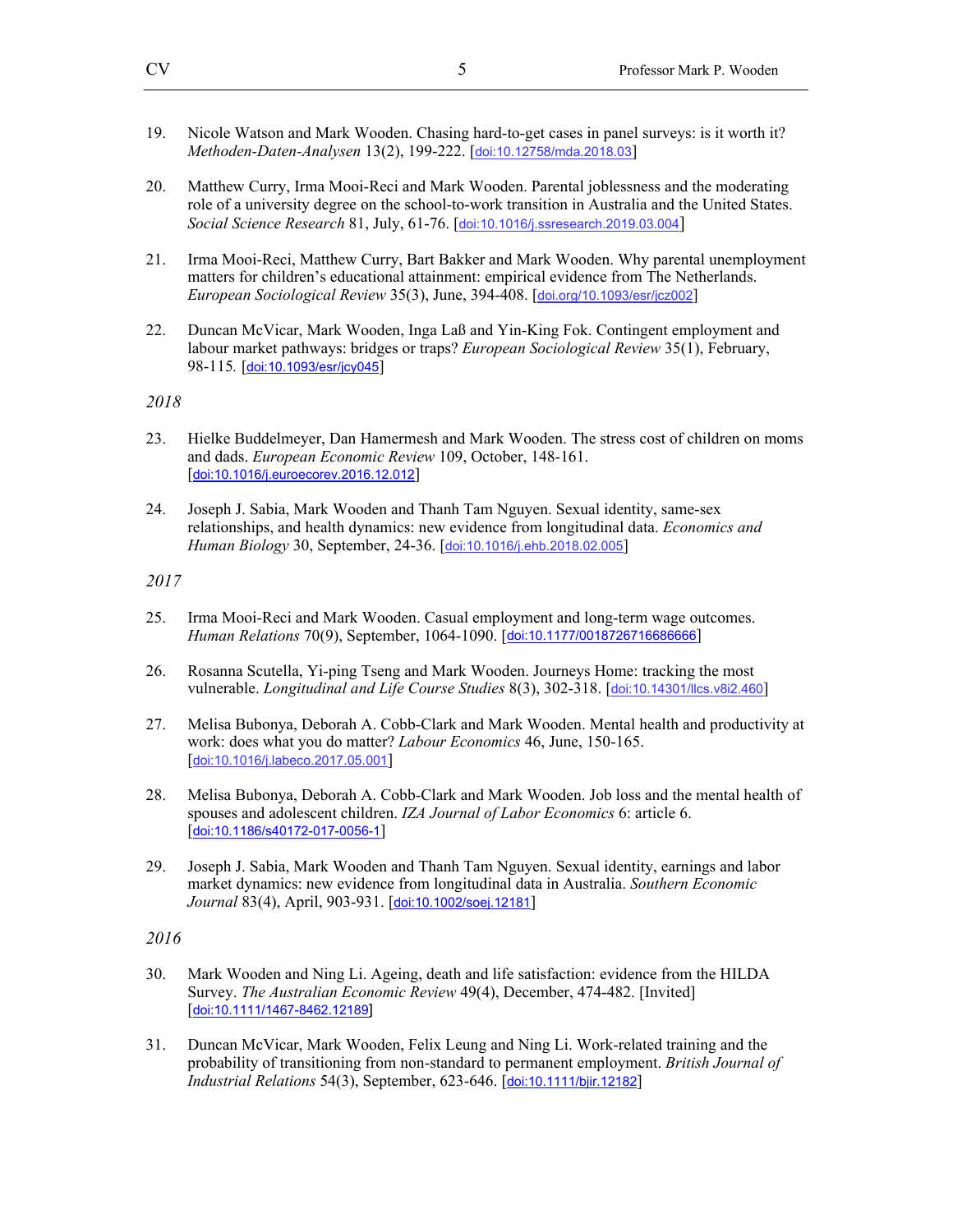- 32. Mark Wooden, Melisa Bubonya and Deborah A. Cobb-Clark. Sickness absence and mental health: evidence from a nationally representative longitudinal survey. *Scandinavian Journal of Work, Environment and Health* 42(3), 201-208. [doi:10.5271/sjweh.3553]
- 33. John Feddersen, Rob Metcalfe and Mark Wooden. Subjective well-being: why weather matters. *Journal of the Royal Statistical Society: Series A (Statistics in Society)* 179(1), January, 203- 228*.* [doi:10.1111/rssa.12118]

- 34. Andrew Mackinnon and Mark Wooden. A short-form of the National Adult Reading Test for use in epidemiological surveys. *Personality and Individual Differences* 86, November, 101- 107. [doi:10.1016/j.paid.2015.06.006]
- 35. David Angrave, Andy Charlwood and Mark Wooden. Long working hours and physical activity. *Journal of Epidemiology & Community Health* 69(8), August, 738-744. [doi:10.1136/jech-2014-205230]
- 36. Nattavudh Powdthavee and Mark Wooden. Life satisfaction and sexual minorities: evidence from Australia and the United Kingdom. *Journal of Economic Behavior & Organization* 116, August, 107-126. [doi:10.1016/j.jebo.2015.04.012]
- 37. Hielke Buddelmeyer, Duncan McVicar and Mark Wooden. Non-standard "contingent" employment and job satisfaction: a panel data analysis. *Industrial Relations*: *A Journal of Economy and Society* 54(2), April, 256-275. [doi:10.1111/irel.12090]
- 38. Nattavudh Powdthavee, Warn Lekfuangfu and Mark Wooden. What's the good of education on our overall quality of life? A simultaneous equation model of education and life satisfaction for Australia. *Journal of Behavioral and Experimental Economics* 54(1), February, 10-21. [doi:10.1016/j.socec.2014.11.002]

- 39. Kim M Kiely, Peter Butterworth, Nicole Watson and Mark Wooden. The Symbol Digit Modalities Test: normative data from a large nationally representative sample of Australians. *Archives of Clinical Neuropsychology* 29(8), December, 767-775. [doi:10.1093/arclin/acu055]
- 40. Roger Wilkins and Mark Wooden. Two decades of change: the Australian labour market, 1993 to 2013. *The Australian Economic Review* 47(4), December, 417-431. [Invited] [doi:10.1111/1467-8462.12085]
- 41. Seamus McGuinness, Mark Wooden and Markus Hahn. The perceived probability of job loss and future labour market outcomes. *Industrial Relations Journal* 45(4), July, 329-347. [doi:10.1111/irj.12061]
- 42. David Angrave, Andy Charlwood and Mark Wooden. Working time and cigarette smoking: evidence from Australia and Great Britain. *Social Science & Medicine* 112, July, 72-79. [doi:10.1016/j.socscimed.2014.04.031]
- 43. Nicole Watson and Mark Wooden. Re-engaging with survey non-respondents: evidence from three household panels. *Journal of the Royal Statistical Society: Series A (Statistics in Society)* 77(2), 499-522. [doi:10.1111/rssa.12024]
- 44. Mark Wooden and Ning Li. Panel conditioning and subjective well-being. *Social Indicators Research* 117(1), May, 235-255. [doi:10.1007/s11205-013-0348-1]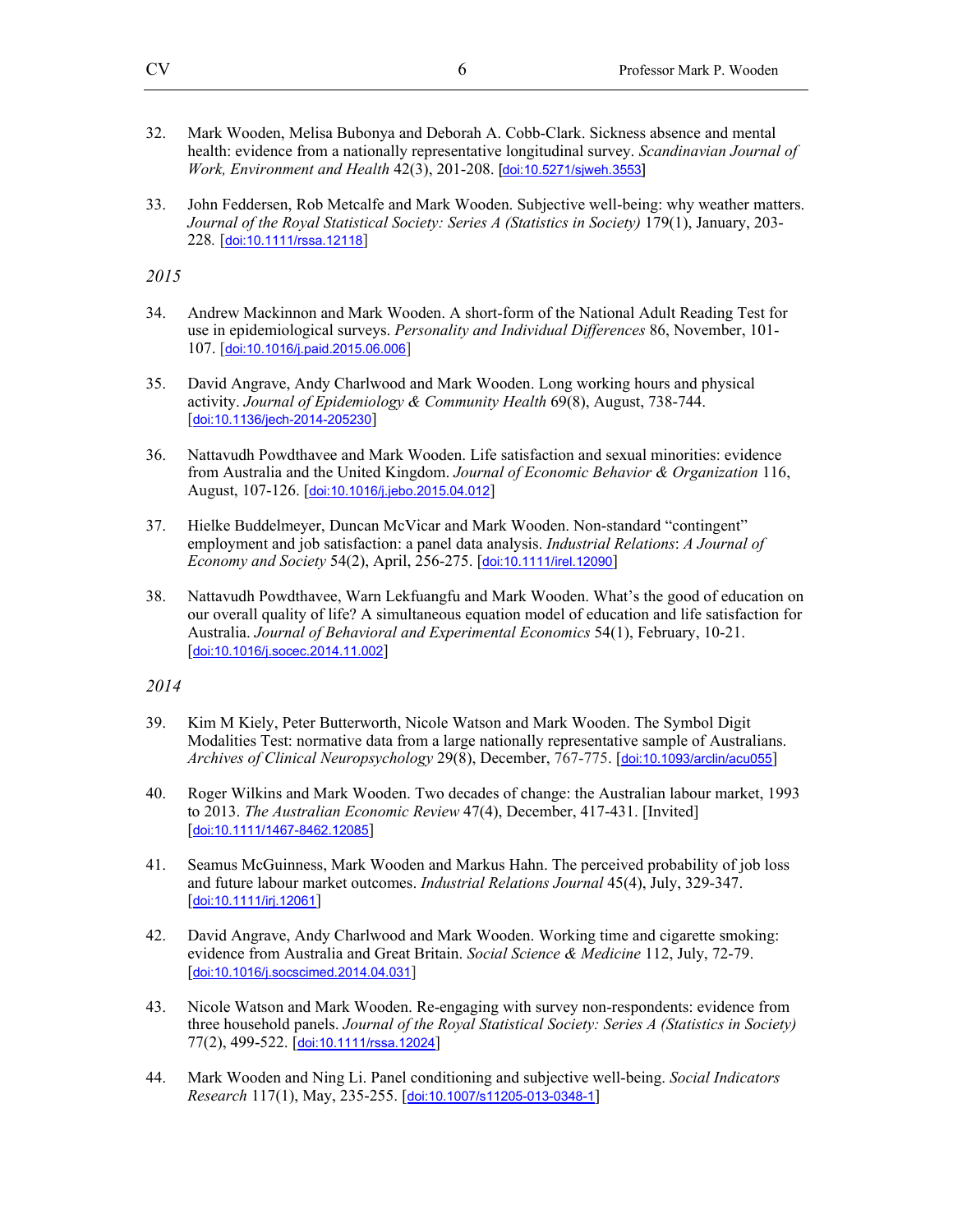- 45. Robert Cummins and Mark Wooden. Personal resilience in times of crisis: the implications of SWB homeostasis and set-points. *Journal of Happiness Studies* 15(1), February, 223-235. [doi:10.1007/s10902-013-9481-4]
- 46. Robert Cummins, Ning Li, Mark Stokes and Mark Wooden. A demonstration of set-points for subjective wellbeing. *Journal of Happiness Studies* 15(1), February, 183-206. [doi:10.1007/s10902-013-9444-9]

- 47. Nicole Watson and Mark Wooden. Adding a top-up sample to the HILDA Survey. *The Australian Economic Review* 46(4), December, 489-498. [doi:10.1111/1467-8462.12027]
- 48. Rosanna Scutella, Guy Johnson, Julie Moschion, Yi-ping Tseng and Mark Wooden. Understanding lifetime homeless duration: investigating wave 1 findings from the Journeys Home project. *Australian Journal of Social Issues* 48(1), 83-110.
- 49. Roger Wilkins and Mark Wooden. Gender differences in involuntary job loss: why are men more likely to lose their jobs? *Industrial Relations*: *A Journal of Economy and Society* 52(2), April, 582-608. [doi:10.1111/irel.12024]

*2012* 

- 50. Nicole Watson and Mark Wooden. The HILDA Survey: a case study in the design and development of a successful household panel study. *Longitudinal and Life Course Studies* 3(3), October, 369-381. [doi:10.14301/llcs.v3i3.208]
- 51. Mark Wooden, Andrew Bevitt, Abraham Chigavazira, Nancy Greer, Guy Johnson, Eion Killackey, Julie Moschion, Rosanna Scutella, Yi-ping Tseng and Nicole Watson. Introducing Journeys Home. *The Australian Economic Review* 45(3), September, 368-378. [doi:10.1111/j.1467-8462.2012.00690.x]

*2011* 

- 52. Robert Drago, Katina Sawyer, Karina Sheffler, Diana Warren and Mark Wooden. Did Australia's Baby Bonus increase the fertility rate? *Population Research and Policy Review* 30(3), June, 381-397. [doi:10.1007/s11113-010-9193-y]
- 53. Hielke Buddelmeyer and Mark Wooden. Transitions out of casual employment: the Australian experience. *Industrial Relations*: *A Journal of Economy and Society* 50(1), January, 109-130. [doi:10.1111/j.1468-232X.2010.00627.x]

- 54. Mark Wooden. An unfair safety net? *Australian Bulletin of Labour* 36(3), 321-326. [Invited]
- 55. Nicole Watson and Mark Wooden. The HILDA Survey: progress and future developments. *Australian Economic Review* 43(3), September, 326-336. [doi:10.1111/j.1467-8462.2010.00604.x]
- 56. Andre Renzaho, Mark Wooden and Brendan Houng. Associations between body mass index and health-related quality of life among Australian adults. *Quality of Life Research* 19(4), May, 515-520. [doi:10.1007/s11136-010-9610-z]
- 57. Hielke Buddelmeyer, Wang-Sheng Lee and Mark Wooden. Low-paid employment and unemployment dynamics in Australia. *The Economic Record* 86(272), March, 28-48. [doi:10.1111/j.1475-4932.2009.00595.x]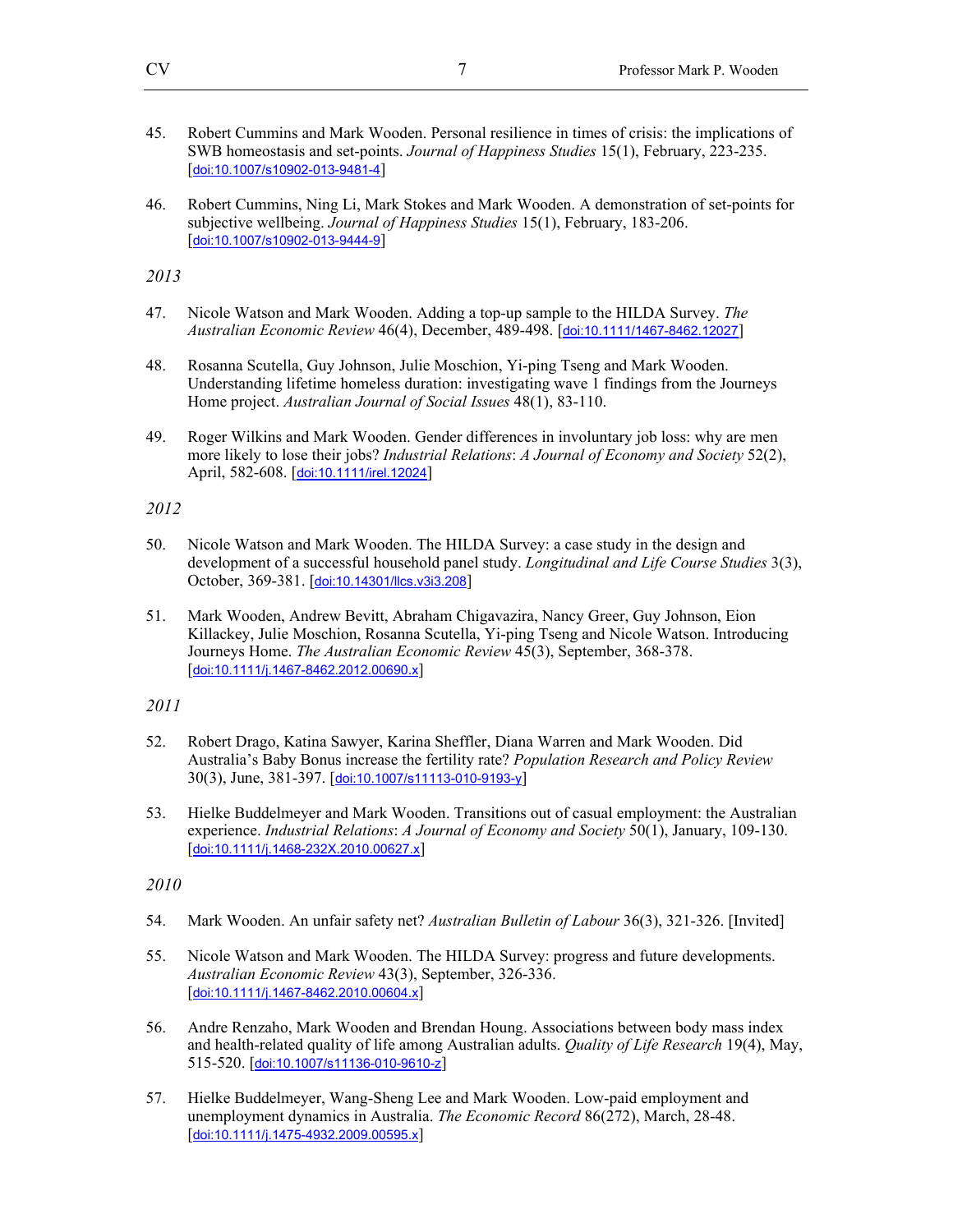- 58. Roger Wilkins and Mark Wooden. Household debt in Australia: the looming crisis that isn't. *The Australian Economic Review* 42(3), September, 358-366. [Invited] [doi:10.1111/j.1467-8462.2009.00559.x]
- 59. Robert Drago, Mark Wooden and David Black. Long work hours: volunteers and conscripts. *British Journal of Industrial Relations* 47(3), September, 571-600. [doi:10.1111/j.1467-8543.2009.00717.x]
- 60. Robert Drago, Mark Wooden and David Black. Who wants flexibility? changing work hours preferences and life events. *Industrial and Labor Relations Review* 62(3), April, 394-414. [doi:10.1177/001979390906200308]
- 61. Seamus McGuinness and Mark Wooden. Overskilling, job insecurity and career mobility: evidence from Australia. *Industrial Relations*: *A Journal of Economy and Society* 48(2), April, 265-286. [doi:10.1111/j.1468-232X.2009.00557.x]
- 62. Michael Shields, Stephen Wheatley Price and Mark Wooden. Life satisfaction and the economic and social characteristics of neighbourhoods. *Journal of Population Economics* 22(2), April, 421-443. [doi:10.1007/s00148-007-0146-7]
- 63. Mark Wooden, Diana Warren and Robert Drago. Working time mismatch and subjective wellbeing. *British Journal of Industrial Relations* 47(1), March, 147-179. [doi:10.1111/j.1467-8543.2008.00705.x]

#### *2008*

- 64. Joachim Frick, Stephen Jenkins, Dean Lillard, Oliver Lipps and Mark Wooden. Die internationale einbettung des sozio-oekonomischen panels (SOEP) im rahmen des Cross-National Equivalent File (CNEF). *Vierteljahrshefte zur Wirtschaftsforschung (Quarterly Journal of Economic Research)* 77(3), 110-129. [In German]
- 65. Mark Wooden and Diana Warren. Paid annual leave and working hours: evidence from the HILDA Survey. *Journal of Industrial Relation*s 50(4), September, 664-670. [doi:10.1177/0022185608094118]
- 66. Rosanna Scutella and Mark Wooden. The effects of household joblessness on mental health. *Social Science & Medicine* 67(1), July, 88-100. [doi: 10.1016/j.socscimed.2008.02.025]
- 67. Bruce Headey, Ruud Muffels and Mark Wooden. Money does not buy happiness: or does it? A reassessment based on the combined effects of wealth, income and consumption. *Social Indicators Research* 87(1), May, 65-88. [doi:10.1007/s11205-007-9146-y]

- 68. Mark Wooden, Roger Wilkins and Seamus McGuinness. Minimum wages and the working poor. *Economic Papers* 26(4), December, 295-307. [doi:10.1111/J.1759-3441.2007.TB01016.X]
- 69. Joachim Frick, Stephen Jenkins, Dean Lillard, Oliver Lipps and Mark Wooden. The Cross-National Equivalent File (CNEF) and its member country household panel studies. *Schmollers Jahrbuch: Journal of Applied Social Science Studies* 127(4), 627-654.
- 70. Mark Wooden and Nicole Watson. The HILDA Survey and its contribution to economic and social research (so far). *The Economic Record* 83(261), June, 208-231. [doi:10.1111/J.1475- 4932.2007.00395.X]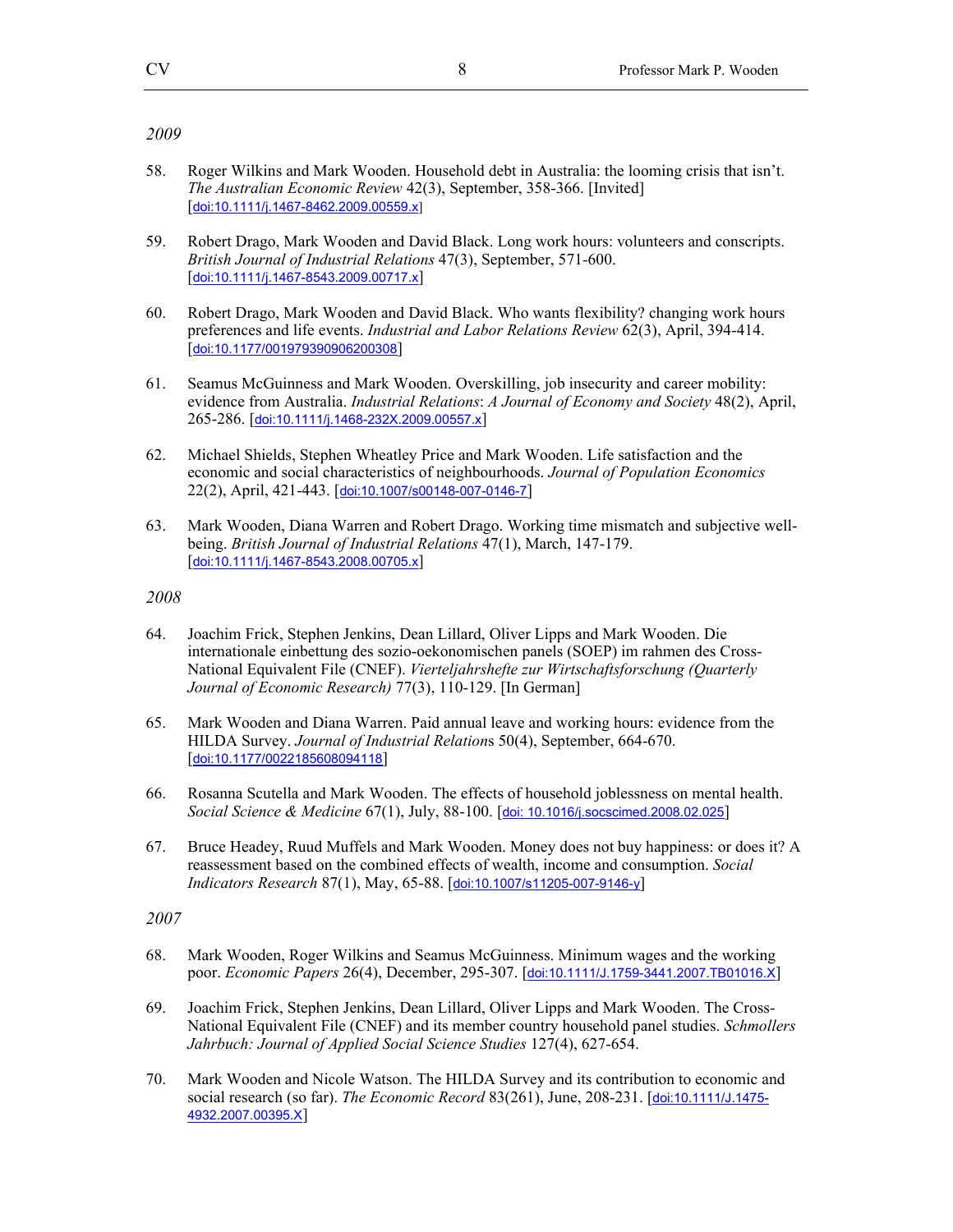71. Kostas Mavromaras, Seamus McGuinness and Mark Wooden. Overskilling in the Australian labour market. *Australian Economic Review* 40(3), September, 307-312. [Invited] [doi:10.1111/j.1467-8462.2007.00468.x]

## *2006*

- 72. Elizabeth Webster, Mark Wooden and Gary Marks. Reforming the labour market for Australian teachers. *Australian Journal of Education* 50(2), August, 185-202. [doi:10.1177/000494410605000207]
- 73. Mark Wooden. Implications of Work Choices legislation. *Agenda: A Journal of Policy Analysis and Reform* 13(2), 99-116. [Invited]

#### *2005*

- 74. Bruce Headey, Gary Marks and Mark Wooden*.* The dynamics of income poverty in Australia: evidence from the first three waves of the HILDA Survey. *Australian Journal of Social Issues* 40(4), Summer, 541-552.
- 75. Bruce Headey and Mark Wooden. The importance of wealth for subjective well-being. *The CAPCO Institute Journal of Financial Transformation*, No. 15, December, 59-67.
- 76. Robert Drago, David Black and Mark Wooden. Female breadwinner families: their existence, persistence and sources. *Journal of Sociology* 41(4), December, 343-362*.*  [doi: 10.1177/1440783305058465]
- 77. Mark Wooden. Minimum wage setting and the Australian Fair Pay Commission. *Journal of Australian Political Economy*, no. 56, December, 81-91. [Invited]
- 78. Mark Wooden. Workplace relations reform: where to now? *The Australian Economic Review* 38(2), June, 176-181. [Editorial] [doi:10.1111/j.1467-8462.2005.00364.x]
- 79. Bruce Headey, Gary Marks and Mark Wooden. The structure and distribution of household wealth in Australia. *The Australian Economic Review* 38(2), June, 159-175. [doi:10.1111/j.1467- 8462.2005.00363.x]
- 80. Robert Drago, Yi-ping Tseng and Mark Wooden. Usual and preferred working hours in couple households. *Journal of Family Studies* 11(1), April, 46-61. [doi:10.5172/jfs.327.11.1.46]
- 81. Elizabeth Webster, Mark Wooden and Gary Marks. Teaching and the teacher labour market: the case for reform. *Australian Economic Review* 38(1), March, 91-98. [doi:10.1111/j.1467-8462.2005.00356.x]
- 82. Gary N Marks, Bruce Headey and Mark Wooden. Household wealth in Australia: its components, distribution and correlates. *Journal of Sociology* 41(1), March, 47-68. [doi:10.1177/1440783305050963]
- 83. Bruce Headey, Ruud Muffels and Mark Wooden. Money and happiness: a reconsideration based on the combined effects of wealth, income and consumption. *Schmollers Jahrbuch: Journal of Applied Social Science Studies* 125(1), 131-144.

### *2004*

84. Bruce Headey and Mark Wooden. The effects of wealth and income on subjective well-being and ill-being. *The Economic Record* 80 (Special Issue), September, S24-S33. [doi:10.1111/j.1475-4932.2004.00181.x]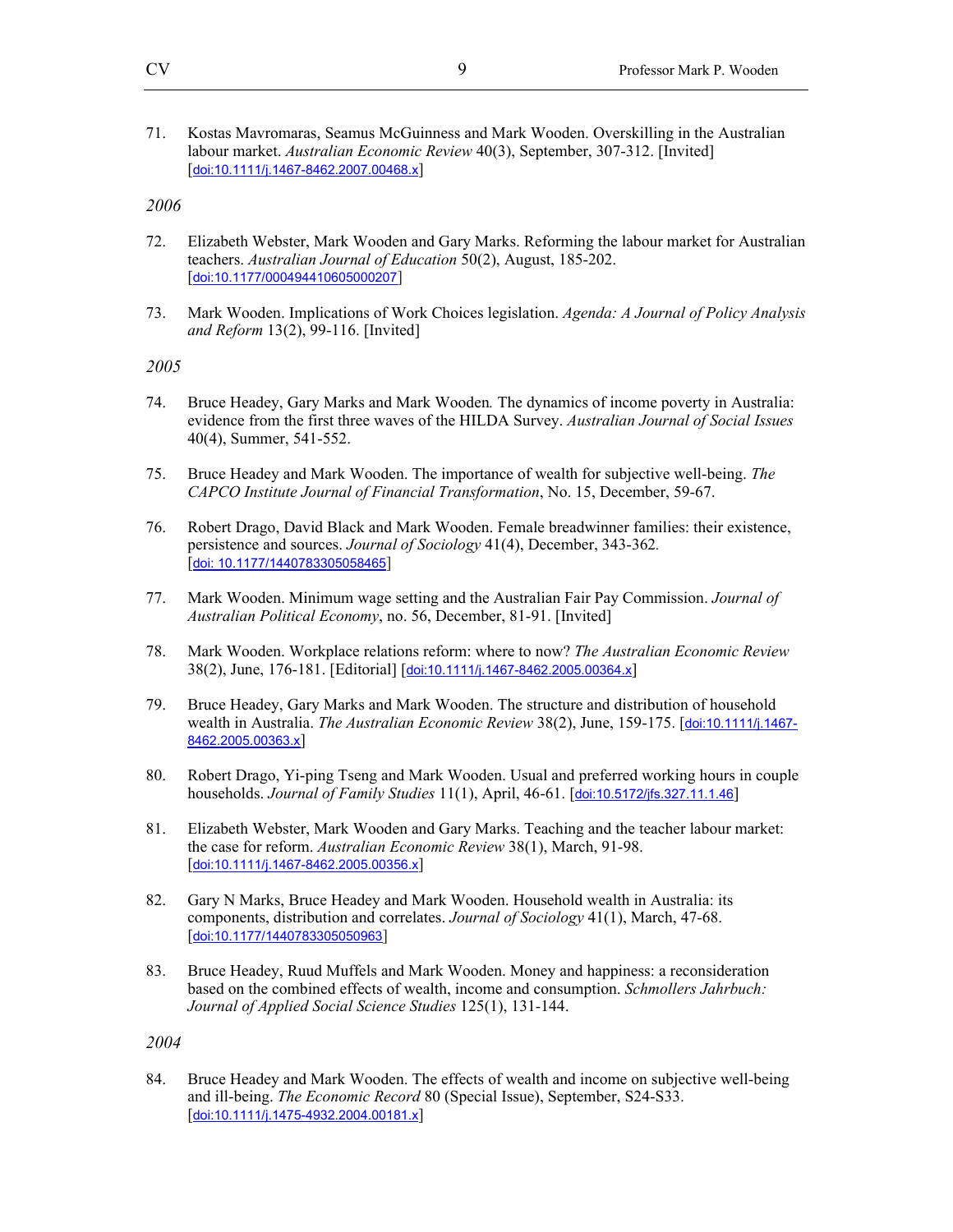- 85. Mark Wooden and Diana Warren. Non-standard employment and job satisfaction: evidence from the HILDA Survey. *Journal of Industrial Relations* 46(3), September, 275-297. [doi:10.1111/j.0022-1856.2004.00142.x]
- 86. Nicole Watson and Mark Wooden. The HILDA Survey four years on. *Australian Economic Review* 37(3), September, 343-349. [doi:10.1111/j.1467-8462.2004.00336.x]
- 87. Nicole Watson and Mark Wooden. Sample attrition in the HILDA Survey. *Australian Journal of Labour Economics* 7(2), June, 293-308.
- 88. Nicole Watson and Mark Wooden. The HILDA Survey: a summary. *Australian Journal of Labour Economics* 7(2), June, 117-124. [Invited]
- 89. Rosanna Scutella and Mark Wooden. Jobless households in Australia: incidence, characteristics and financial consequences. *Economic and Labour Relations Review* 14(2), January, 187-207. [Invited] [doi:10.1177/103530460401400204]

- 90. Mark Wooden. Long hours working in Australia and enterprise bargaining. *Agenda: A Journal of Policy Analysis and Reform* 10(3), 259-271.
- 91. Mark Wooden, Joanne Loundes and Yi-Ping Tseng. Enterprise bargaining and productivity in Australia: what do we know? *The Economic Record* 79(245), June, 245-258. [doi:10.1046/j.1475- 4932.2003.00080.x]

#### *2002*

- 92. Mark Wooden. Unemployment in an age of prosperity. *Economic and Labour Relations Review* 13(2), December, 179-195. [Invited] [doi:10.1177/103530460201300202]
- 93. Nicole Watson and Mark Wooden. The HILDA Survey: what's in it for economists? *Australian Journal of Labour Economics* 5(3), September, 397-417.
- 94. Mark Wooden, Simon Freidin and Nicole Watson. The Household, Income and Labour Dynamics in Australia (HILDA) Survey: wave 1. *Australian Economic Review* 35(3), September, 339-348. [doi:10.1111/1467-8462.00252]
- 95. Ruth Weston and Mark Wooden. HILDA has arrived! New survey on Australian households and families. *Family Matters*, No. 63, Spring/Summer, 66-73. [https://aifs.gov.au/sites/default/files/rw1.pdf]
- 96. Mark Wooden. Childcare policy: an introduction and overview. *Australian Economic Review* 35(2), June, 173-179. [Editorial] [doi:10.1111/1467-8462.00233]
- 97. Mark Wooden and Nicole Watson. The Household, Income and Labour Dynamics in Australia (HILDA) Survey: an introduction. *Australian Social Policy*, 2001-02, 79-99.

- 98. Mark Wooden. How temporary are Australia's casual jobs? *Work, Employment and Society*  15(4), December, 875-883. [doi:10.1177/095001701400438251]
- 99. Mark Wooden. Industrial relations reform in Australia: causes, consequences and prospects. *The Australian Economic Review* 34(3), September, 243-262. [doi:10.1111/1467-8462.00194]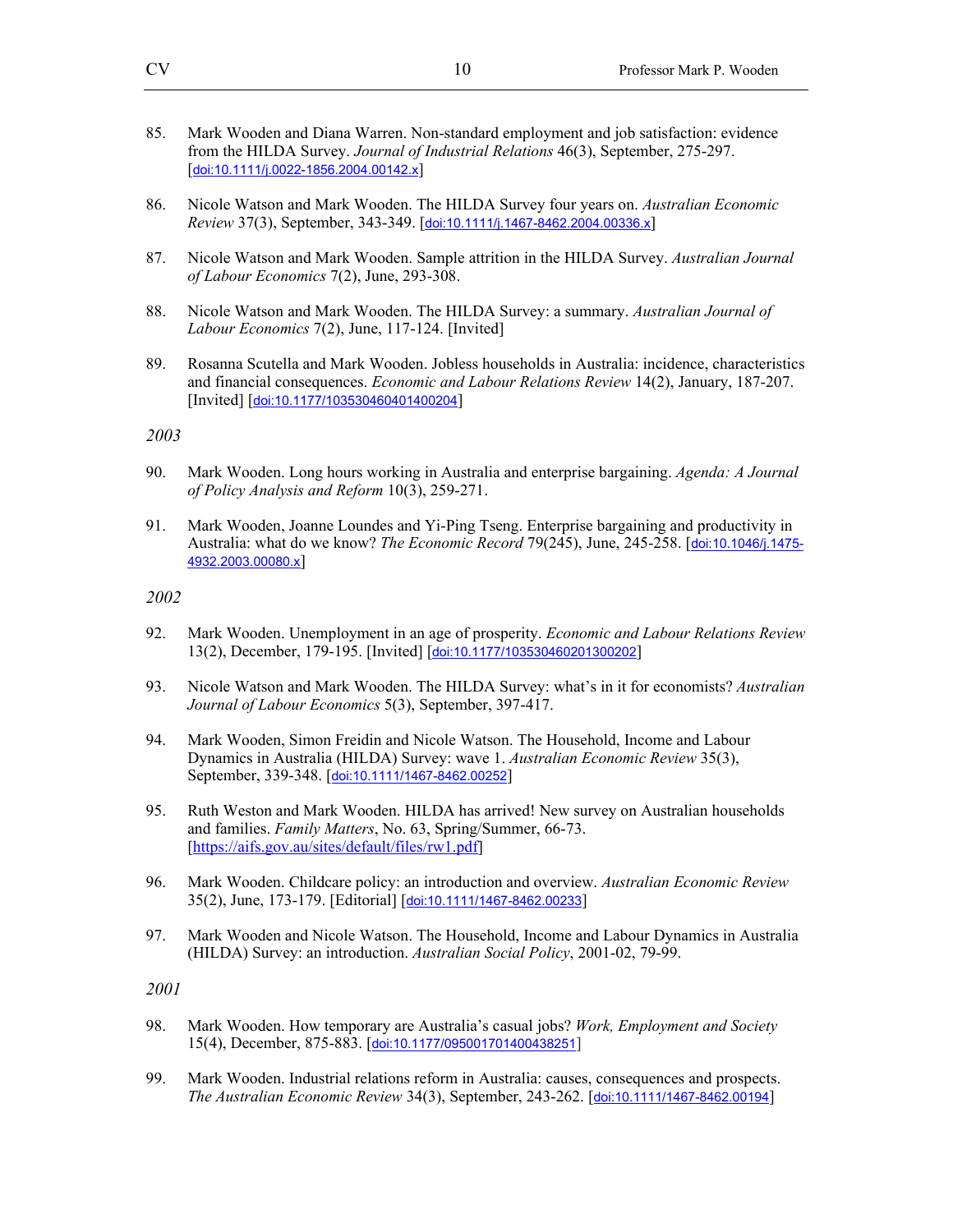- 100. Matthew James, Mark Wooden and Peter Dawkins. Minimum wages and the fallacy of the inflated denominator. *Economic Papers* 20(3), September, 59-70. [doi:10.1111/j.1759-3441.2001.tb00982.x]
- 101. Mark Wooden. Union wage effects in the presence of enterprise bargaining. *The Economic Record* 77(236), March, 1-18. [doi:10.1111/1475-4932.00001]
- 102. Mark Wooden. The growth in "unpaid" working time. *Economic Papers* 20(1), March, 29-43. [doi:10.1111/j.1759-3441.2001.tb00269.x]

- 103. Mark Cully, Richard Curtain, Adriana VandenHeuvel and Mark Wooden. Participation in, and barriers to, training: the experience of older adults. *Australasian Journal on Ageing* 19(4), November, 172-179. [doi: 10.1111/j.1741-6612.2000.tb00231.x]
- 104. Mark Wooden. The changing skill composition of labour demand. *Australian Bulletin of Labou*r 26(3), September, 191-198.
- 105. Adriana VandenHeuvel and Mark Wooden. Immigrants' labour market experiences in the early settlement years. *Australian Bulletin of Labour* 26(1), March, 59-69.
- 106. Mark Wooden. The labour market in 1999: the year in review. *Australian Bulletin of Labour* 26(1), March, 3-10. [Editorial]
- 107. Mark Wooden and Anne Hawke. Unions and employment growth: panel data evidence. *Industrial Relations*: *A Journal of Economy and Society* 39(1), January, 88-109. [doi:10.1111/0019-8676.0015410.1111/0019-8676.00154]

- 108. Mark Wooden and Adriana VandenHeuvel. Is OHS good for business? *The Journal of Occupational Health & Safety – Australia & New Zealand* 15(5), October, 411-416. [Renamed *Journal of Health, Safety and Environment* in 2010.]
- 109. Mark Wooden. Individual agreement-making in Australian workplaces: incidence, trends and features. *The Journal of Industrial Relations* 41(3), September, 417-445. [http://dx.org.doi/ 10.1177/002218569904100305]
- 110. Bijit Bora and Mark Wooden. Workplace characteristics and their effects on wages: Australian evidence. *Australian Economic Papers* 38(3), September, 276-289. [doi:10.1111/1467- 8454.00057]
- 111. Mark Wooden. The employment consequences of comparable worth policies. *The Australian Economic Review* 32(3), September, 286-291. [Invited] [doi:10.1111/1467-8462.00117]
- 112. Mark Wooden. The Australian labour market: preparing for the new millennium. *Australian Bulletin of Labour* 25(3), September, 197-204. [Editorial]
- 113. Mark Wooden. Outsourcing and the use of contractors: evidence from the AWIRS. *The Economic and Labour Relations Review* 10(1), June, 22-35. [Invited] [doi:10.1177/103530469901000102]
- 114. Mark Wooden. Gender pay equity and comparable worth in Australia: a reassessment. *The Australian Economic Review* 32(2), June, 157-171. [doi:10.1111/1467-8462.00102]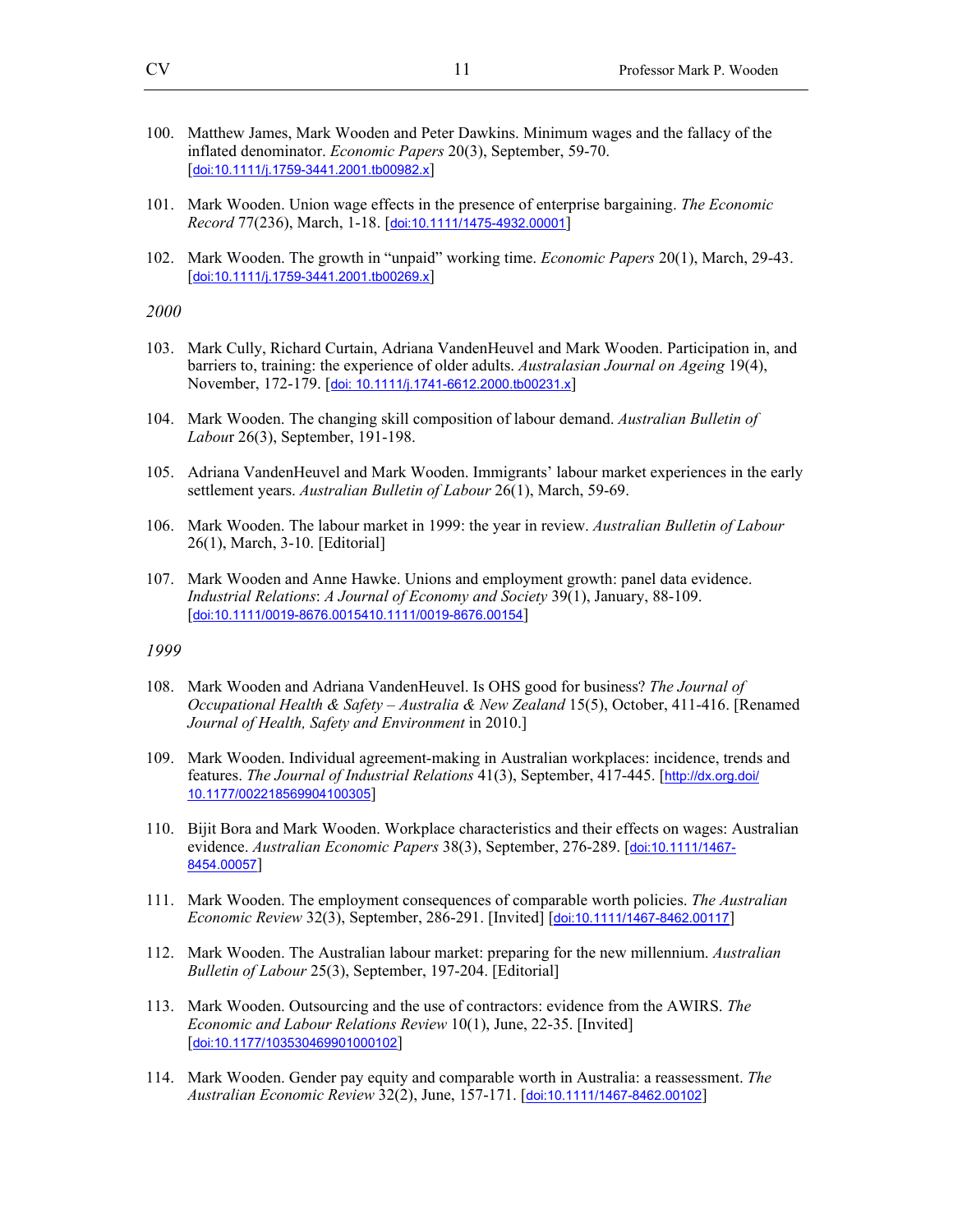- 115. Mark Wooden. Union amalgamations and the decline in union density. *The Journal of Industrial Relations* 41(1), March, 35-52. [http://dx.org.doi/10.1177/002218569904100102]
- 116. Mark Wooden. The labour market in 1998: the year in review. *Australian Bulletin of Labour* 25(1), March, 3-10. [Editorial]

- 117. Anne Hawke and Mark Wooden. Industrial relations reform in Australia: implications for the agricultural and mining sectors. *The Australian Journal of Agricultural and Resource Economics* 42(3), September, 303-319. [doi:10.1111/1467-8489.00053]
- 118. Mark Wooden. Is job stability really declining? *Australian Bulletin of Labour* 24(3), September, 186-193.
- 119. Mark Wooden. Factors Associated with inter-industry differences in workers' compensation claims rates. *The Journal of Occupational Health & Safety — Australia & New Zealand* 14, August, 349-356. [Renamed *Journal of Health, Safety and Environment* in 2010.]
- 120. Mark Wooden and Anne Hawke. Factors associated with casual employment: evidence from the AWIRS. *The Economic and Labour Relations Review* 9(1), June, 82-108. [doi:10.1177/103530469800900104]
- 121. Mark Wooden and Don Harding. Recruitment practices in the private sector: results from a national survey of employers. *Asia Pacific Journal of Human Resources* 36(2), 73-88. [doi:10.1177/103841119803600207]
- 122. Anne Hawke and Mark Wooden. Two steps forward, one step back: industrial relations developments in Australia in 1997. *Asia Pacific Journal of Human Resources* 36(2), 15-28. [Invited] [doi:10.1177/103841119803600203]
- 123. Anne Hawke and Mark Wooden. The changing face of Australian industrial relations: a survey. *The Economic Record* 74(224), March, 74-88. [doi:10.1111/j.1475-4932.1998.tb01905.x]

- 124. Mark Wooden and Audrey VandenHeuvel. Gender discrimination in training: a note. *British Journal of Industrial Relations* 35(4), December, 627-633. [doi:10.1111/1467-8543.00072]
- 125. Mark Wooden. The path to full employment? They're dreamin!. *The Australian Economic Review* 30(4), 445-447. [Invited] [doi:10.1111/1467-8462.304044]
- 126. Audrey VandenHeuvel and Mark Wooden. Participation of non-English-speaking-background immigrants in work-related training. *Ethnic and Racial Studies* 20(4), October, 830-848. [doi:10.1080/01419870.1997.9993991]
- 127. Mark Wooden and Audrey VandenHeuvel. Family composition and the labor supply choices of married immigrant women. *Australian Journal of Labour Economics* 1(2), October, 121-142.
- 128. Mark Wooden. Enterprise bargaining and the gender earnings gap. *Australian Bulletin of Labour* 23(3), September, 214-226.
- 129. Anne Hawke and Mark Wooden. The 1995 Australian Workplace Industrial Relations Survey. *The Australian Economic Review* 30(3), September, 323-328. [doi:10.1111/1467-8462.00032]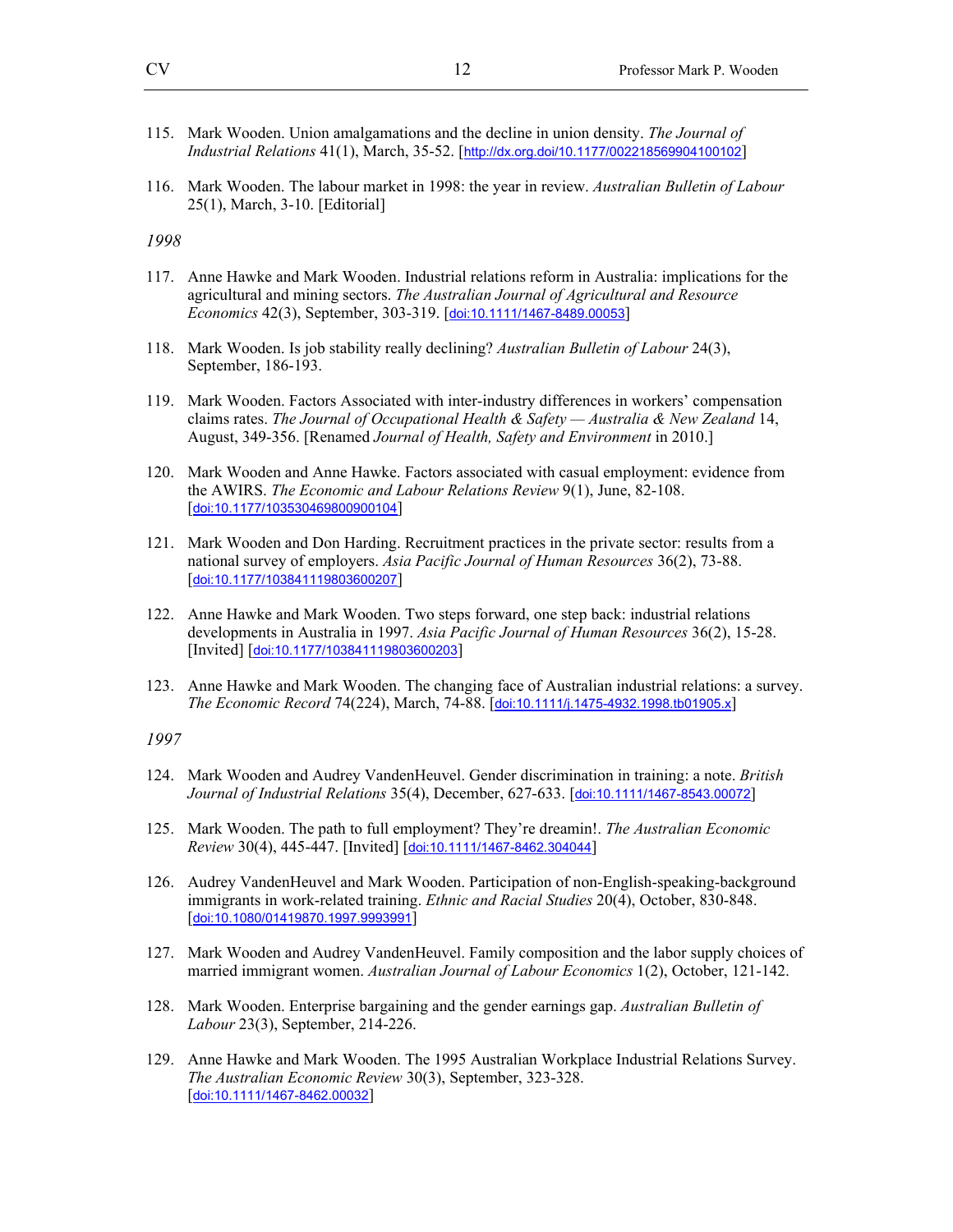- 130. Mark Wooden and Audrey VandenHeuvel. Self-employed contractors and job satisfaction. *Journal of Small Business Management* 35(3), July, 11–20.
- 131. Mark Wooden and Audrey VandenHeuvel. NESB immigrant women and part-time work. *International Journal of Employment Studies* 5(1), April, 45-66.
- 132. Mark Wooden. Employer knowledge of, and satisfaction with, ITABs: survey evidence. *Australian Vocational Education Review* 4(1), 38-51.

- 133. Meredith Baker and Mark Wooden. Formal training for employees of small business. *Small Enterprise Research: The Journal of SEAANZ* 4(1/2), 108-125. [doi:10.5172/ser.4.1-2.108]
- 134. Mark Wooden. Firm size and the provision of employee training: an analysis of the 1993 Survey of Training and Education. *Australian and New Zealand Journal of Vocational Education Research* 4(2), November, 89-120.
- 135. Mark Wooden and Audrey VandenHeuvel. The use of contractors in Australian workplaces. *Labour Economics and Productivity* 8(2), October, 163-194.
- 136. Mark Wooden. The youth labour market: characteristics and trends. *Australian Bulletin of Labour* 22(2), June, 137-160.
- 137. Meredith Baker, Mark Wooden and Peter Kenyon. Training in small and medium enterprises: is Australia's national training reform agenda appropriate? *Labour Economics and Productivity* 8(1), March, 1-24.
- 138. Mark Wooden. The Australian labour market, March 1996. *Australian Bulletin of Labour* 22(1), March, 3-27. [Editorial]

- 139. Mark Wooden. Labour absence in Australia: an overview of dimensions, causes and remedial strategies. *Australian Bulletin of Labour* 21(4), December, 323-339.
- 140. Jeffrey Balchin and Mark Wooden. Absence penalties and work attendance. *The Australian Economic Review*, No. 112, 4th Quarter, 43-58. [doi:10.1111/j.1467-8462.1995.tb00903.x]
- 141. Audrey VandenHeuvel and Mark Wooden. Do explanations of absence differ for men and women? *Human Relations* 48(11), November, 1309-1329. [doi:10.1177/001872679504801104]
- 142. Robert Bush and Mark Wooden. Smoking cessation and absence from work. *Preventive Medicine* 24(5), September, 535-540. [doi:10.1006/pmed.1995.1084]
- 143. Mark Wooden. The Australian labour market, September 1995. *Australian Bulletin of Labour* 21(3), September, 181-97. [Editorial]
- 144. Robert Bush and Mark Wooden. Smoking and absence from work: Australian evidence. *Social Science and Medicine* 41(3), August, 437-446. [doi:10.1016/0277-9536(94)00350-3]
- 145. Audrey VandenHeuvel and Mark Wooden. Self-employed contractors in Australia: how many and who are they? *The Journal of Industrial Relations* 37(2), June, 263-280. [doi:10.1177/002218569503700204]
- 146. Mark Wooden. Penalty rates and labour supply. *The Journal of Industrial Relations* 37(2), June, 297-301. [doi:10.1177/002218569503700206]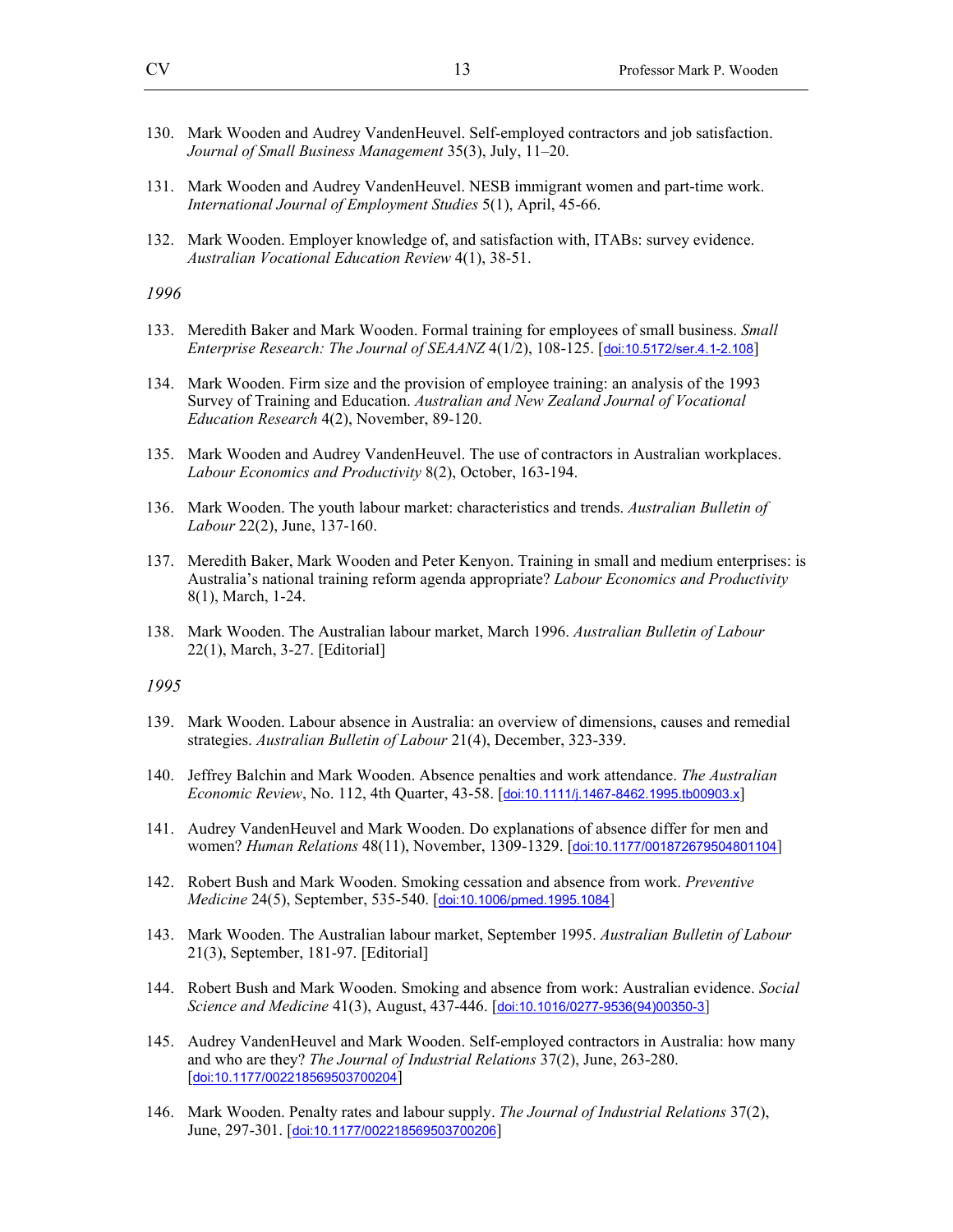- 147. Mark Wooden. Training data and statistics in Australia. *The Australian Economic Review*, No. 110, 2nd Quarter, 116-120. [Invited] [doi:10.1111/j.1467-8462.1995.tb00896.x]
- 148. Robert Drago and Mark Wooden. A disaggregated approach to the study of absence from work. *Labour and Industry* 6(2), March, 45-66. [doi:10.1080/10301763.1995.10669134]

- 149. Sean Kennedy, Robert Drago, Judith Sloan and Mark Wooden. The effect of trade unions on the provision of training: Australian evidence. *British Journal of Industrial Relations* 32(4), December, 565-580. [doi:10.1111/j.1467-8543.1994.tb01051.x]
- 150. Mark Wooden, Frances Robertson and Peter Dawkins. Part-time employment and participation and retention in higher education. *Australian Journal of Education* 38(3), November, 250-265. [doi:10.1177/000494419403800305]
- 151. Mark Wooden and Meredith Baker. Trade unions and quits in Australia. *Journal of Labor Research* 15(4), Fall, 403-418. [doi:10.1007/BF02685706]
- 152. Peter Kenyon and Mark Wooden. The outlook for labour supply in Australia during the 1990s. *Labour Economics and Productivity* 6(2), September, 130-155.
- 153. Judith Sloan, Monica Fan and Mark Wooden. The Australian labour market, September 1994. *Australian Bulletin of Labour* 20(3), September, 167-90. [Editorial]
- 154. Robert Drago and Mark Wooden. Unions, investment and innovation: Australian evidence. *Applied Economics* 26(6), June, 609-615. [doi:10.1080/00036849400000031]
- 155. Lawson Savery and Mark Wooden. The relative influence of life-events and hassles on workrelated injuries: some Australian evidence. *Human Relations* 47(3), March, 283-306. [doi:10.1177/001872679404700303]
- 156. Mark Wooden. The Green Paper on Employment Opportunities, or don't you worry about that. *The Australian Economic Review*, No. 105, 1st Quarter, 6-10. [Invited] [doi:10.1111/j.1467-8462.1994.tb00818.x]
- 157. Judith Sloan and Mark Wooden. The Australian labour market, March 1994. *Australian Bulletin of Labour* 20(1), March, 3-28. [Editorial]

- 158. Judith Sloan and Mark Wooden. A case for public sector job creation schemes? Not really. *The Economic and Labour Relations Review* 4(2), December, 328-332. [doi:10.1177/103530469300400210]
- 159. Mark Wooden. Overemployment, unemployment and the work sharing debate. *Australian Bulletin of Labour* 19(4), December, 296-303.
- 160. Robert Drago and Mark Wooden. Do union voice and worker participation coincide? a study of Australian managers' perceptions. *Economic and Industrial Democracy* 14(4), November, 573- 588. [doi:10.1177/0143831X93144006]
- 161. Mark Wooden and Jeffrey Balchin. Unionization in Australia: evidence from the AWIRS. *The Economic Record* 69(206), September, 305-314. [doi:10.1111/j.1475-4932.1993.tb02110.x]
- 162. Mark Wooden. Underemployment in Australia. *Labour Economics and Productivity* 5(2), September, 95-110.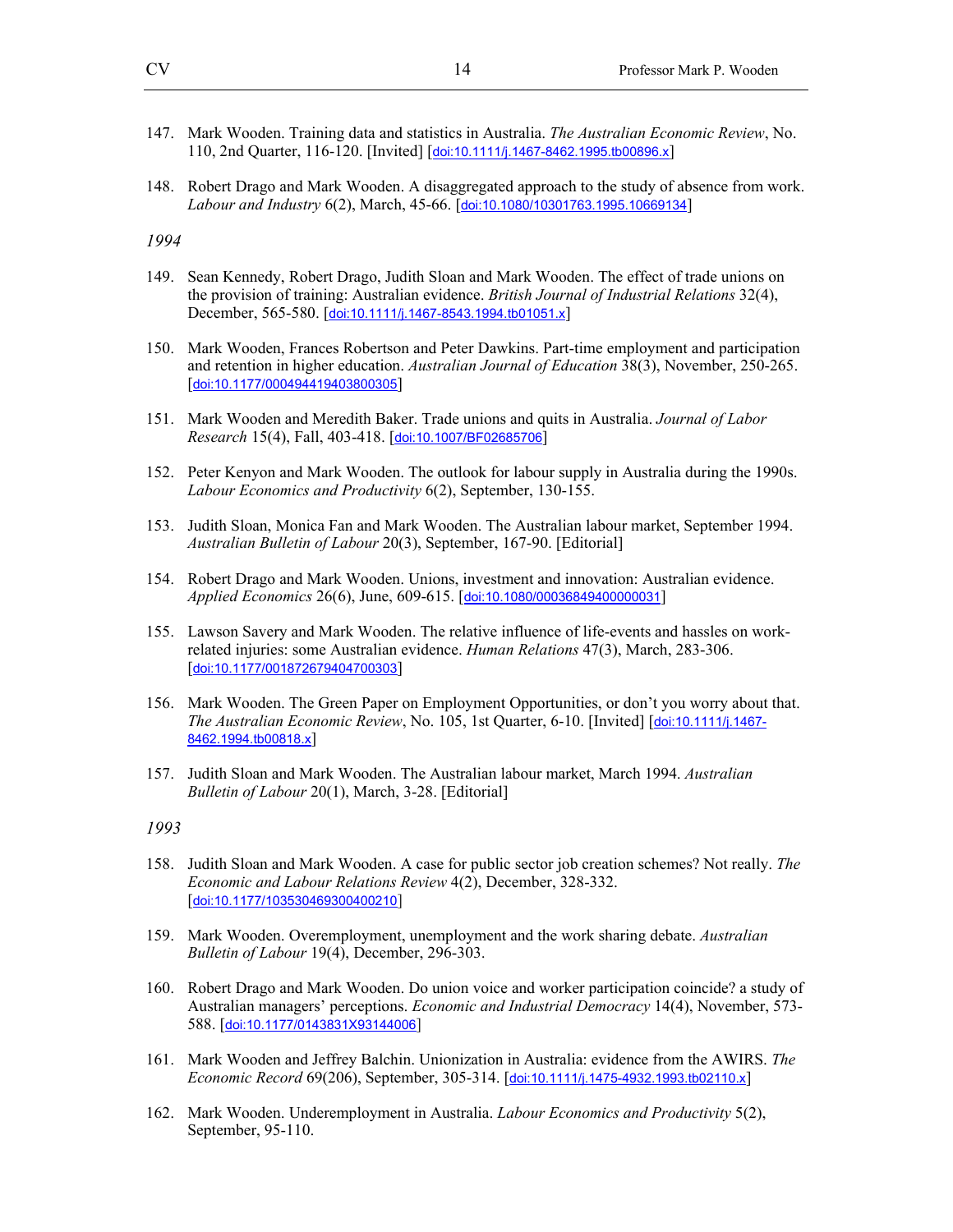- 163. Mark Wooden. The Australian labour market, September 1993. *Australian Bulletin of Labour* 19(3), September, 165-83. [Editorial]
- 164. Meredith Baker and Mark Wooden. The Australian labour market, March 1993. *Australian Bulletin of Labour* 19(1), March, 3-27. [Editorial]

- 165. Robert Drago, Saul Estrin and Mark Wooden. Pay for performance incentives and work attitudes. *Australian Journal of Management* 17(2), December, 217-231.
- 166. Mark Wooden. Compulsory unionism and the AWIRS: redrawing the map. *The Economic and Labour Relations Review* 3(2), December, 180-198. [doi:10.1177/103530469200300210]
- 167. Judith Sloan and Mark Wooden. The Australian labour market, September 1992. *Australian Bulletin of Labour* 18(3), September, 173-94. [Editorial]
- 168. Mark Wooden. The cost of time off work in Australia. *Asia Pacific Journal of Human Resources* 30(3), Spring, 1-10. [doi:10.1177/103841119303000301] [Reprinted in Raymond J. Stone (ed.), *Readings in Human Resource Management: Volume Two*.]
- 169. Robert Drago and Mark Wooden. The determinants of labour absence: economic factors and workgroup norms across countries. *Industrial and Labor Relations Review* 45(4), July, 764- 778. [doi:10.1177/001979399204500411]
- 170. Meredith Baker and Mark Wooden. Immigration and its impact on the incidence of training in Australia. *The Australian Economic Review*, No. 98, 2nd Quarter, 39-53. [doi:10.1111/j.1467-8462.1992.tb00582.x]
- 171. Dale Belman, Robert Drago and Mark Wooden. Workgroups, efficiency wages and work effort. *Journal of Post-Keynesian Economics* 14(4), Summer, 497-521. [http://www.jstor.org/stable/4538312]
- 172. Robert Drago and Mark Wooden. The Australian Workplace Industrial Relations Survey and workplace performance. *Australian Bulletin of Labour* 18(2), June, 142-67.
- 173. Meredith Baker and Mark Wooden. Training in the Australian labour market: evidence from the How Workers Get Their Training Survey. *Australian Bulletin of Labour* 18(1), March, 26- 46.
- 174. Mark Wooden. The Australian labour market, March 1992. *Australian Bulletin of Labour* 18(1), March, 2-24. [Editorial]

- 175. Mark Wooden. The experience of refugees in the Australian labor market. *International Migration Review* 25(3), Fall, 514-535. [doi:10.2307/2546758]
- 176. Robert Drago and Mark Wooden. The determinants of participatory management. *British Journal of Industrial Relations* 29(2), June, 177-204. [doi:10.1111/j.1467-8543.1991.tb00236.x]
- 177. Robert Drago and Mark Wooden. Turnover down under: trade unions and exit behaviour in Australia. *The Journal of Industrial Relations* 33(2), June, 234-248. [doi:10.1177/002218569103300205]
- 178. Mark Wooden. Grievance and dispute procedures: a note on the importance of compliance. *Labour Economics and Productivity* 3(1), March, 61-71.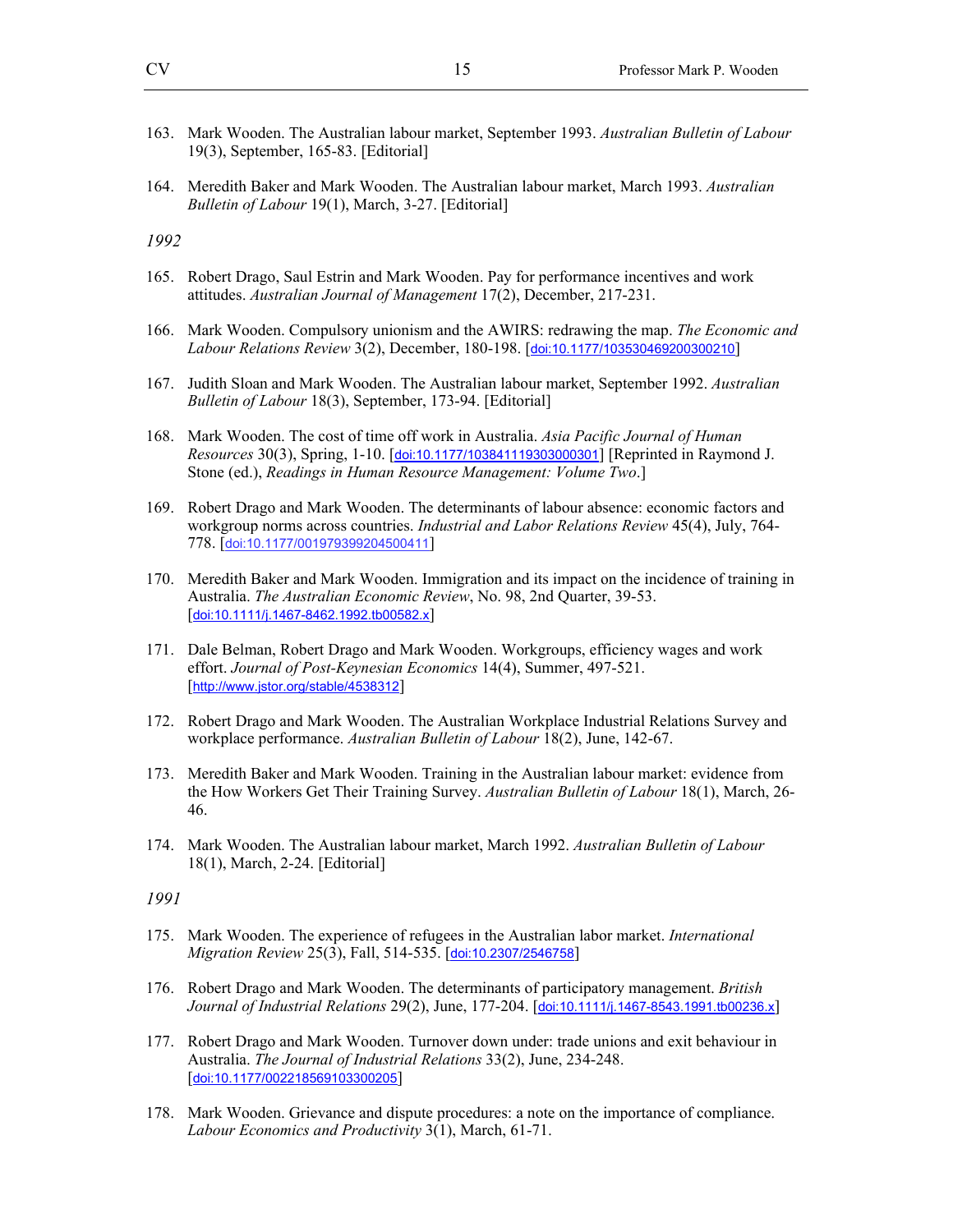- 179. Mark Wooden. The "sickie": a public sector phenomenon? *The Journal of Industrial Relations* 32(4), December, 560-576. [doi:10.1177/002218569003200406]
- 180. Mark Wooden and Judith Sloan. Award restructuring: factors associated with its progress and success. *Labour and Industry* 3(2/3), June / October, 215-234. [doi:10.1080/10301763.1990.10669086]
- 181. Robert Drago and Mark Wooden. The BCA Report: a response to Frenkel and Peetz (II). *The Journal of Industrial Relations* 32(3), September, 413-418. [doi:10.1177/002218569003200307]
- 182. Judith Sloan and Mark Wooden. The structural efficiency principle in action management views. *Australian Bulletin of Labour* 16(3), September, 199-223.
- 183. Judith Sloan and Mark Wooden. Trade union structure and workplace efficiency: an agenda for reform. *Australian Quarterly* 62(3), Spring, 206-216. [doi:10.2307/20635588]
- 184. Roy Kriegler and Mark Wooden. Labour absence and turnover in Australia. *Asia Pacific HRM* 28(3), August, 53-61. [doi:10.1177/103841119002800305] [Later renamed *Asia Pacific Journal of Human Resources*.]
- 185. Mark Wooden. Corporatism and wage setting: The Accord in hindsight. *Economic Papers* 9(2), June, 51-63. [doi:10.1111/j.1759-3441.1990.tb00600.x]
- 186. Mark Wooden. Employee participation a practical guide. *Australian Bulletin of Labour* 16(2), June, 90-103. [Reprinted in Raymond J. Stone (ed.), *Readings in Human Resource Management*.]
- 187. Mark Wooden. Are Australian trade unions good for productivity? *Asia Pacific HRM* 28(2), May, 81-86. [doi:10.1177/103841119002800208] [Later renamed *Asia Pacific Journal of Human Resources*.]
- 188. Mark Wooden. Factors associated with workplace accidents: evidence from the 1983 Health Survey. *The Journal of Occupational Health and Safety – Australia and New Zealand* 6(2), April, 97-102. [Renamed *Journal of Health, Safety and Environment* in 2010.]
- 189. Robert Drago and Mark Wooden. The determinants of strikes in Australia. *The Journal of Industrial Relations* 32(1), March, 32-52. [doi:10.1177/002218569003200103] [Reprinted in Braham Dabscheck, Gerard Griffin, and Julian Teicher (eds), *Contemporary Australian Industrial Relations Readings*.]
- 190. Judith Sloan and Mark Wooden. The Australian labour market, March 1990. *Australian Bulletin of Labour* 16(1), March, 3-20. [Editorial]

- 191. Mark Wooden. Workers' compensation, unemployment and industrial accidents: an intertemporal analysis. *Australian Economic Papers* 28(53), December, 219-235. [doi:10.1111/j.1467- 8454.1989.tb00481.x]
- 192. Richard Blandy, Judith Sloan and Mark Wooden. Reforming the trade union structure in Australia. *Australian Bulletin of Labour* 15(5), December, 370-83. [Reprinted in Lawson Savery and Norman Dufty (eds), *Readings in Australian Industrial Relations*.]
- 193. Judith Sloan and Mark Wooden. The Australian labour market, September 1989. *Australian Bulletin of Labour* 15(4), September, 259-86. [Editorial]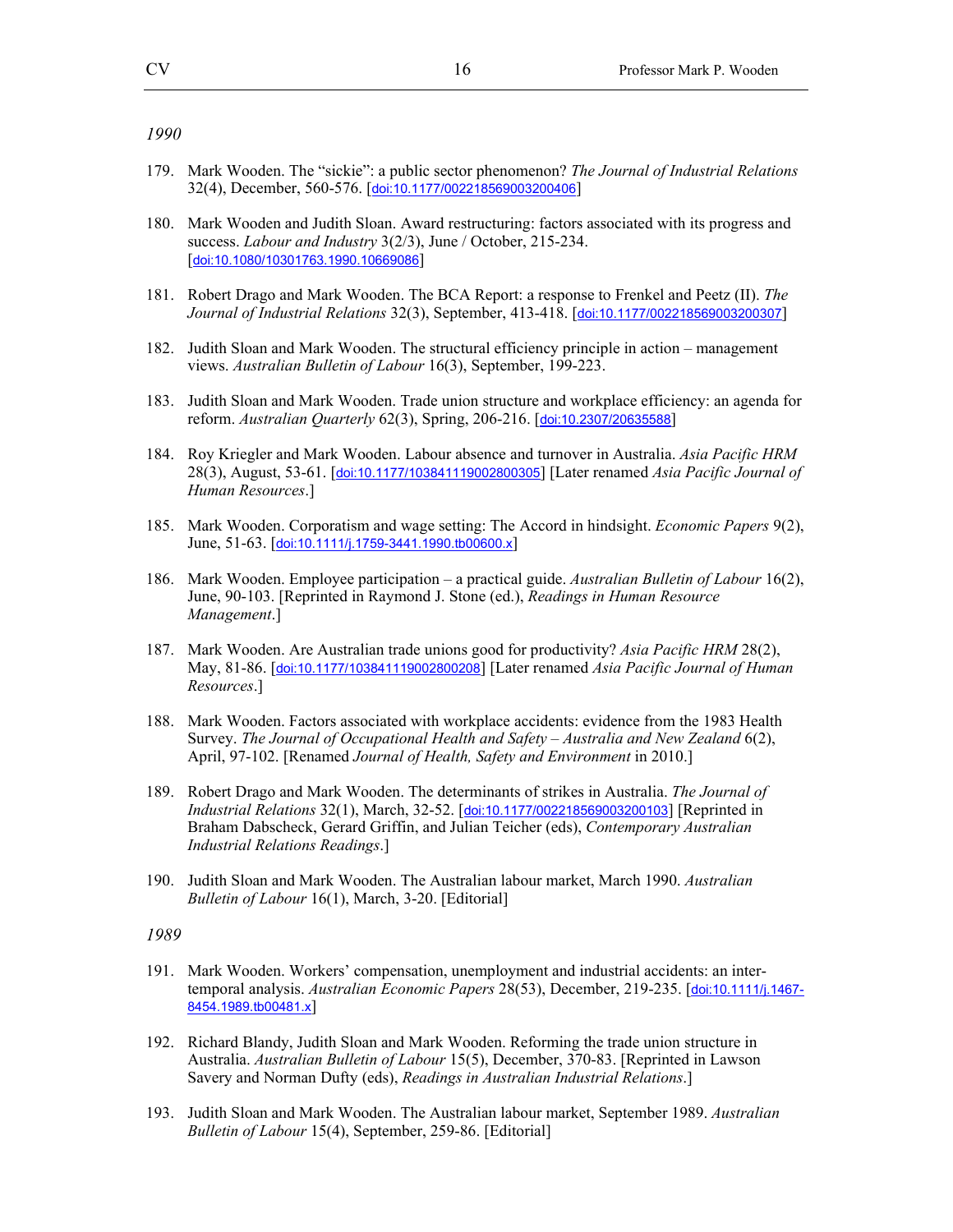- 194. Mark Wooden, Peter Dawkins and Roy Kriegler. Towards organizational effectiveness: an overview with an Australian perspective. *Australian Bulletin of Labour* 15(2), March, 115-38.
- 195. Mark Wooden 'The extent of labour absence in Australia: some evidence from the Labour Force Survey. *Labour Economics and Productivity* 1(1), March, 53-65.
- 196. Mark Wooden and Narmon Tulsi. The measurement of injury risk across industries. *The Journal of Occupational Health and Safety – Australia and New Zealand* 5(1), February, 15-19. [Renamed *Journal of Health, Safety and Environment* in 2010.]

197. Mark Wooden. The impact of redundancy on subsequent labour market experience. *The Journal of Industrial Relations* 30(1), March, 3-31. [doi:10.1177/002218568803000101]

#### *1987*

- 198. Mark Wooden and Judy Sloan. Plant shutdown: a case-study in managed change. *Australian Bulletin of Labour* 14(1), December, 358-81.
- 199. Judith Sloan and Mark Wooden. The Australian labour market, December 1987. *Australian Bulletin of Labour* 14(1), December, 295-320. [Editorial]
- 200. Mark Wooden and Peter Dawkins. The Australian labour market, March 1987. *Australian Bulletin of Labour* 13(2), March, 70-93. [Editorial]

#### *1986*

201. Peter Kain, Peter Kenyon, Mark Wooden and Richard Blandy. The Australian labour market, December 1986. *Australian Bulletin of Labour* 13(1), 3-34. [Editorial]

#### *1985*

- 202. Mark Wooden. Achieving consensus in a pluralist society: realisable goal or wishful thinking? *Journal of Australian Political Economy*, No. 19, December, 14-28.
- 203. Peter Dawkins and Mark Wooden. Labour utilization and wage inflation in Australia: an empirical examination. *The Economic Record* 61(173), June, 516-521. [doi:10.1111/j.1475-4932.1985.tb02006.x]
- 204. Stephen Creigh and Mark Wooden. Strikes in post-war Australia: a review. *The Journal of Industrial Relations* 27(2), June, 131-157. [doi:10.1177/002218568502700201]
- 205. Roy Kriegler and Mark Wooden. New technology: the challenge to industrial relations. *Current Affairs Bulletin* 61(11), April, 16-27.

- 206. Judith Sloan and Mark Wooden. Labour markets from the microeconomic perspective: implicit contract theory. *The Australian Economic Review*, No. 67, 3rd Quarter, 120-129. [Invited] [doi:10.1111/j.1467-8462.1984.tb00463.x]
- 207. Richard Blandy and Mark Wooden. The Australian labour market, March 1984. *Australian Bulletin of Labour* 10(2), March, 55-76. [Editorial]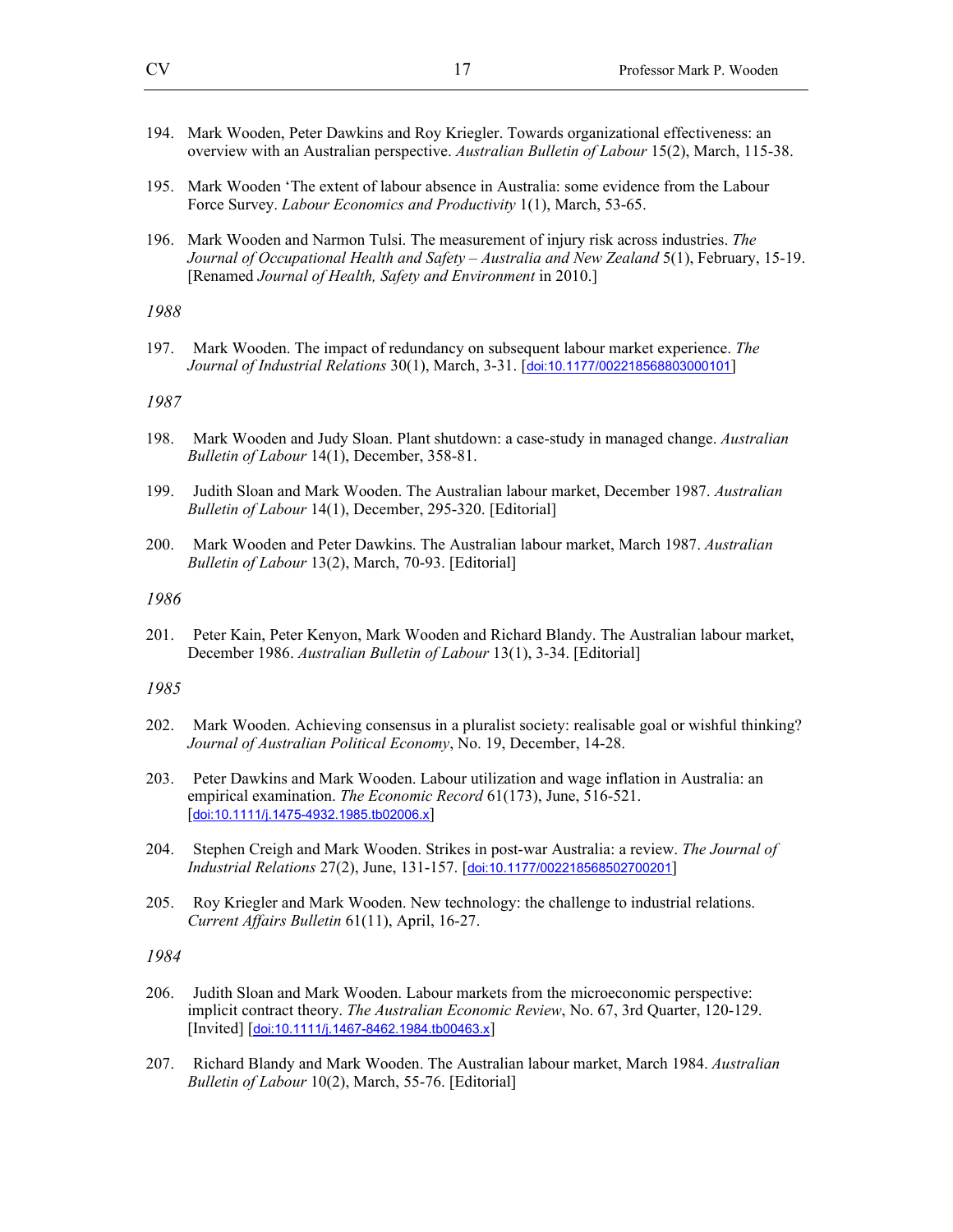208. Stephen Creigh, Frances Robertson and Mark Wooden. Research note: inter-state variations in strike proneness. *Australian Bulletin of Labour* 9(3), June, 208-16.

#### *1982*

- 209. Mark Wooden and Richard Blandy. The Australian labour market, June 1982. *Australian Bulletin of Labour* 8(3), June, 117-38. [Editorial]
- 210. Mark Wooden and Richard Blandy. The Australian labour market, March 1982. *Australian Bulletin of Labour* 8(2), March, 59-80. [Editorial]

### **(b) Books**

- 1. Mark Wooden (2000), *The Transformation of Australian Industrial Relations*, Federation Press, Leichhardt (Sydney).
- 2. Robert Drago, Mark Wooden and Judith Sloan (1992), *Productive Relations? Australian Industrial Relations and Workplace Performance*, Allen and Unwin, Sydney.
- 3. Mark Wooden, Robert Holton, Graeme Hugo and Judith Sloan (1990), *Australian Immigration: A Survey of the Issues*, AGPS, Canberra. [Updated and revised second edition published in 1994.]
- 4. Roy Kriegler, Peter Dawkins, Jane Ryan and Mark Wooden (1988), *Achieving Organizational Effectiveness: Case Studies in the Australian Service Sector*, Oxford University Press, Melbourne.

### **(c) Other Monographs**

- 1. Roger Wilkins, Ferdi Botha, Esperanza Vera-Toscano and Mark Wooden (2020), *The Household, Income and Labour Dynamics in Australia Survey: Selected Findings from Waves 1 to 18*, Melbourne Institute of Applied Economic and Social Research, University of Melbourne, Melbourne.
- 2. Hielke Buddelmeyer, Felix Leung, Duncan McVicar and Mark Wooden (2013), *Training and its Impact on the Casual Employment Experience*, National Centre for Vocational Education Research, Adelaide*.*
- 3. Bill Martin, Belinda Hewitt, Marian Baird, Janeen Baxter, Alexandra Heron, Gillian Whitehouse, Maria Zadioroznyj, Ning Xiang, Dorothy Broom, Luke Connelly, Andrew Jones, Guyonne Kalb, Duncan McVicar, Lyndall Strazdins, Margaret Walter, Mark Western and Mark Wooden (2012), *Paid Parental Leave Evaluation: Phase 1* (Occasional Paper no. 44), Department of Families, Housing, Community Services and Indigenous Affairs, Canberra.
- 4. Bruce Headey, Diana Warren and Mark Wooden (2008), *The Structure and Distribution of Household Wealth in Australia: Cohort Differences and Retirement Issues* (Social Policy Research Paper 33), Department of Families, Housing, Community Services and Indigenous Affairs, Canberra.
- 5. Adriana VandenHeuvel and Mark Wooden (1999), *New Settlers Have Their Say How Immigrants Fare Over the Early Settlement Years: An Analysis of Data from Three Waves of the Longitudinal Survey of Immigrants to Australia* (Report prepared for the Department of Immigration and Multicultural Affairs), AusInfo, Canberra.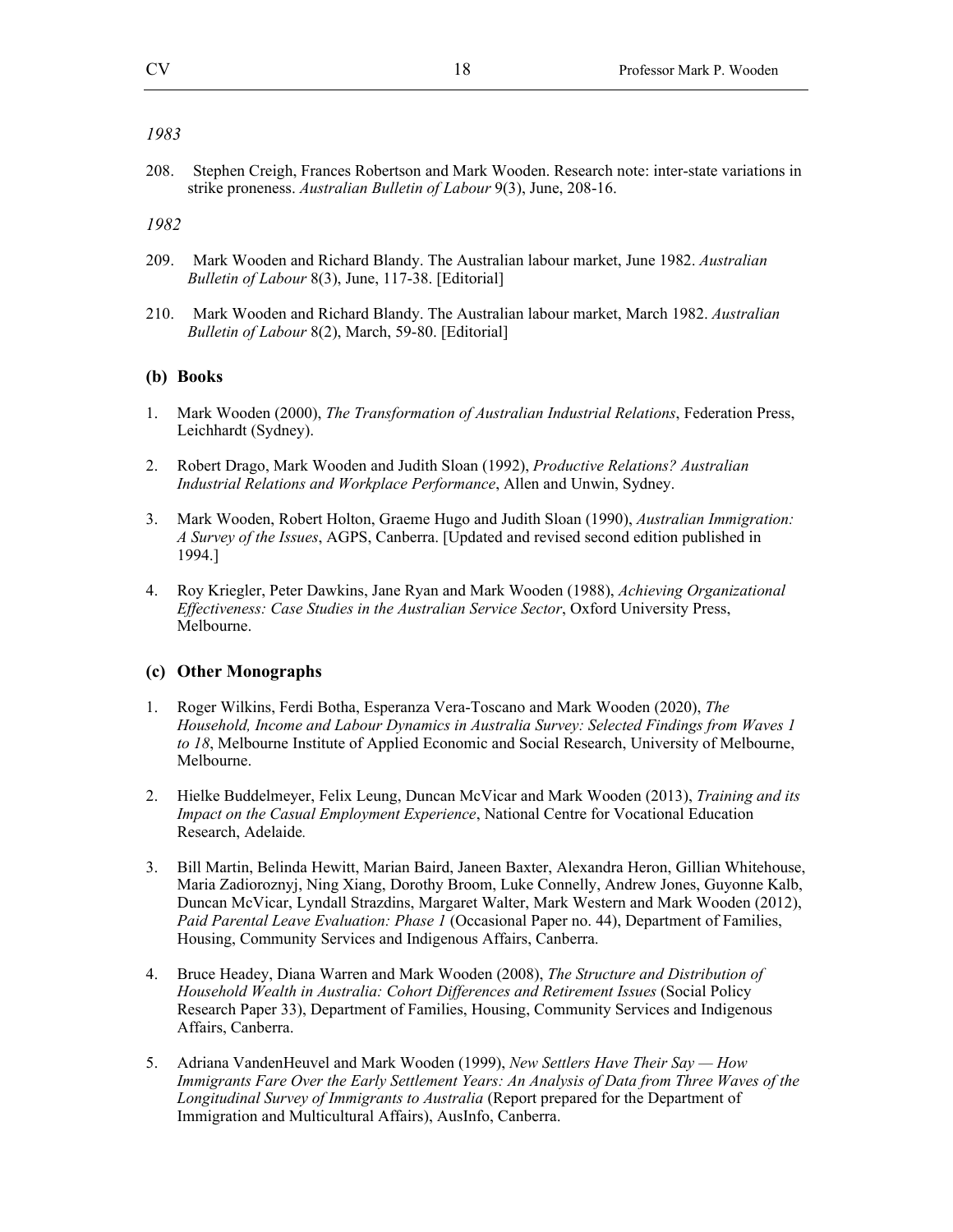- 6. Mark Wooden, Adriana VandenHeuvel and Rebecca Goodes (1999), *OHS Activity and Firm Performance: A Review of the Literature*, National Occupational Health & Safety Commission, Sydney.
- 7. Adriana VandenHeuvel and Mark Wooden (1999), *Casualisation and Outsourcing: Trends and Implications for Work-related Training*, National Centre for Vocational Education Research, Adelaide.
- 8. Mark Wooden (1999), *Impediments to the Employment of Young People*, National Centre for Vocational Education Research, Adelaide.
- 9. Mark Wooden (1997), *The Role of Industry Training Advisory Bodies (ITABs)* (National Training Markets Research Centre Monograph No. 2), National Centre for Vocational Education Research, Adelaide.
- 10. Audrey VandenHeuvel and Mark Wooden (1996), *The Experience of Immigrants in Workrelated Training*, AGPS, Canberra.
- 11. Audrey VandenHeuvel and Mark Wooden (1996), *Non-English-Speaking-Background Immigrant Women and Part-time Work*, AGPS, Canberra.
- 12. Keith Norris and Mark Wooden (eds) (1996), *The Changing Australian Labour Market* (EPAC Commission Paper No. 11), AGPS, Canberra.
- 13. Meredith Baker and Mark Wooden (eds) (1995), *Small and Medium-Sized Enterprises and Vocational Education and Training* (National Training Markets Research Centre, Monograph No. 1), NCVER, Adelaide.
- 14. Mark Wooden (1993), *Underemployment, Hidden Unemployment and Immigration*, AGPS, Canberra.
- 15. Mark Wooden (1992), *Workplace Industrial Relations in the Service Sector*, Service Industries Research Program, Report No. 8, DITAC / ACSI, Canberra.
- 16. Meredith Baker and Mark Wooden (1992), *Immigrant Workers in the Communication Industry*, AGPS, Canberra.
- 17. Meredith Baker and Mark Wooden (1991), *Immigration and Training*, AGPS, Canberra.
- 18. Mark Wooden (1990), *Migrant Labour Market Status*, AGPS, Canberra.
- 19. Peter Dawkins, Frances Robertson and Mark Wooden (with Meredith Baker, Garry Goddard and Peter Kain) (1987), *The Employment Potential of Recreation, Sport and Fitness*, Report to the Sport and Recreation Ministers Council, Commonwealth of Australia, Canberra.

#### **(d) Book Chapters**

- 1. Nicole Watson, Eva Leissou, Heidi Guyer and Mark Wooden (2019). Best practices for panel maintenance and retention. In Timothy P. Johnson, Beth-Ellen Pennell, Ineke A.L. Stoop and Brita Dorer (eds), *Advances in Comparative Survey Methods: Multicultural, Multinational and Multiregional Contexts (3MC)*. Wiley: New York, 597-622. [https://doi.org/10.1002/9781118884997.ch29]
- 2. Mark Wooden [and Sue Richardson] (2016). FactCheck: has the level of casual employment in Australia stayed steady for the past 18 years? In John Watson (ed*.)*, *The Conversation Yearbook 2016: 50 Standout Articles from Australia's Top Thinkers*, Melbourne University Press, Melbourne, 169-172.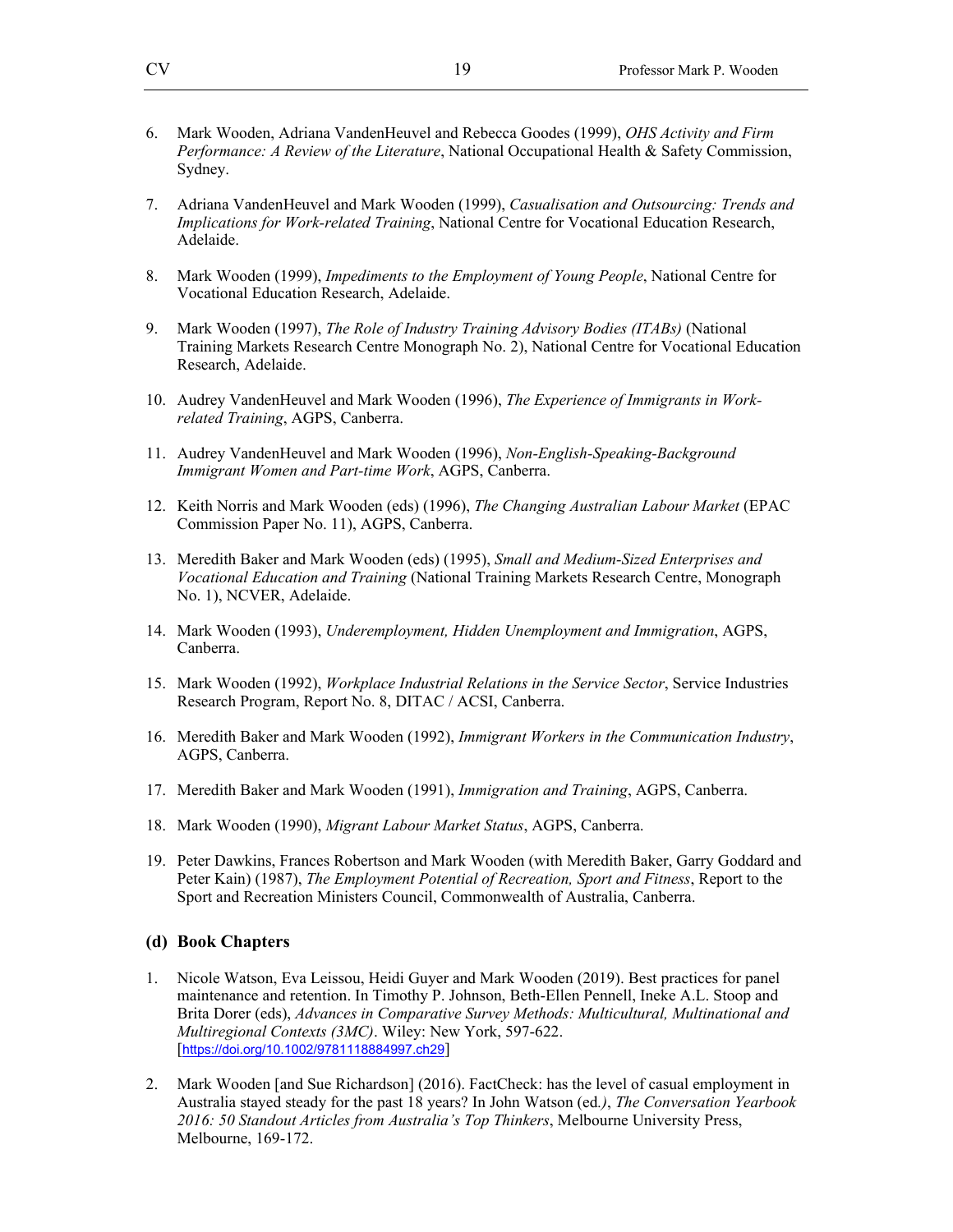- 3. Roger Wilkins and Mark Wooden (2014). The changing Australian labour market at the start of the 21st century. In Katherine Barnes and Peter Spearitt (eds), *Drivers of Change for the Australian Labour Market to 2030: Proceedings of an Expert Scenario Forum*, The Academy of Social Sciences in Australia, Canberra, 55-72.
- 4. Rosanna Scutella and Mark Wooden (2014). Dynamics of homelessness. In Chris Chamberlain, Guy Johnson and Catherine Robinson (eds), *Homelessness in Australia: An Introduction*, NewSouth Publishing, Sydney, 48-68.
- 5. Roger Wilkins and Mark Wooden (2011). Economic approaches to studying underemployment. In Daniel Feldman and Douglas Maynard (eds), *Underemployment: Psychological, Economic, and Social Challenges*, Springer, New York, 13-34.
- 6. Robert Drago and Mark Wooden (2010). Work hours mismatch in the U.S. and Australia. In Barbara Schneider and Kathleen Christensen (eds), *Workplace Flexibility: Realigning 20th Century Jobs to the 21st Century*, Cornell University Press, Ithaca (NY), 262-275.
- 7. Mark Wooden and Robert Drago (2009). The changing distribution of working hours in Australia. In Jenny Corbett, Anne Daly, Hisakazu Matsushige and Dehne Taylor (eds), *Laggards and Leaders in Labour Market Reform: Comparing Japan and Australia*, Routledge, Abingdon (UK), 67-81.
- 8. Nicole Watson and Mark Wooden (2009). Identifying factors affecting longitudinal survey response. In Peter Lynn (ed.), *Methodology of Longitudinal Surveys*, John Wiley and Sons, Chichester, 157-181.
- 9. Bruce Headey and Mark Wooden (2005). Economic wellbeing and subjective wellbeing: the effects of income and wealth. In Lenore Manderson (ed.), *Rethinking Well-being: Essays on Health, Disability and Disadvantage*, Australian Public Intellectual Network, Curtin University, Perth, 91-108.
- 10. Bruce Headey and Mark Wooden (2005). Income, wealth and joblessness: insights from the HILDA Survey. In Peter Dawkins and Michael Stutchbury (eds), *Sustaining Prosperity*, Melbourne University Press, Melbourne, 60-93.
- 11. Mark Wooden (2004). Work and family. In Peter Dawkins and Mike Steketee (eds), *Reforming Australia: New Policies for a New Generation*, Melbourne University Press, Melbourne, 44-59.
- 12. Mark Wooden (2002). The changing labour market and its impact on work and employment relations. In Ron Callus and Russell Lansbury (eds), *Working Futures: The Changing Nature of Work and Employment Relations in Australia*, Federation Press, Sydney, 51-69.
- 13. Mark Wooden and Bijit Bora (2001). The importance of where you work for wage outcomes. In Richard Gough, Michael Alexander and James Doughney (eds), *What's Happening at Work? Reports from the Australian Workplace Industrial Relations Survey 1990 and 1995*, Common Ground Publishing, Altona (Melbourne), 129-144.
- 14. Mark Wooden (2001). Efficiency in markets: labour and industrial relations. In Peter Lloyd, Margaret Mead and John Nieuwenhuysen (eds), *Reshaping Australia's Economy: Growth with Equity and Sustainability*, Cambridge University Press, Melbourne, 229-241.
- 15. Mark Wooden (1995). Commentary on Roy Green industrial relations legislation: all dressed up and nowhere to go. In Ian Hunt and Chris Provis (eds), *The New Industrial Relations: An Inter-disciplinary Critique*, Federation Press, Sydney, 172-176.
- 16. Mark Wooden (1994). The cost of time off work in Australia. In Raymond J. Stone (ed.), *Readings in Human Resource Management*: *Volume Two*, John Wiley & Sons, Brisbane, 327- 335.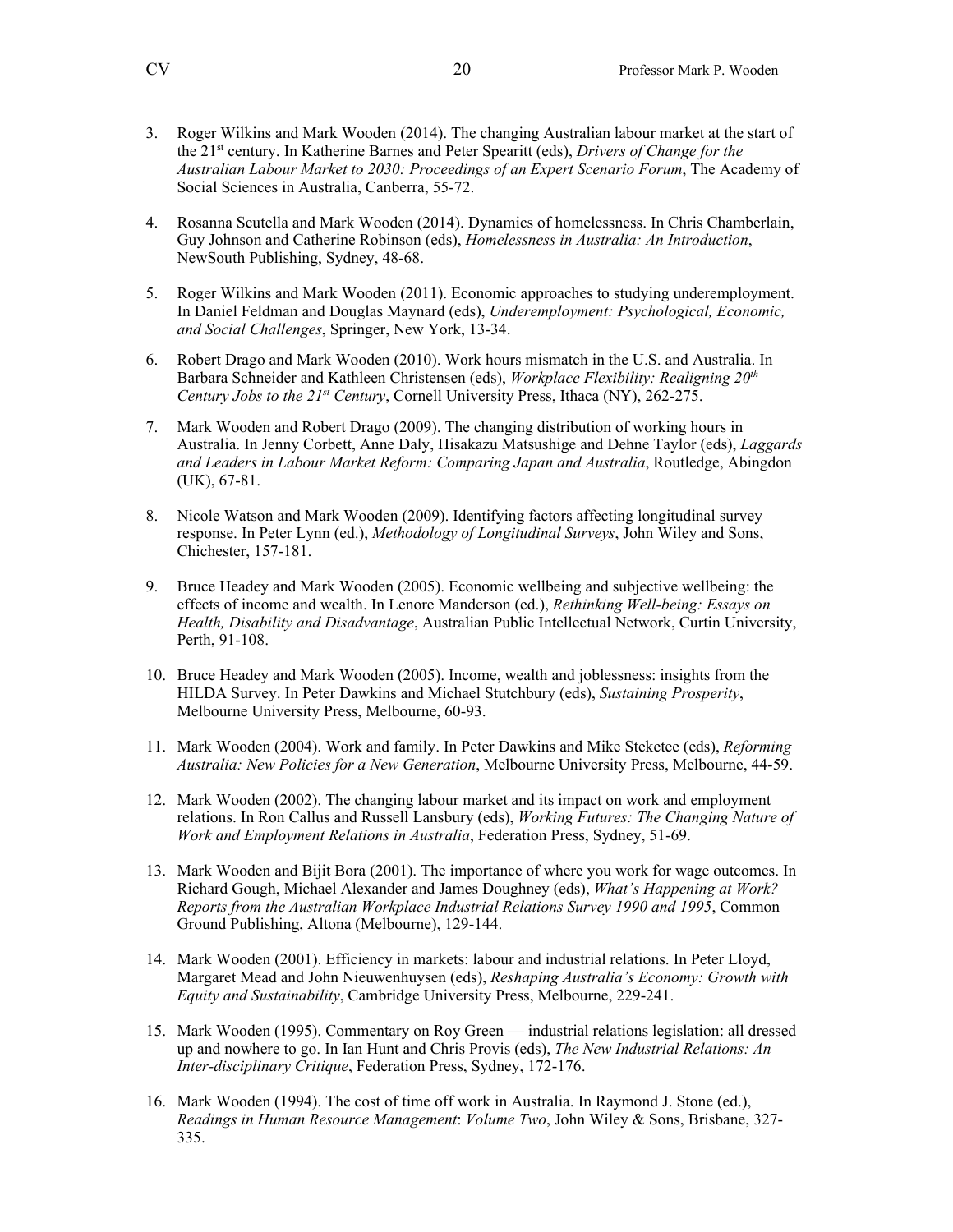- 17. Robert Drago and Mark Wooden (1992). The determinants of strikes in Australia. In Braham Dabscheck, Gerard Griffin and Julian Teicher (eds), *Contemporary Australian Industrial Relations Readings*, Longman Cheshire, Sydney, 88-108.
- 18. Mark Wooden (1991). Employee participation a practical guide. in Raymond J. Stone (ed.), *Readings in Human Resource Management*, Jacaranda Wiley, Brisbane, 170-178.
- 19. Richard Blandy, Judith Sloan and Mark Wooden (1991). Reforming the trade union structure in Australia. In Lawson Savery and Norman Dufty (eds), *Readings in Australian Industrial Relations*, Harcourt Brace Jovanovich, Sydney, 205-217.
- 20. Mark Wooden (1990). The economic impact of immigration. In Mark Wooden, Robert Holton, Graeme Hugo and Judith Sloan, *Australian Immigration: A Survey of the Issues*, AGPS, Canberra, 110-157. [Pp. 111-157 in updated/revised second edition published in 1994.]
- 21. Mark Wooden (1990). The labour market experience of immigrants. In Mark Wooden, Robert Holton, Graeme Hugo and Judith Sloan, *Australian Immigration: A Survey of the Issues*, AGPS, Canberra, 227-292. [Pp. 218-279 in updated/revised second edition published in 1994.]
- 22. David Evans and Mark Wooden (1989). The scope and nature of S.A. public sector activity. In Richard Blandy and Cliff Walsh (eds), *Budgetary Stress: The South Australian Experience*, Allen and Unwin, Sydney, 45-88.
- 23. Mark Wooden (1989). Natural resources. In Richard Blandy and Cliff Walsh (eds), *Budgetary Stress: The South Australian Experience*, Allen and Unwin, Sydney, 266-290.
- 24. Judith Sloan and Mark Wooden (1987). Labour market programs. In John Freebairn, Michael Porter and Cliff Walsh (eds), *Spending and Taxing: Australian Reform Options*, Allen and Unwin, Sydney, 146-165.
- 25. Richard Blandy, Ian Amstad, Geoff Bannister, Meredith Baker, Anita Quagliata and Mark Wooden (1986). Industrial relations systems and competitiveness. In Richard Blandy and John Niland (eds), *Alternatives to Arbitration*, Allen and Unwin, Sydney, 63-80.

#### **(e) Encyclopedia Entries**

- 1. Mark Wooden (2020). Work time. In Filomena Maggino (ed.), *Encyclopedia of Quality of Life and Well-Being Research*, Springer, Cham. https://doi.org/10.1007/978-3-319-69909-7\_3262-2
- 2. Mark Wooden (2014). Working time and the quality of life. In Alex C. Michalos (ed.), *Encyclopedia of Quality of Life and Well-Being Research*, Springer, Dordercht (Netherlands), 7198-7203.

#### **(f) Contributions to Other Edited Works**

- 1. Mark Wooden (2021). Casual work and COVID-19. In Justin Healey (ed.), *Unemployment and Underemployment: Issues in Society, Volume 470*, The Spinney Press, Thirroul (NSW), 45-46.
- 2. Mark Wooden and Guay Lim (2020). Working from home: is it here to stay? In Barbara Broadway, Nicolas Salamanca and A. Abigail Payne (eds.), *Coping with COVID: Rethinking Australia*, Melbourne Institute of Applied Economic and Social Research, University of Melbourne, 9-12. https://melbourneinstitute.unimelb.edu.au/\_\_data/assets/pdf\_file/0004/3562906/Coping-with-COVID-19-Rethinking-Australia.pdf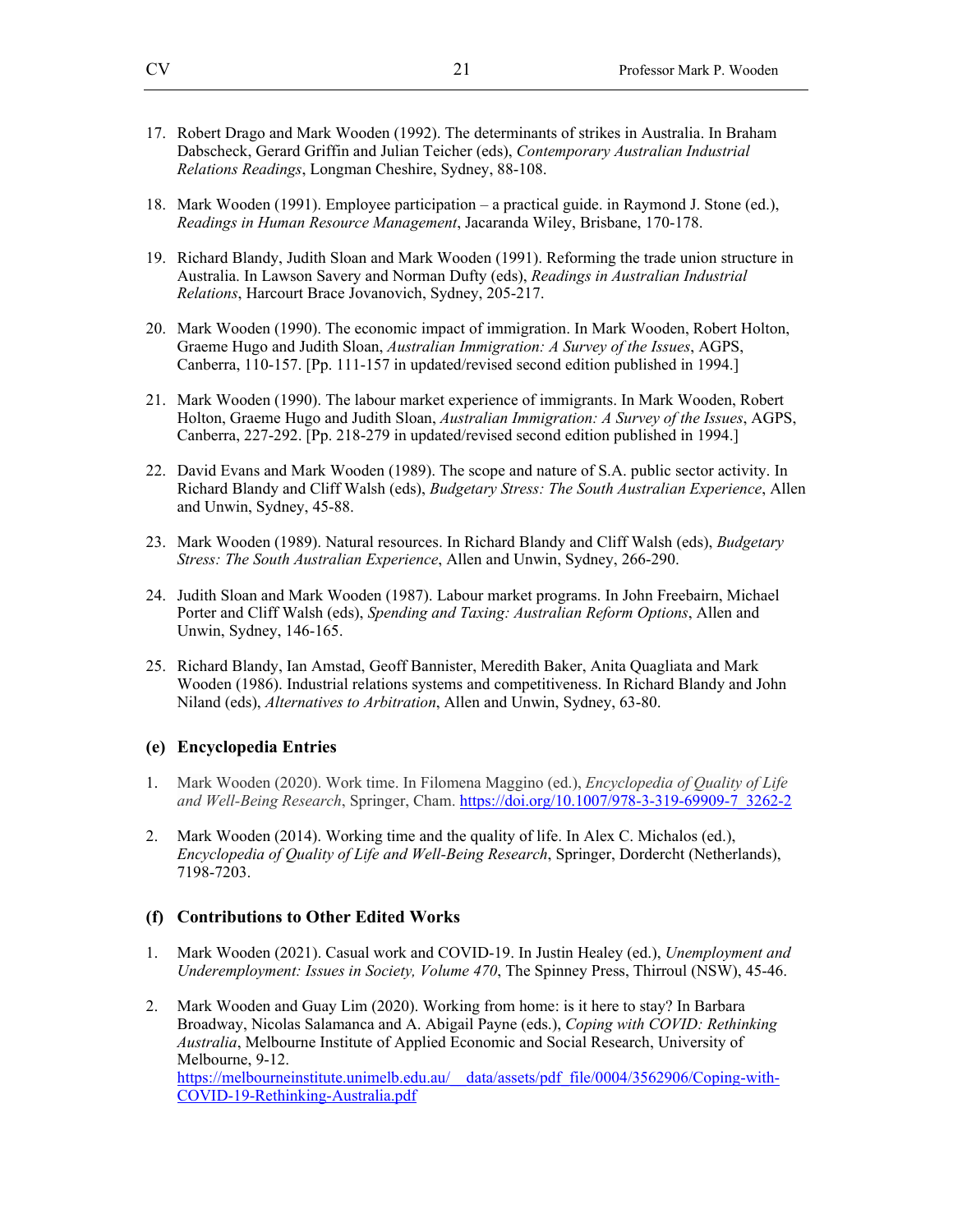- 3. Michael Leith Cowling and Mark Wooden (2018). Self-employment and independent workers. In Roger Wilkins and Inga Lass, *The Household, Income and Labour Dynamics in Australia Survey: Selected Findings from Waves 1 to 16*, Melbourne Institute of Applied Economic and Social Research, University of Melbourne, 95-102.
- 4. Mark Wooden (2017). The changing nature of work and worker wellbeing. In Australian Institute of Health and Welfare (AIHW), *Australia's Welfare 2017*, AIHW, Canberra, 145-160.
- 5. Mark Wooden and Roger Wilkins (2017). Gambling. In Roger Wilkins, *The Household, Income and Labour Dynamics in Australia Survey: Selected Findings from Waves 1 to 15*, Melbourne Institute of Applied Economic and Social Research, University of Melbourne, 78-87.
- 6. Mark Wooden and Markus Hahn (2014). Female breadwinner families. In Roger Wilkins, *Families, Incomes and Jobs, Volume 9: A Statistical Report on Waves 1 to 11 of the Household, Income and Labour Dynamics in Australia Survey*, Melbourne Institute of Applied Economic and Social Research, University of Melbourne, 57-60.
- 7. Mark Wooden and Yin-King Fok (2013). Working at home: whatever happened to the revolution? In Roger Wilkins, *Families, Incomes and Jobs, Volume 8: A Statistical Report on Waves 1 to 10 of the Household, Income and Labour Dynamics in Australia Survey*, Melbourne Institute of Applied Economic and Social Research, University of Melbourne, 106-113.
- 8. Mark Wooden (2012). Hours of work and job mobility. In Roger Wilkins and Diana Warren, *Families, Incomes and Jobs, Volume 7: A Statistical Report on Waves 1 to 9 of the Household, Income and Labour Dynamics in Australia Survey*, Melbourne Institute of Applied Economic and Social Research, University of Melbourne, 155-156.
- 9. Mark Wooden (2012). The stability of personality traits. In Roger Wilkins and Diana Warren, *Families, Incomes and Jobs, Volume 7: A Statistical Report on Waves 1 to 9 of the Household, Income and Labour Dynamics in Australia Survey*, Melbourne Institute of Applied Economic and Social Research, University of Melbourne, 157-158.
- 10. Mark Wooden (2010). How unhealthy are the overweight. In Roger Wilkins, Diana Warren, Markus Hahn and Brendan Houng, *Families, Incomes and Jobs, Volume 5: A Statistical Report on Waves 1 to 7 of the Household, Income and Labour Dynamics in Australia Survey*, Melbourne Institute of Applied Economic and Social Research, University of Melbourne, 110-115.
- 11. Mark Wooden and Markus Hahn (2009). Long hours of work and its consequences. In Roger Wilkins, Diana Warren and Markus Hahn, *Families, Incomes and Jobs, Volume 4: A Statistical Report on Waves 1 to 6 of the HILDA Survey*, Melbourne Institute of Applied Economic and Social Research, University of Melbourne, 196-201.
- 12. Mark Wooden (2009). Government can't close the gender pay gap. In Justin Healey (ed.), *Gender Equality: Issues in Society, Volume 286*, The Spinney Press, Thirroul (NSW), 28-29.
- 13. Adriana VandenHeuvel and Mark Wooden (2000). Diversity in employment arrangements. In John Mangan (ed.), *Understanding and Reducing Unemployment: National and State Perspectives*, Office of Economic and Statistical Research, Queensland Treasury, Brisbane, 69- 83.
- 14. Mark Wooden and Adriana VandenHeuvel (1999). The labour market for young adults. In Dusseldorp Skills Forum, *Australia's Young Adults: The Deepening Divide*, Dusseldorp Skills Forum, Sydney, 35-53.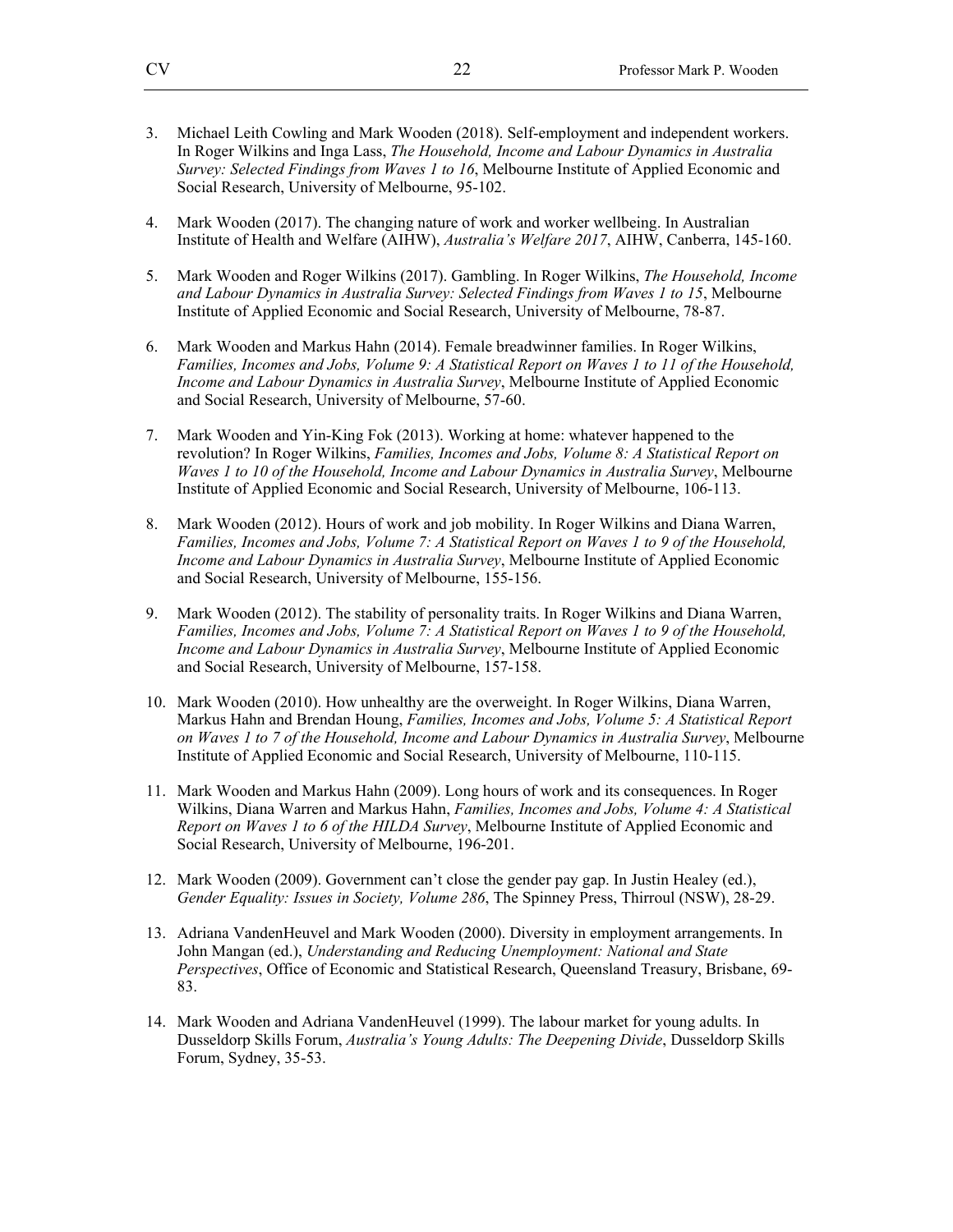- 15. Mark Wooden (1998). Employer perceptions of industry training advisory boards: survey evidence. In Fran Ferrier and Damon Anderson (eds), *Different Drums, One Beat? Economic and Social Goals in Education and Training*, National Centre for Vocational Education and Research, Adelaide, 208-218.
- 16. Mark Wooden (1998). The labour market for young Australians. In Dusseldorp Skills Forum, *Australia's Youth: Reality and Risk*, Dusseldorp Skills Forum, Sydney, 29-50.
- 17. Peter Kenyon and Mark Wooden (1996). Labour supply. In Keith Norris and Mark Wooden (eds), *The Changing Australian Labour Market*, EPAC Commission Paper No. 11, AGPS, Canberra, 15-38.
- 18. Robert Drago and Mark Wooden (1995). Explaining and managing labour absence in Australia. In Alison Preston and Peter Reidell (eds), *Managing Absenteeism: Analysing and Preventing Labour Absence*, Industrial Relations Research Series No. 18, Department of Industrial Relations, Canberra, 61-140.
- 19. Robert Drago and Mark Wooden (1992). The links between economic performance and industrial relations: evidence from AWIRS. In *Industrial Relations and Workplace Productivity*, Industrial Relations Research Series No. 2, Department of Industrial Relations, 53-98.
- 20. Roy Kriegler, Mark Wooden and Robert Drago (1989). Employee and industrial relations in Australian companies: a survey of management. In Business Council of Australia Industrial Relations Study Commission*, Enterprise Based Bargaining Units: A Better Way of Working*, Business Council of Australia, Melbourne.

#### **(g) Articles in Other Australian Journals / Magazines**

- 1. Mark Wooden (2013). Celebrating 50 Years at the Melbourne Institute. *Insights* 13, April, 15-19.
- 2. Mark Wooden, Hielke Buddelmeyer, Paul Jensen, Guyonne Kalb, Guay Lim, Anthony Scott, Rosanna Scutella, Elizabeth Webster and Roger Wilkins (2010). The road to recovery: restoring prosperity after the crisis. *Insights* 7, April, 25-29.
- 3. Mark Wooden (2007). Does the Fair Pay Commission decision matter? *Insights* 1, April, 28-29.
- 4. Mark Wooden (2007). How are young people faring? *Professional Educator* 6, March, p. 5.
- 5. Bruce Headey and Mark Wooden (2004). Wealth matters more than income to happiness. *Australian Social Monitor* 7(2), 49-50.
- 6. Mark Wooden (2003). The HILDA Survey. *In Touch* (Newsletter of the Public Health Association of Australia) 20(3), p. 11.
- 7. Mark Wooden (2002). Individual contract employment. *Australian Chief Executive*, October, 34 and 38.
- 8. Mark Wooden, Simon Freidin and Nicole Watson (2002). Enhancing the evidence base for economic and social policy in Australia: The Household, Income and Labour Dynamics in Australia (HILDA) Survey. *Mercer-Melbourne Institute Quarterly Bulletin of Economic Trends*, No. 3.02, 17-20.
- 9. Mark Wooden (2001). Long working hours: international comparisons. *Australian Social Monitor* 4(4), 102-103.
- 10. Mark Wooden (2001). Are non-standard jobs sub-standard jobs? *Australian Social Monitor* 3(3), 65-70.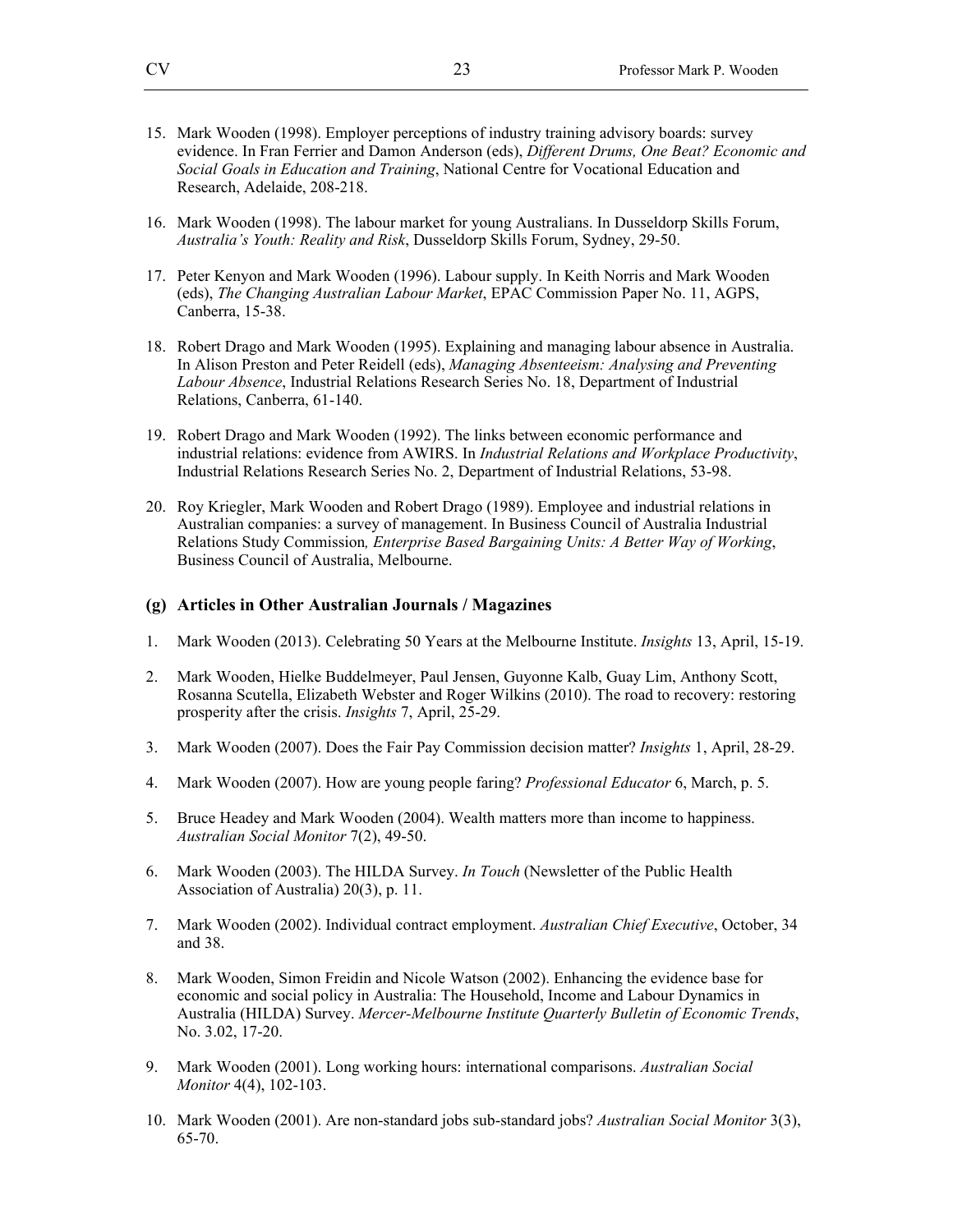- 11. Mark Wooden and Adriana VandenHeuvel (2000). Diversity in employment arrangements. *Queensland Economic Review*, 2000/3, 16-19.
- 12. Mark Wooden (2000). Industrial relations reform: do the critics have a case? *The Institute of Public Affairs Review* 52, September, 14-15.
- 13. Mark Wooden (2000). How healthy is the labour market? *CEDA Bulletin*, October, p. 72.
- 14. Mark Wooden (2000). Industrial relations reform: the unfinished agenda. *Mercer-Melbourne Institute Quarterly Bulletin of Economic Trends*, 3.00, 14-20.
- 15. Mark Wooden (1999). Industrial relations reform and productivity. *CEDA Bulletin*, October, 14- 16.
- 16. Mark Wooden (1999). The consequences for management of changing bargaining structures. *BCA Papers* 1(2), 73-78.
- 17. Mark Wooden (1999). The rise of individual agreement-making in Australia. *BCA Papers* 1(2), 67-72.
- 18. Mark Wooden (1998). Job insecurity and job instability: getting the facts straight. *BCA Papers* 1(1), 14-18.
- 19. Mark Wooden (1997). Disputation and frustration endemic in the coal industry. *Australian Journal of Mining*, July, p. 48.
- 20. Mark Wooden (1997). Schools brief: unemployment. *Policy* 13(1), Autumn, 59-63.
- 21. Mark Wooden (1997). The National Institute of Labour Studies. *Training Agenda* 5, February, p. 4.
- 22. Mark Wooden (1997). How can full employment be restored? Let the market work. *CEDA Bulletin*, March, 16-18.
- 23. Mark Wooden (1996). Labour studies. *Australian Training Review*, No. 20, September / October / November, p. 18.
- 24. Mark Wooden and Meredith Baker (1996). Small business and the dollars and sense of training. *Australian Training Review*, No. 18, March/April/May, 4-5.
- 25. Mark Wooden (1987). Workers' compensation, unemployment and industrial accidents. *Western Australian Economic Review* 7, December, xvii-xxxiv.
- 26. Roy Kriegler and Mark Wooden (1985). Japanese management practices in Australia the case of Mitsubishi. *Work and People* 11(1), 3-8.

#### **(h) Papers in Published Conference Proceedings**

- 1. Inga Laß and Mark Wooden. Non-standard employment and wages in Australia. *Proceedings of the 2019 Reserve Bank of Australia Conference – Low Wage Growth*, Sydney, 4-5 April 2019. [Available at: https://www.rba.gov.au/publications/confs/2019/]
- 2. Hielke Buddelmeyer, Duncan McVicar and Mark Wooden. Non-standard contingent employment and job satisfaction: a panel data analysis. *Proceedings of the HILDA Survey Research Conference 2013, University of Melbourne, 3-4 October 2013*. Unrefereed stream. [Available at: www.melbourneinstitute.com/hilda/Biennial\_research\_conf/conf2013papers.html: ISSN: 2202-9923]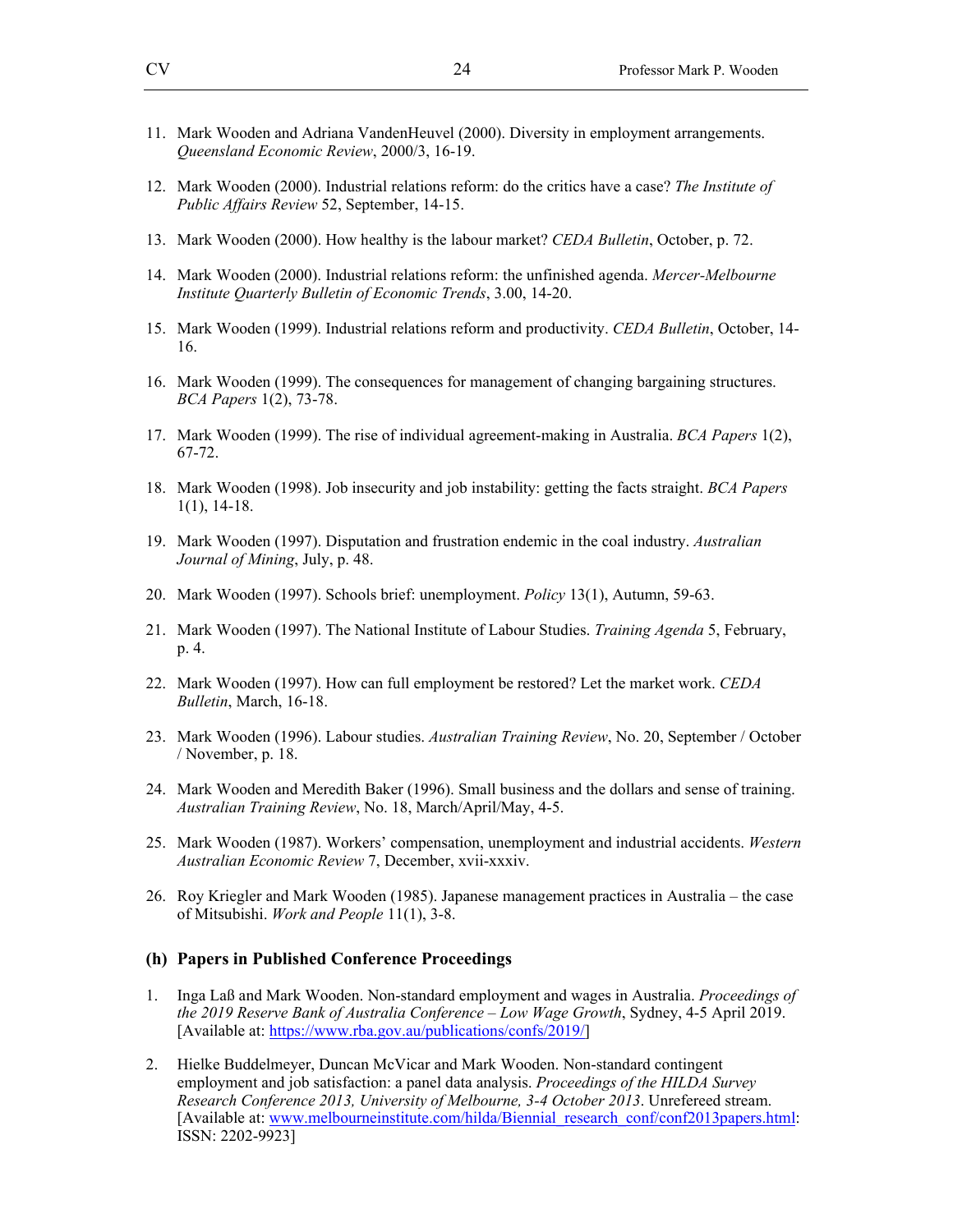- 3. Roger Wilkins and Mark Wooden. Gender differences in rates of job dismissal: why are men more likely to lose their jobs. *Proceedings of the HILDA Survey Research Conference 2011, University of Melbourne, 14-15 July 2011*. Unrefereed stream. [Available at: www.melbourneinstitute.com/hilda/Biennial\_research\_conf/conf2011papers.htm: ISBN: 978-0-7340-4253-8]
- 4. Hielke Buddelmeyer, Wang-Sheng Lee and Mark Wooden. Low-paid employment and unemployment dynamics in Australia. *Proceedings of the HILDA Survey Research Conference 2009, University of Melbourne, 16-17 July 2009*. Refereed stream. [Available at: http://www.melbourneinstitute.com/hilda/Biblio/conf2009papers.htm: ISBN: 978-0-7340-3309-3]
- 5. Robert Drago, Mark Wooden and David Black. Long work hours: volunteers and conscripts. *Proceedings of the HILDA Survey Research Conference 2007, University of Melbourne, 19-20 July 2007*. Refereed stream. [Available at: http://www.melbourneinstitute.com/hilda/Biblio/conf2007papers.htm: ISBN: 978-0-7340-3247-8]
- 6. Hielke Buddelmeyer and Mark Wooden. Transitions from casual employment in Australia. *Proceedings of the HILDA Survey Research Conference 2007, University of Melbourne, 19-20 July 2007*. Non-refereed stream. [Available at: http://www.melbourneinstitute.com/hilda/Biblio/conf2007papers.htm]
- 7. Nicole Watson and Mark Wooden. Modelling Longitudinal survey response: the experience of the HILDA Survey. *Proceedings of the ACSPRI Social Science Methodology Conference, University of Sydney, 10-13 December 2006*. [Available only on CD-Rom – ISBN-10: 0-9803188-0-7; ISBN-13: 978-0-9803188-0-7]
- 8. Mark Wooden. The Australian industrial relations reform agenda. Paper presented at the 34th Australian Conference of Economists, University of Melbourne, 26-28 September 2005. [In Proceedings of the Conference: ISBN 07340 26080.]
- 9. Mark Wooden and Nicole Watson. The HILDA Survey and the potential to contribute to population research. In *2020 Vision: Australia's Demographic Future – Proceedings of the Australian Population Association 11th Biennial Conference*, University of New South Wales, 2- 4 October 2002. [Available only on CD-Rom.]
- 10. Mark Wooden. Discussant comments. In Productivity Commission, *Policy Implications of the Ageing of Australia's Population*, Productivity Commission, Melbourne, 1999, 214-217.
- 11. Mark Wooden. Union delegate presence and the decline in union density: evidence from the AWIRS Panel. In C. Leggett and G. Treuren (eds), *Current Research in Industrial Relations, AIRAANZ 99 — Proceedings of the 13th AIRAANZ Conference, Volume 1: Refereed Papers*, AIRAANZ, Sydney, 1999, 225-236.
- 12. Mark Wooden. Explaining wage outcomes: the role of firm and workplace characteristics. In Bureau of the Census, U.S. Department of Commerce, *International Symposium on Linked Employer-Employee Data: May 21-22 1998, Key Bridge Marriott Hotel, Arlington VA*, U.S. Department of Commerce, Washington DC, 1998. [Available only on CD-Rom.]
- 13. Mark Wooden and Judith Sloan. Industrial relations reform and labour market outcomes: a comparison of Australia, New Zealand and the United Kingdom. In G. Debelle (ed.), *Unemployment and the Australian Labour Market: Proceedings of a Reserve Bank of Australia Conference*, Reserve Bank of Australia, Sydney, 1998, 169-203.
- 14. Mark Wooden. Rapporteur. In Industry Commission, *Changing Labour Markets: Prospects for Productivity Growth — Workshop Proceedings*, Industry Commission, Melbourne, 1997, 257- 264.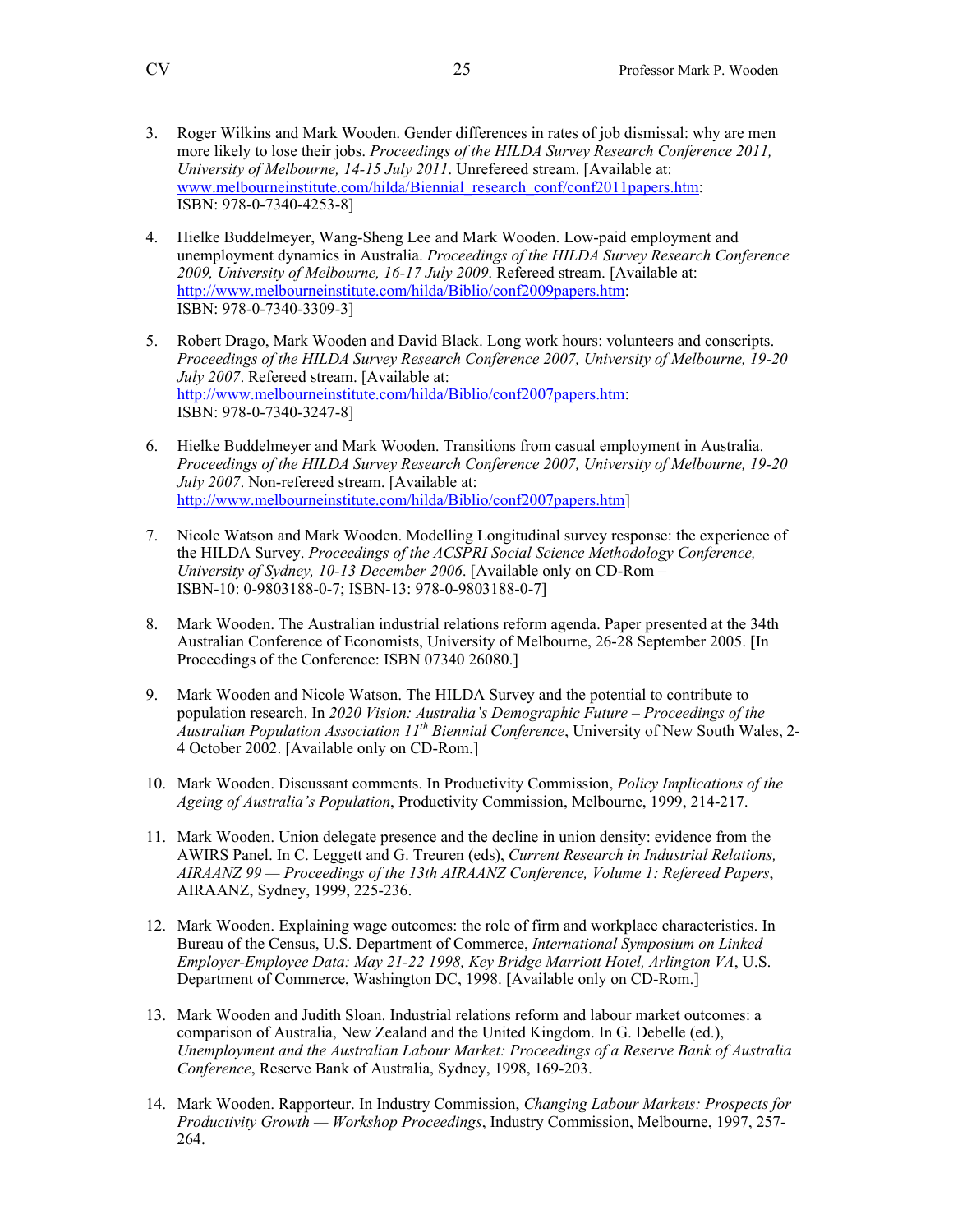- 15. Audrey VandenHeuevel and Mark Wooden. Self-employed contractors in Australia: what are the facts? In L. Sonder (ed.), *Current Research in Industrial Relations: Proceedings of the 9th AIRAANZ Conference, World Congress Centre, Melbourne, February 1995*, AIRAANZ, 1995, 449-456.
- 16. Judith Sloan and Mark Wooden. Recent trends in the Australian labour market. In Tim Riley (ed.), *Creating Jobs by Investing in Growth: Economics '94 Conference Proceedings*, Economics Education Resource Centre, Sydney, 1994, 35-61.
- 17. Peter Dawkins and Mark Wooden. Understanding industrial action in Australian workplaces. In Ron Callus, Peter Dawkins and Steven Dowrick (eds), *The Economics and Labour Relations of Australian Workplaces: Quantitative Approaches*, ACIRRT Monograph No. 10, Sydney, 1993, 166-194.
- 18. Mark Wooden, Frances Robertson and Peter Dawkins. Part-time employment and participation and retention in higher education. In R.G. Gregory and T. Karmel (eds), *Youth in the Eighties: Papers from the Australian Longitudinal Survey Research Project*, Centre for Economic Policy Research, ANU, Canberra, 1992, 179-203.
- 19. Robert Drago and Mark Wooden. Trade unions and workplace efficiency: some preliminary results. In Mark Bray and Diana Kelly (eds), *Issues and Trends in Australasian Industrial Relations: Proceedings of the 4th Biennial AIRAANZ Conference*, AIRAANZ, Sydney, 1989, 321-350.

#### **(i) Newspaper Articles [op-ed and feature articles]**

- 1. Labor's plan for casuals will be an election bombshell for jobs. *Australian Financial Review*, 8 July 2021, p. 39.
- 2. The case for casual employment. *The Age*, 11 August 2020, p. 17. [Also published on-line on August 10 in the Sydney Morning Herald, the Brisbane Times, and other Nine Entertainment media outlets.]
- 3. Jobs matter most. *The Australian*, 23 June 2020, p. 10.
- 4. Keeping the low-skilled, low-paid in jobs a national policy challenge. *The Australian*, 3 November 2015, p. 12.
- 5. Productivity Commission may be shooting in the dark on IR. *Australian Financial Review*, 28 January 2015, p. 39.
- 6. How the minimum wage rise has left the unemployed behind. *Australian Financial Review*, 6 June 2014, p. 39.
- 7. Job insecurity crisis a furphy. *Australian Financial Review*, 24 April 2012, p. 55.
- 8. Should penalty rates for weekend work be scrapped? *Sydney Morning Herald*, 27-28 August 2011, p. 12 (News Review).
- 9. Why pay decision is a retrograde step. *The Australian Financial Review*, 8 June 2011, p. 63.
- 10. Women are paid the same as men for equal work. *The Australian*, 20 May 2011, p. 12 (with Judith Sloan).
- 11. Abbott's plan should be put to a work test. *The Weekend Australian Financial Review* 2-3 April 2011, p. 63.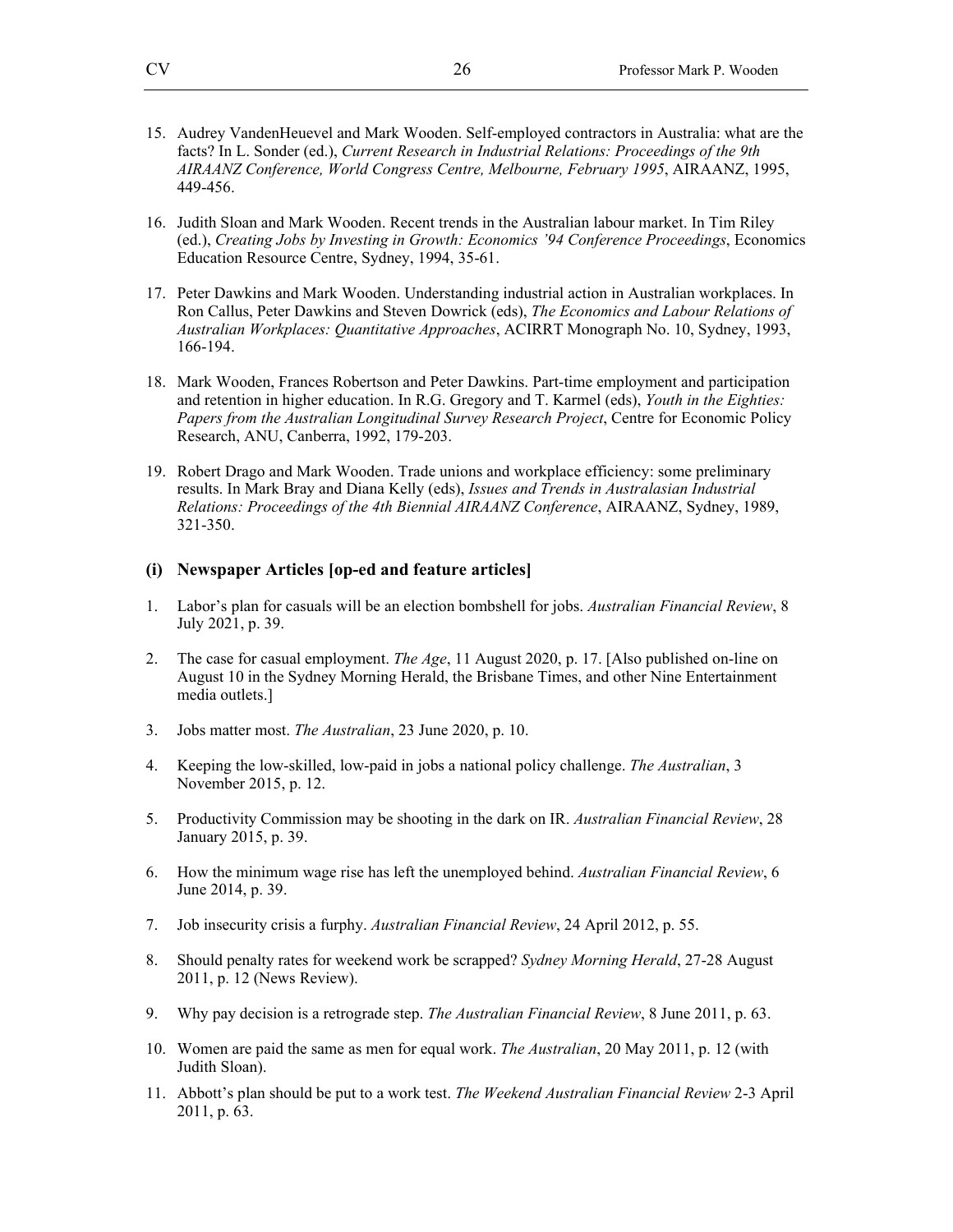- 12. Union's casual approach puts economy in jeopardy. *The Australian*, 4 November 2010, p. 14 (with Judith Sloan).
- 13. Jobs forgotten in policy-free campaign. *The Australian Financial Review*, 5 August 2010, p. 63.
- 14. A hole in the safety net. *The Australian Financial Review*, 9 June 2010, p. 62.
- 15. Jobless fall no reason to raise rates. *The Australian Financial Review*, 21 January 2010, p. 47.
- 16. Minimum-wage freeze will keep people in jobs. *The Australian Financial Review*, 27 March 2009, p. 59.
- 17. Governments can't close the gender wage gap. *The Australian*, 7 March 2008, p. 12. [Reprinted in *Gender Equality* (vol. 286, Issues in Society), The Spinney Press, Sydney, 2009, 28-29.]
- 18. Wage pressure danger lurks on both roads. *The Australian*, 14 November 2007, p. 14.
- 19. 'Bring it on we're not such fragile blossoms after all. *The Weekend Australian Financial Review*, 23-24 June 2007, p. 63.
- 20. Zero-pay statistics a misguided effort. *The Australian*, 31 May 2007, p. 10.
- 21. Most Australians still picking up an honest wage. *The Weekend Australian Financial Review*, 5-6 May 2007, p. 63.
- 22. Renewed push to regulate overtime is overkill. *The Australian*, 13 March 2007, p. 14.
- 23. Pay statistics tell the true story. *The Australian Financial Review*, 16 November 2006, p. 63.
- 24. Pay ruling hardly helpful. *The Australian Financial Review*, 28 October 2006, p. 82.
- 25. Statistics show they're hiring, not firing. *The Australian Financial Review*, 7 September 2006, p. 63. [Reprinted in Raymond J. Stone, *Human Resource Management* (6<sup>th</sup> ed.), John Wiley and Sons, Milton (Qld), 554-555.]
- 26. Work changes will do only half the job. *Sydney Morning Herald*, 5 October 2005, p. 15.
- 27. When is a reform not a reform? When it lacks ideological nerve. *The Ag*e, 28 September 2005, p. 5 Business section.
- 28. Poverty relatively transient. *The Weekend Australian*, 19-20 February 2005, p. 30 Weekend Inquirer section.
- 29. It's time for workplace reform. *The Australian Financial Review,* 13 January 2005, p. 47.
- 30. The luck country has never had it so good. *The Weekend Australian Financial Review*, 15-16 November 2003, p. 70.
- 31. Whatever else 2050 brings, markets are here to stay. *The Weekend Australian Financial Review*, 23-24 November 2002, p. 50.
- 32. Reforms have enabled us to work smarter. *The Australian*, 18 February 2002, p. 13.
- 33. Lies and statistics. *Australian Financial Review*, 20 October 2001, p. 51.
- 34. To press on with IR reform may be safer. *Australian Financial Review*, 15 August 2000, p. 41.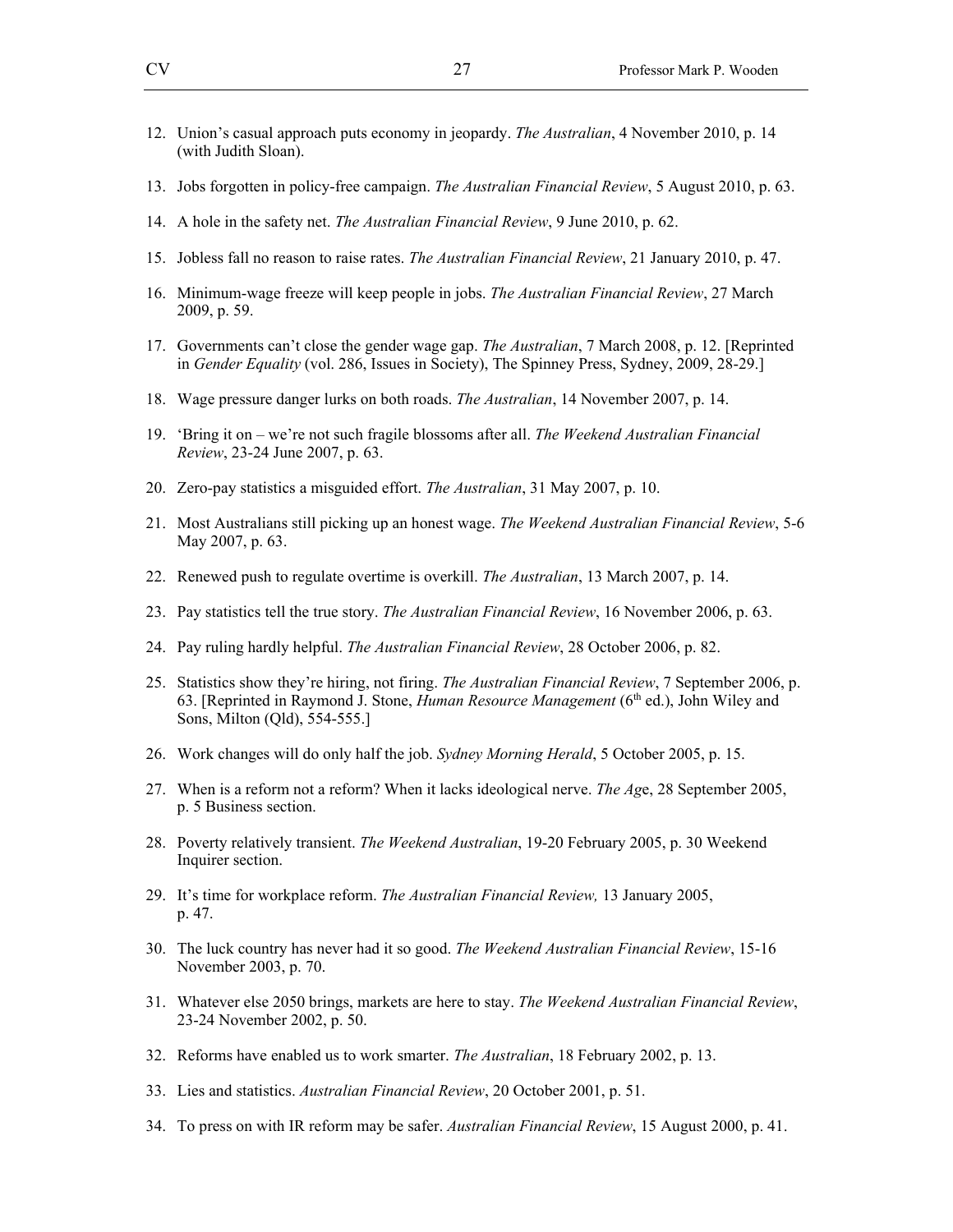- 35. Interest rates labour the point. *Australian Financial Review*, 1 February 2000, p. 14.
- 36. A case of all work and no play. *Sydney Morning Herald*, 30 September 1996. [Reprinted in Paul Gollan, *Employee Relations in the Press*, Addison Wesley Longman, Sydney, 1997.]
- 37. Long-time unemployed a key concern. *Sydney Morning Herald*, 21 July 1992, p. 13.

#### **(j) On-line Opinion Pieces**

- 1. Australia's "great resignation" is a myth we are changing jobs less than ever before**.** *The Conversation*. Published: 2 November 2021 (with Peter Gahan). https://theconversation.com/australias-great-resignation-is-a-myth-we-are-changing-jobs-lessthan-ever-before-170784
- 2. Blurring the weekend. *Pursuit.* Published: 20 November 2020. https://pursuit.unimelb.edu.au/articles/blurring-the-weekend
- 3. Casual work and COVID-19. *Pursuit.* Published: 11 August 2020. https://pursuit.unimelb.edu.au/articles/casual-work-and-covid-19
- 4. Breaking the family chain of joblessness. *Pursuit.* Published: 25 November 2019 (with Irma Mooi-Reci and Matthew Curry). https://pursuit.unimelb.edu.au/articles/breaking-the-familychain-of-joblessness
- 5. Is wages growth really as weak as we think? *Pursuit.* Published: 30 July 2019. [https://pursuit.unimelb.edu.au/articles/is-wages-growth-really-as-weak-as-we-think]
- 6. Small business: Not the jobs engine we think. *Pursuit.* Published: 31 July 2018. [https://pursuit.unimelb.edu.au/articles/small-business-not-the-jobs-engine-we-think]
- 7. What 17 years of data tells us about Australia. *Pursuit.* Published: 2 August 2017 (with Roger Wilkins). [https://pursuit.unimelb.edu.au/articles/what-17-years-of-data-tells-us-about-australia]
- 8. For the love of a punt. *Pursuit*. Published: 2 August 2017. [https://pursuit.unimelb.edu.au/articles/for-the-love-of-the-punt]
- 9. Push for longer hours makes headlines, but more Australians want to work less. *The Conversation*. Published: 23 February 2017. [http://theconversation.com/push-for-longer-hoursmakes-headlines-but-more-australians-want-to-work-less-73341]
- 10. Fact check: has the level of casual employment in Australia stayed steady for the past 18 years? *The Conversation*. Published: 23 March 2016. [http://theconversation.com/factcheck-has-thelevel-of-casual-employment-in-australia-stayed-steady-for-the-past-18-years-56212]
- 11. How being a gay man or lesbian impacts on your earning power. *The Conversation*. Published: 31 March 2015. [https://theconversation.com/how-being-a-gay-man-or-lesbian-impacts-on-yourearning-power-39523]
- 12. The costs of Hurricane Sandy: Life satisfaction as an alternative to GDP. *Vox*. Published: 2 November 2012 (with John Feddersen and Robert Metcalfe). [http://www.voxeu.org/article/costs-hurricane-sandy-life-satisfaction-alternative-gdp]
- 13. Penalty rates in awards: Do we really need them? *The Conversation*. Published: 10 September 2012. [http://theconversation.edu.au/penalty-rates-in-awards-do-we-really-need-them-9255]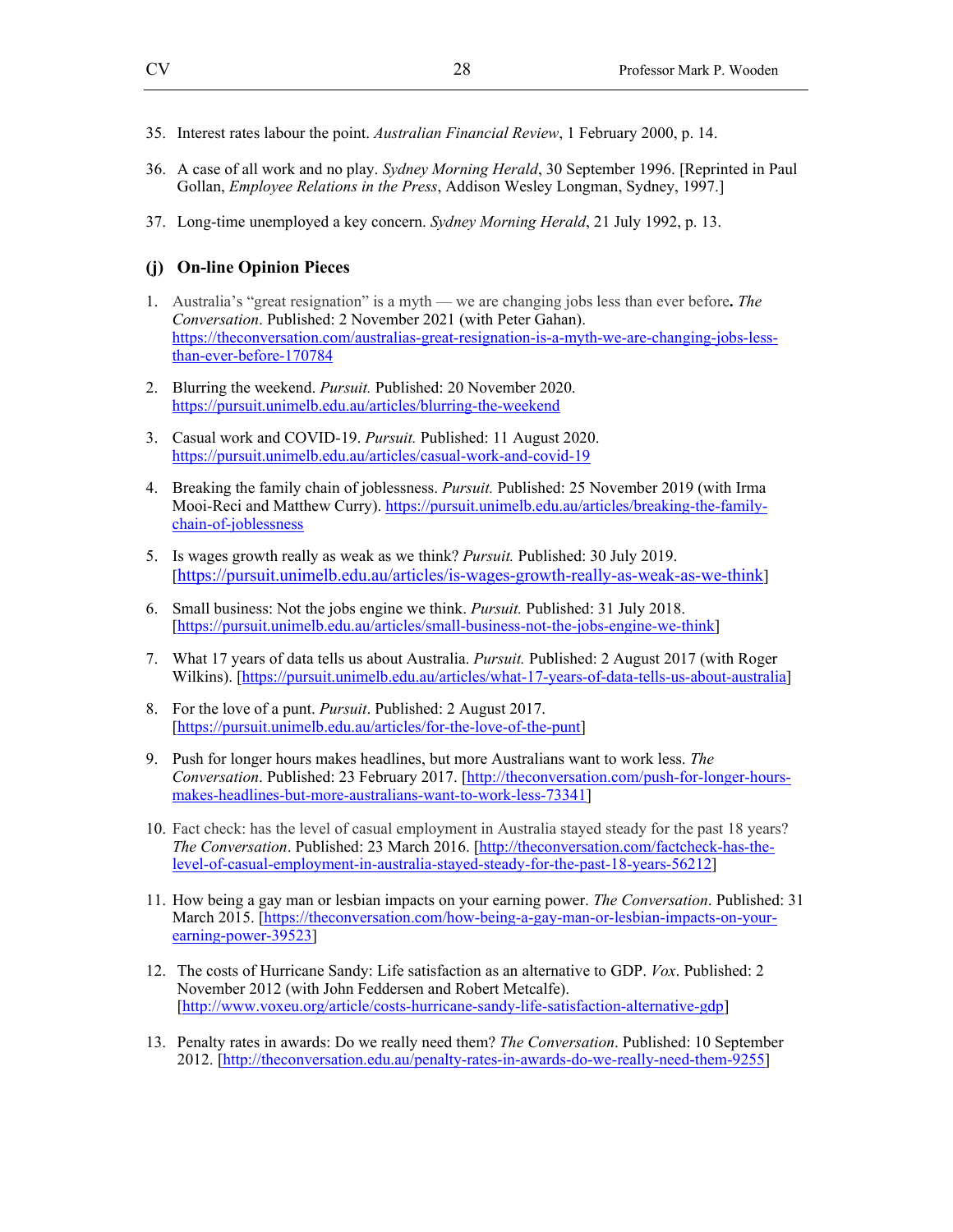- 14. The benign effects of the Great Recession. *The Conversation*. Published: 10 July 2012 [http://theconversation.edu.au/the-benign-effects-of-the-great-recession-8163]. Republished in *The Business Spectator* as 'The Great Recession that wasn't': 11 July 2012 [http://www.businessspectator.com.au/bs.nsf/Article/great-recession-global-financial-crisis-HILDA-surv-pd20120710-W38C4?OpenDocument&src=sph].
- 15. Time after time: the myth that Australians work longer hours than anyone else. *The Conversation*. Published: 1 December 2011. [http://theconversation.edu.au/time-after-time-themyth-that-australians-work-longer-hours-than-anyone-else-4519].
- 16. The after-school job is the comeback kid. *The Conversation*. Published: 21 June 2011. [http://theconversation.edu.au/the-after-school-job-is-the-comeback-kid-1939].
- 17. Women are paid the same as men for equal work. *On Line Opinion*. Published 23 May 2011 (with Judith Sloan). [http://www.onlineopinion.com.au/view.asp?article=12072]
- 18. Does \$150,000 make me effluent, mum, or would I just be doing OK? *The Conversation*. Published: 12 May 2011. [http://theconversation.edu.au/articles/does-150-000-make-me-effluentmum-or-would-i-just-be-doing-ok-1743].

#### **(k) Book Reviews**

- 1. Minimum Wages, by David Neumark and William L. Wascher. *The Journal of Industrial Relations* 51(5), November 2009, 733-735.
- 2. Researching Social and Economic Change: The Uses of Household Panel Studies, edited by David Rose. *Australian Social Policy*, no. 2, 2000, 139-142.
- 3. Unions in a Contrary World: The Future of the Australian Trade Union Movement, by David Peetz. *The Economic Record* 75(231), December 1999, 437-438.
- 4. Securing Prosperity, by Paul Osterman. *Labour and Industry* 10(2), December 1999, 175-177.
- 5. Australia at Work: Just Managing? by Australian Centre for Industrial Relations Research and Training. *The Journal of Industrial Relations* 41(3), September 1999, 494-497.
- 6. The Australian Labour Market (2nd ed.), by Keith Whitfield and Russell Ross. *International Journal of Employment Studies* 4(2), October 1996, 197-199.
- 7. The Economics of Education and Training 1995, edited by Fran Ferrier and Chris Selby Smith. *Australian Training Review*, No. 17, December/January/February 1995/96, p. 39.
- 8. The Market for Training: International Perspectives on Theory, Methodology and Policy, edited by Robert McNabb and Keith Whitfield. *The Journal of Industrial Relations* 37(3), September 1995, 479-480.
- 9. Responding to Unemployment: Perspectives and Strategies, edited by Ann Hodgkinson, Di Kelly and Nadia Verucci. *The Economic Record* 70(208), March 1994, 113-15.
- 10. Agenda for Change: An International Analysis of Industrial Relations in Transition, edited by Oliver Clarke and John Niland. *Policy* 8(3), Spring 1992, 46-47.
- 11. Transforming Industrial Relations, edited by Michael Easson and Jeff Shaw. *Policy* 7(1), Autumn 1991, 40-42.
- 12. Foundations of Arbitration: The Origins and Effects of State Compulsory Arbitration, 1890- 1914, edited by Stuart Macintyre and Richard Mitchell. *Policy* 6(2), Winter 1990, 40-41.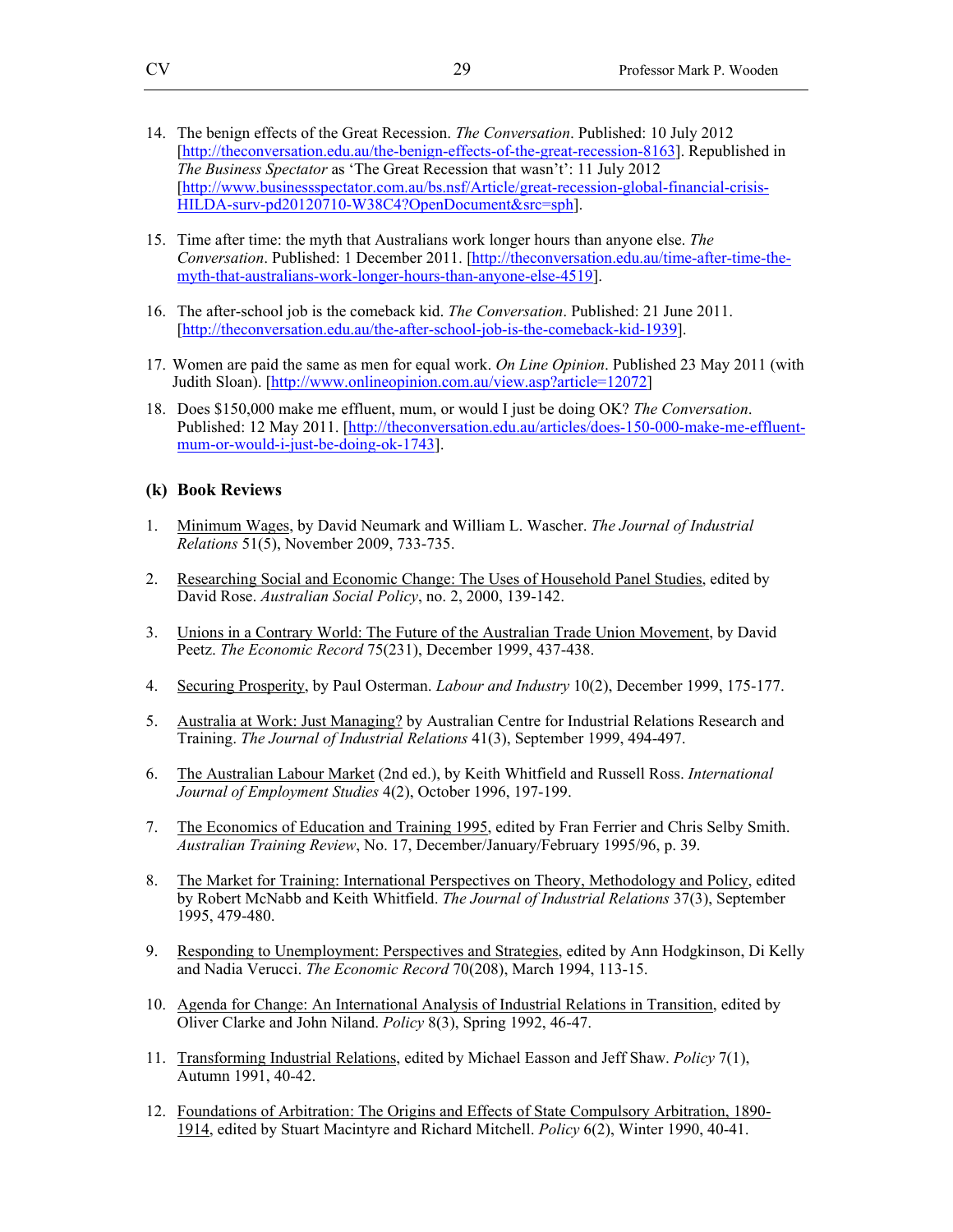- 13. Alternative Systems of Business Organisation and of Workers' Remuneration, by J.E. Meade. *The Economic Record* 65, March 1989, 89-90.
- 14. The Future Impact of Automation on Workers, by Wassily Leontief and Faye Duchin. *The Journal of Industrial Relations* 29, September 1987, 418-19.

#### **(l) Working Papers / Internal Monographs / Other Conference Papers**

- 1. Mark Wooden, Trong-Anh Trinh and Irma Mooi-Reci. 2021. The differential impacts of contingent employment on fertility: evidence from Australia. Melbourne Institute Working Paper No. 24/21, November. [Also released as IZA Discussion Paper no. 14850, Institute of Labor Economics, Bonn, November 2021.]
- 2. Inga Laß, Thomas Skora, Heiko Rüger, Mark Wooden and Martin Bujard. 2021. Does temporary employment increase length of commuting? Longitudinal evidence from Australia and Germany. Melbourne Institute Working Paper No. 7/21, June. [Also released as BiB Working Paper 2/2021. Wiesbaden: Bundesinstitut für Bevölkerungsforschung.]
- 3. Inga Laß and Mark Wooden. 2020. Weekend work and work-family conflict: evidence from Australian panel data. Melbourne Institute Working Paper No. 23/20, November. [Also released as BiB Working Paper 4/2020. Wiesbaden: Bundesinstitut für Bevölkerungsforschung.]
- 4. Mark Wooden. 2020. Responding to the COVID-19 pandemic in the HILDA Survey. HILDA Project Discussion Paper Series No. 1/20, June.
- 5. Michael Leith Cowling and Mark Wooden. 2019. Does solo self-employment serve as a 'stepping stone' to employership? Melbourne Institute Working Paper No. 19/19, December. [Also released as IZA Discussion Paper no. 12841, Institute of Labor Economics, Bonn, December 2019.]
- 6. Inga Laß and Mark Wooden. 2019. Temporary employment and work-life balance in Australia. Melbourne Institute Working Paper No. 11/19, October.
- 7. David Ribar and Mark Wooden. 2019. Four dimensions of job quality. Melbourne Institute Working Paper No. 7/19, September.
- 8. Mark Wooden, Nathan La, Ninette Macalalad, Michelle Summerfield and Nicole Watson. 2018. The measurement of illicit drug use in wave 17 of the HILDA Survey. HILDA Project Discussion Paper Series No. 1/18, December.
- 9. Inga Laß and Mark Wooden. 2018. Temporary employment contracts and household income. Melbourne Institute Working Paper No. 14/18, December.
- 10. Matthew Curry, Irma Mooi-Reci and Mark Wooden. 2018. Parental joblessness and the moderating role of a university degree on the school-to-work transition in Australia and the United States. Melbourne Institute Working Paper No. 6/18, May.
- 11. Inga Laß and Mark Wooden. 2017. Measurement, prevalence and the socio-demographic structure of non-standard employment: the Australian case. Paper presented at the IZA Labor Statistics Workshop on the Changing Structure of Work, Bonn, 29-30 June.
- 12. Duncan McVicar, Mark Wooden and Yin King Fok. 2017. Contingent employment and labour market pathways: bridge or trap? IZA Discussion Paper no. 10768, Institute of Labor Economics, Bonn, May. [Also presented at the Understanding Society Scientific Conference, University of Essex, 11-13 July, 2017.]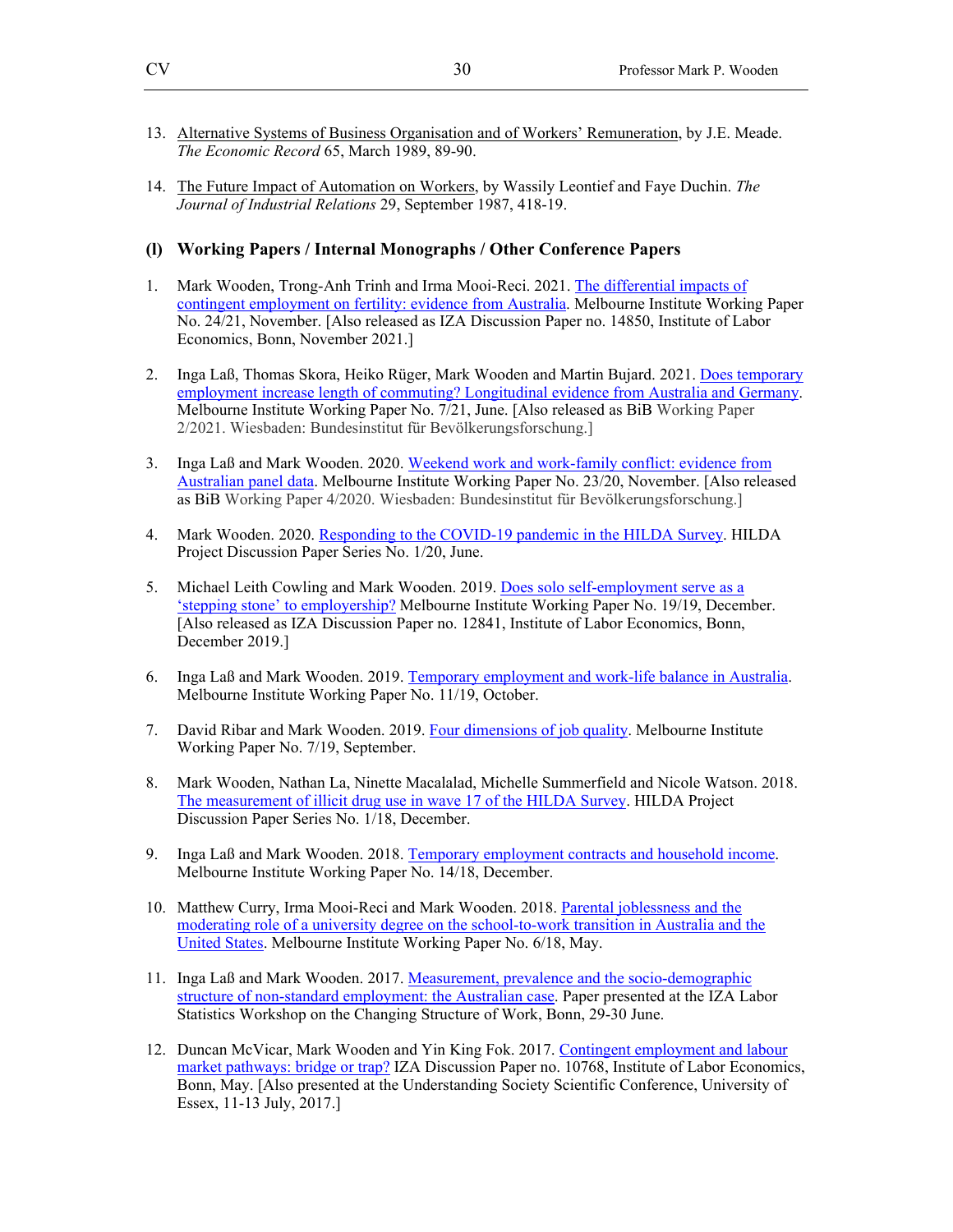- 13. Inga Laß and Mark Wooden. 2017. The structure of the wage gap for temporary workers: evidence from Australian panel data. Melbourne Institute Working Paper No. 8/17, March. [Also released as IZA Discussion Paper no. 10670, Institute of Labor Economics, Bonn, April 2017, and presented at the Asian and Australasian Society of Labour Economics (AASLE) Inaugural Conference, Canberra, 7-9 December 2017.]
- 14. Nicole Watson and Mark Wooden. 2016. Panel maintenance and retention: what is international best practice? Paper presented at the NCLD Longitudinal Data Conference 2016, National Convention Centre, Canberra, 25-27 October.
- 15. Melisa Bubonya, Deborah Cobb-Clark and Mark Wooden. 2016. Mental health and productivity at work: does what you do matter? Melbourne Institute Working Paper No. 16/16, April. [Also released as IZA Discussion Paper No. 9879, Institute for the Study of Labor, Bonn, April 2016, and Life Course Centre Working Paper No. 16/06, Institute for Social Science Research, University of Queensland, Indooroopilly, April 2016.]
- 16. Steffen Otterbach, Mark Wooden and Yin-King Fok. 2016. Working-time mismatch and mental health. Melbourne Institute Working Paper No. 11/16, March. [Also released as IZA Discussion Paper No. 9818, Institute for the Study of Labor, Bonn, March 2016, and SOEPpaper No. 843, DIW, Berlin, 2016, and presented at the 12<sup>th</sup> German Socio-Economic Panel Users Conference, Berlin, 22-23 June 2016.]
- 17. Irma Mooi-Reci and Mark Wooden. 2015. Casual employment and long-term wage outcomes. Paper presented to the Australian Labour Market Research Workshop, Flinders University, Adelaide, 3-4 December. [Also presented at the Conference of European Society of Population Economics, Berlin, 16-18 June 2016, and the Australian Conference of Economists, Adelaide, 11-13 July 2016.]
- 18. Nicole Watson and Mark Wooden. 2015. Factors affecting response to the HILDA Survey selfcompletion questionnaire. HILDA Project Discussion Paper Series No. 1/15, November.
- 19. Joseph J. Sabia and Mark Wooden. 2015. Sexual identity, earnings and labor market dynamics: new evidence from longitudinal data in Australia. Melbourne Institute Working Paper No. 8/15, March. [Also released as IZA Discussion Paper No. 8935, Institute for the Study of Labor, Bonn, March 2015, and presented at the 29<sup>th</sup> Annual Conference of the European Society for Population Economics, Izmir, Turkey, 17-20 June, 2015.]
- 20. Hielke Buddelmeyer, Dan S. Hamermesh and Mark Wooden. 2015. The stress cost of children. National Bureau of Economic Research Working Paper 21223, NBER, Cambridge (MA), May. [Also released as Melbourne Institute Working Paper No. 1/15, January 2015, and IZA Discussion Paper No. 8793, Institute for the Study of Labor, Bonn, January 2015.]
- 21. Mark Wooden. 2014. The measurement of physical activity in wave 13 of the HILDA Survey. HILDA Project Discussion Paper Series No. 3/14, December.
- 22. Melisa Bubonya, Deborah Cobb-Clark and Mark Wooden. 2014. A family affair: job loss and the mental health of spouses and adolescents. Melbourne Institute Working Paper No. 23/14, November. [Also released as IZA Discussion Paper No. 8588, Institute for the Study of Labor, Bonn, October 2014.]
- 23. Nattavudh Powdthavee and Mark Wooden. 2014. What can life satisfaction data tell us about discrimination against sexual minorities? a structural equation model for Australia and the United Kingdom. Melbourne Institute Working Paper No. 9/14, April. [Also released as IZA Discussion Paper No. 8127, Institute for the Study of Labor, Bonn, April 2014, and presented at the 12th International Society of Quality of Life Studies Conference, Berlin, 15-18 September 2014.]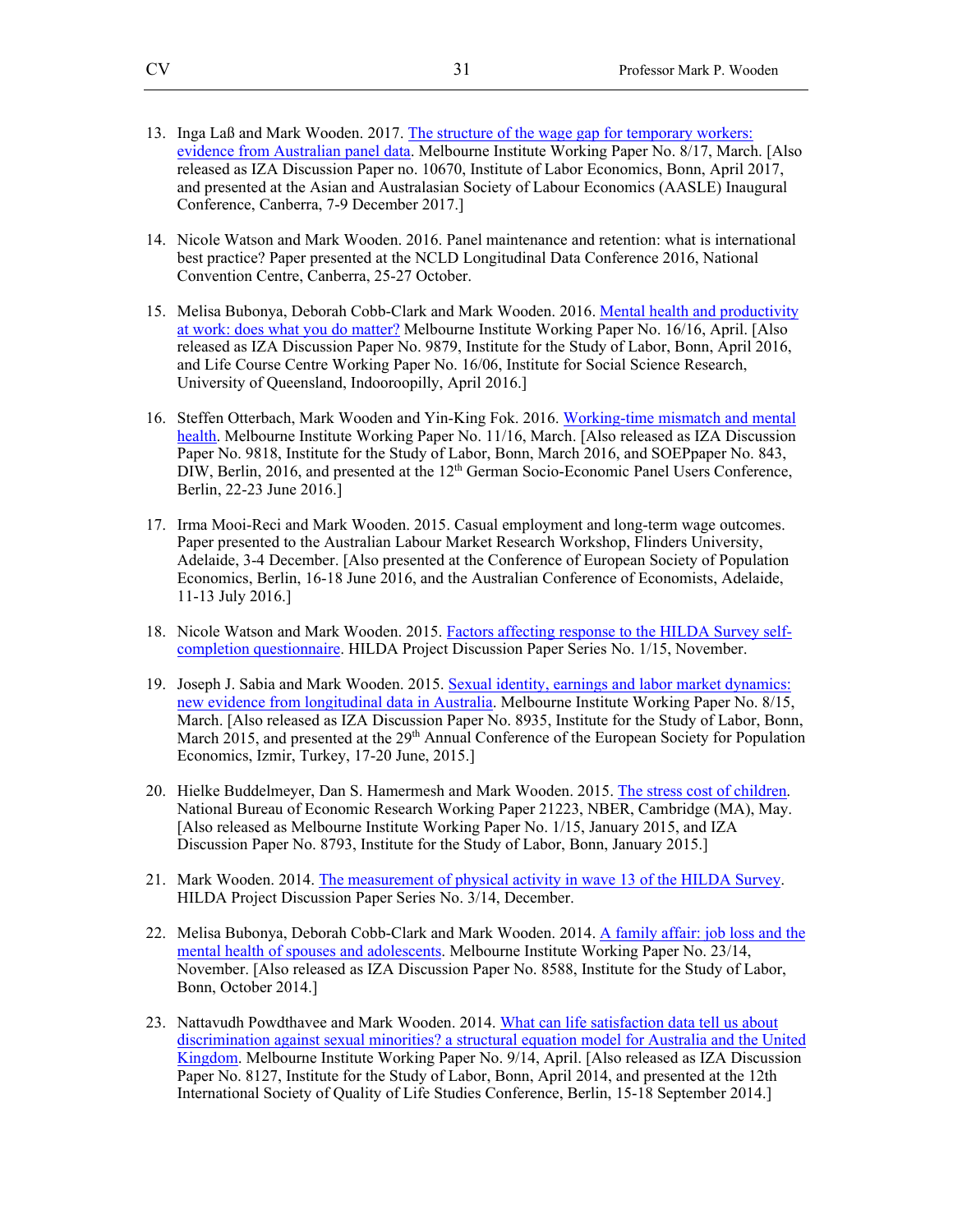- 24. Mark Wooden. 2014. The measurement of sexual identity in wave 12 of the HILDA Survey. HILDA Project Discussion Paper Series No. 2/14, February. https://melbourneinstitute.unimelb.edu.au/assets/documents/hilda-bibliography/hilda-discussionpapers/hdps114.pdf
- 25. Mark Wooden. 2013. The measurement of cognitive ability in wave 12 of the HILDA Survey. HILDA Project Discussion Paper Series No. 1/13, December. [Also released as Melbourne Institute Working Paper 44/13, December 2013.]
- 26. David Angrave, Andy Charlwood and Mark Wooden. 2013. Working time and cigarette smoking: evidence from Australia and Great Britain. Paper presented at the 2013 HILDA Survey Research Conference, University of Melbourne, 3-4 October.
- 27. Hielke Buddelmeyer, Duncan McVicar and Mark Wooden. 2013. Non-standard 'contingent' employment and job satisfaction: a panel data analysis. Melbourne Institute Working Paper No. 29/13, August. [Also released as IZA Discussion Paper No. 7590, Institute for the Study of Labor, Bonn, August 2013, and presented at the Royal Economic Society Conference, The University of Manchester, 7-9 April 2014 and the Future of Non-permanent Employment Symposium, Auckland University of Technology, 25 February 2014].
- 28. Nattavudh Powdthavee, Warn Lekfuangfu and Mark Wooden. 2013. The marginal income effect of education on happiness: estimating the direct and indirect effects of compulsory schooling on well-being in Australia. Melbourne Institute Working Paper No. 16/13, April. [Also released as IZA Discussion Paper No. 7365, Institute for the Study of Labor, Bonn, May 2013, and as CEP Discussion Paper No. 1214, Centre for Economic Performance, London School of Economics and Political Science, May 2012.]
- 29. Robert Cummins, Ning Li and Mark Stokes and Mark Wooden. 2102. A demonstration of setpoints for subjective wellbeing. Paper presented to the XI International Society of Quality of Life Studies Conference, Venice, 1-4 November.
- 30. John Feddersen, Robert Metcalfe and Mark Wooden, 2012. Subjective well-being: weather matters: climate doesn't. Melbourne Institute Working Paper No. 25/12, November. [Also released as Department of Economics, University of Oxford, Discussion Paper no. 627, November 2012.
- 31. Seamus McGuinness, Mark Wooden and Markus Hahn. 2012. Job insecurity and future labour market outcomes. Melbourne Institute Working Paper No. 12/12, July. [Also released as IZA Discussion Paper No. 6764, Institute for the Study of Labor, Bonn, July 2012.]
- 32. Mark Wooden (with Andrew Mackinnon, Bryan Rodgers and Tim Windsor). 2012. The development of cognitive ability measures in the HILDA Survey. HILDA Project Technical Paper No. 1/12, June.
- 33. Mark Wooden, Andrew Bevitt, Abraham Chigavazira, Nancy Greer, Guy Johnson, Eion Killackey, Julie Moschion, Rosanna Scutella, Yi-Ping Tseng and Nicole Watson. 2012 Journeys Home: a longitudinal study of factors affecting housing stability. Paper presented at the AHURI / RMIT Homelessness Research Conference, 19-20 April, Melbourne.
- 34. Rosanna Scutella, Guy Johnson, Julie Moschion, Yi-Ping Tseng and Mark Wooden. 2012. Wave 1 findings from Journeys Home: a longitudinal study of factors affecting housing stability. Paper presented at the AHURI / RMIT Homelessness Research Conference, 19-22 April, Melbourne.
- 35. Roger Wilkins and Mark Wooden. 2011. The sources of gender differences in rates of job dismissal. Melbourne Institute Working Paper No. 27/11, December.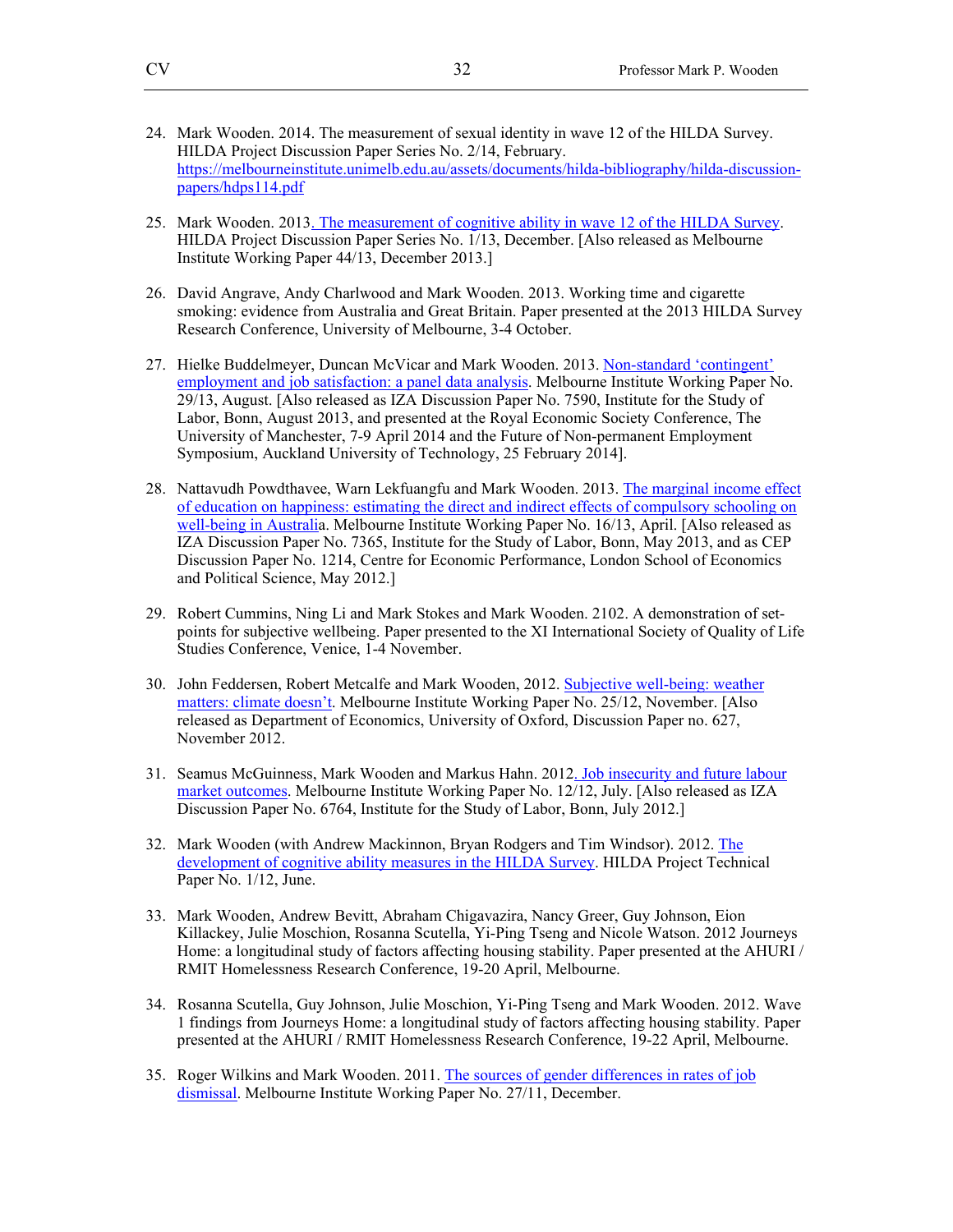- 36. Roger Wilkins and Mark Wooden. 2011. Gender differences in rates of job dismissal: why are men more likely to lose their jobs? Paper presented at the 2011 HILDA Survey Research Conference, University of Melbourne, 14-15 July 2011. [Also released as IZA Discussion Paper No. 6225, Institute for the Study of Labor, Bonn, December.]
- 37. Nicole Watson and Mark Wooden. 2011. Re-engaging with survey non-respondents: The BHPS, SOEP and HILDA Survey Experience. Paper presented at the Understanding Society Conference, University of Essex, 29 June-1 July. [Also presented at the Fourth Conference of the European Survey Research Association, Lausanne, Switzerland, 18-22 July, 2011, and released as Melbourne Institute Working Paper No. 2/11, February 2011 and as SOEP paper No. 379.]
- 38. Roger Wilkins and Mark Wooden. 2011. Measuring minimum award wage reliance in the HILDA Survey. Melbourne Institute Working Paper No. 11/11, May.
- 39. Nicole Watson and Mark Wooden. 2009. Mixed and multiple collection modes: The HILDA Survey experience. Paper presented at the XXV International Methodology Symposium: Longitudinal Surveys: from Design to Analysis, 27-30 October, Ottawa, Canada.
- 40. Hielke Buddelmeyer, Wang-Sheng Lee and Mark Wooden. 2009. Low-paid employment and unemployment dynamics in Australia. Melbourne Institute Working Paper No. 6/09, March. https://melbourneinstitute.unimelb.edu.au/downloads/working\_paper\_series/wp2009n06.pdf
- 41. Mark Wooden. 2009. Use of the Kessler Psychological Distress Scale in the HILDA Survey. HILDA Project Discussion Paper No. 2/09, February. https://melbourneinstitute.unimelb.edu.au/assets/documents/hilda-bibliography/hilda-discussionpapers/hdps209.pdf
- 42. Robert Drago, Katina Sawyer, Karina Sheffler, Diana Warren and Mark Wooden. 2009. Did Australia's Baby Bonus increase the fertility rate? Melbourne Institute Working Paper No. 1/09, February. https://melbourneinstitute.unimelb.edu.au/downloads/working\_paper\_series/wp2009n01.pdf
- 43. Mark Wooden. 2009. Measuring trade union membership status in the HILDA Survey. HILDA Project Discussion Paper No. 1/09, January. https://melbourneinstitute.unimelb.edu.au/assets/documents/hilda-bibliography/hilda-discussionpapers/hdps109.pdf
- 44. Hielke Buddelmeyer and Mark Wooden. 2008. Transitions from casual employment. Melbourne Institute Working Paper No. 7/08, May. https://melbourneinstitute.unimelb.edu.au/downloads/working\_paper\_series/wp2008n07.pdf
- 45. Mark Wooden, Nicole Watson, Paul Agius and Simon Freidin. 2008. Assessing the quality of the height and weight data in the HILDA Survey. HILDA Project Technical Paper No. 1/08, February. https://melbourneinstitute.unimelb.edu.au/assets/documents/hilda-bibliography/hildatechnical-papers/htec108.pdf
- 46. Mark Wooden, Diana Warren and Robert Drago. 2007. Working time mismatch and subjective well-being. Melbourne Institute Working Paper No. 29/07, November. https://melbourneinstitute.unimelb.edu.au/downloads/working\_paper\_series/wp2007n29.pdf
- 47. Mark Wooden and Diana Warren. 2007. Paid annual leave and working hours. Melbourne Institute Working Paper No. 20/07, July. https://melbourneinstitute.unimelb.edu.au/downloads/working\_paper\_series/wp2007n20.pdf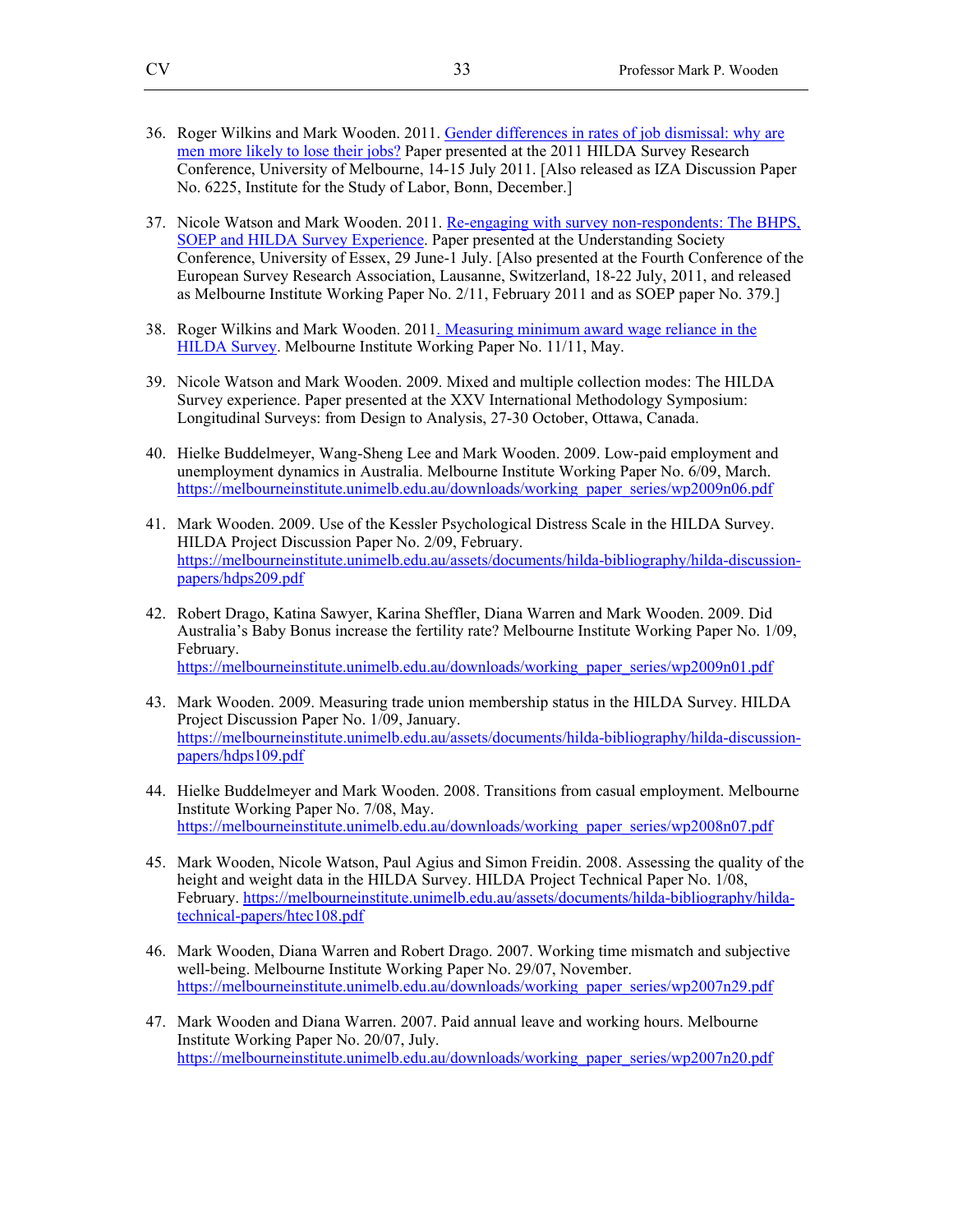- 48. Mark Wooden and Robert Drago. 2007. The changing distribution of working hours in Australia. Paper presented at the Conference, "Australian and Japanese Labour Markets Compared: Different Roads to Reform", Australian National University, Canberra, 5-6 June. [Also released as Melbourne Institute Working Paper No. 19/07, July 2007. Revised version presented to Economics Society, NSW Branch) Seminar, Reserve Bank of Australia, Sydney, 9 July 2008.] https://melbourneinstitute.unimelb.edu.au/downloads/working\_paper\_series/wp2007n19.pdf
- 49. Seamus McGuinness and Mark Wooden. 2007. Overskilling, job insecurity and career mobility: evidence from Australia. Melbourne Institute Working Paper No. 9/07, March 2007 (with Seamus McGuinness). https://melbourneinstitute.unimelb.edu.au/downloads/working\_paper\_series/wp2007n09.pdf [Also released as IZA Discussion Paper No. 2938, Institute for the Study of Labor, Bonn, July 2007.]
- 50. Nicole Watson and Mark Wooden. 2006. Modelling longitudinal survey response: the experience of the HILDA Survey. Paper presented at the ACSPRI Social Science Methodology Conference, University of Sydney, 10-13 December. [Also released as HILDA Project Discussion Paper No. 2/06, December 2006.] https://melbourneinstitute.unimelb.edu.au/assets/documents/hildabibliography/hilda-discussion-papers/hdps206.pdf
- 51. Robert Drago, Mark Wooden and David Black. 2006. Long work hours: volunteers and conscripts. Melbourne Institute Working Paper No. 27/06, November. https://melbourneinstitute.unimelb.edu.au/publications/workingpapers/search/result?paper=2156209 [Also released as IZA Discussion Paper No. 2484, Institute for the Study of Labor, Bonn, December 2006.]
- 52. Nicole Watson and Mark Wooden. 2006. Identifying factors affecting longitudinal survey response. Paper presented at the Methodology of Longitudinal Surveys Conference, University of Essex, Colchester, 12-14 July.
- 53. Robert Drago, Mark Wooden and David Black. 2006. Who wants flexibility? changing work hours preferences and life events. Paper presented at the Conference of the International Association for Feminist Economists, University of Sydney, 7-9 July. [Revised version also released as Melbourne Institute Working Paper No. 19/06, August 2006 and as IZA Discussion Paper No. 2404, Institute for the Study of Labor, Bonn, October 2006.] https://melbourneinstitute.unimelb.edu.au/downloads/working\_paper\_series/wp2006n19.pdf
- 54. Robert Drago and Mark Wooden. 2006. Work hours mismatch in the U.S. and Australia. Paper presented at the 'Why Workplace Flexibility Matters: A Global Perspective' Conference, Sloan Center on Parents, Children and Work, University of Chicago, 18 May.
- 55. Rosanna Scutella and Mark Wooden. 2005. Effects of household joblessness on subjective wellbeing. Paper presented at the 34th Australian Conference of Economists, University of Melbourne, 26-28 September. [In Proceedings of the Conference: ISBN 07340 26080.] [Revised version also released as Melbourne Institute Working Paper No. 10/06, May 2006.] https://melbourneinstitute.unimelb.edu.au/downloads/working\_paper\_series/wp2006n10.pdf
- 56. Robert Drago, David Black and Mark Wooden. 2005. The persistence of long work hours. Melbourne Institute Working Paper No. 12/05, August. https://melbourneinstitute.unimelb.edu.au/downloads/working\_paper\_series/wp2005n12.pdf [Also released as IZA Discussion Paper No. 1720, Institute for the Study of Labor, Bonn, August 2005 and presented at the 2005 HILDA Survey Research Conference, University of Melbourne, 29-30 September 2005.]
- 57. Yi-Ping Tseng and Mark Wooden., 2005. Preferred vs actual working hours in couple households. Melbourne Institute Working Paper No. 7/05, May. https://melbourneinstitute.unimelb.edu.au/downloads/working\_paper\_series/wp2005n07.pdf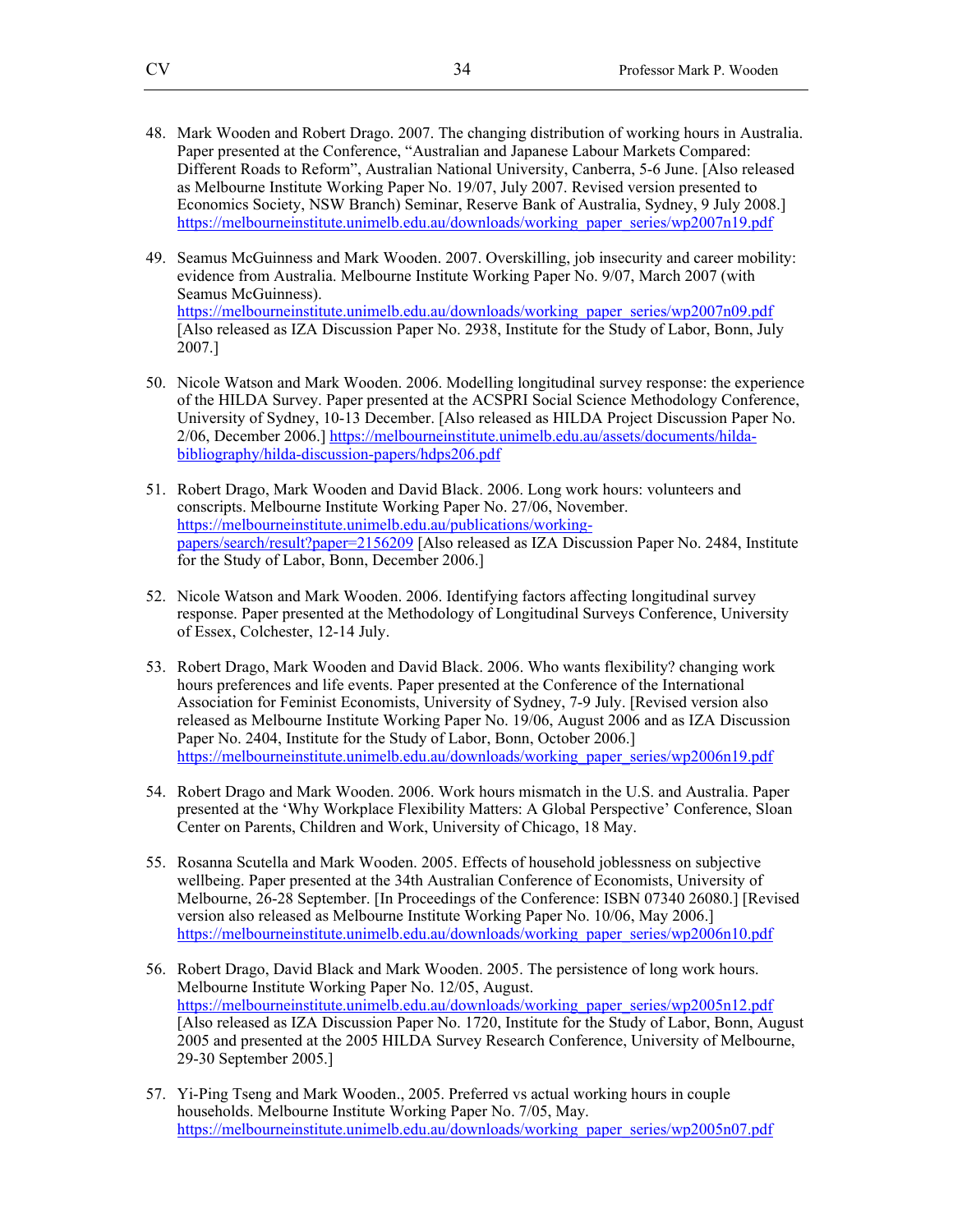- 58. Mark Wooden and Bruce Headey. 2005. Income, wealth and joblessness: insights from the HILDA Survey. Paper presented at Sustaining Prosperity: The 2005 Melbourne Institute Economic and Social Outlook Conference, 31 March – 1 April.
- 59. Elizabeth Webster, Gary Marks and Mark Wooden. 2004. Reforming the labour market for Australian teachers. Melbourne Institute Working Paper No. 28/04, September. https://melbourneinstitute.unimelb.edu.au/downloads/working\_paper\_series/wp2004n28.pdf
- 60. Robert Drago, David Black and Mark Wooden. 2004. Female breadwinner families: their existence, persistence and sources. Melbourne Institute Working Paper No. 19/04, August. https://melbourneinstitute.unimelb.edu.au/downloads/working\_paper\_series/wp2004n19.pdf [Also released as IZA Discussion Papers No. 1308, Institute for the Study of Labor, Bonn, September 2004.]
- 61. Bruce Headey, Ruud Muffels and Mark Wooden. 2004. Money doesn't buy happiness or does it? a reconsideration based on the combined effects of wealth, income and consumption. Melbourne Institute Working Paper No. 15/04, June. https://melbourneinstitute.unimelb.edu.au/downloads/working\_paper\_series/wp2004n15.pdf [Also released as IZA Discussion Papers No. 1218, Institute for the Study of Labor, Bonn, July 2004, and presented at the German Socio-Economic Panel (GSOEP) Users' Conference, Berlin, 24-26 June 2004.]
- 62. Bruce Headey, Gary Marks and M ark Wooden. 2004. The structure and distribution of household wealth in Australia. Melbourne Institute Working Paper No. 12/04, July. https://melbourneinstitute.unimelb.edu.au/downloads/working\_paper\_series/wp2004n12.pdf
- 63. Nicole Watson and Mark Wooden. 2004. Assessing the quality of the HILDA Survey Wave 2 Data. HILDA Project Technical Paper No. 5/04, July. https://melbourneinstitute.unimelb.edu.au/assets/documents/hilda-bibliography/hilda-technicalpapers/htec504.pdf
- 64. Robert Drago, David Black and Mark Wooden. 2004. Gender and work hours transitions in Australia: drop ceilings and trap-door floors. Melbourne Institute Working Paper No. 11/04, June. https://melbourneinstitute.unimelb.edu.au/downloads/working\_paper\_series/wp2004n11.pdf [Also released as IZA Discussion Papers No. 1210, Institute for the Study of Labor, Bonn, July 2004, and presented at the Conference of the Work/Life Association, Victoria University, Melbourne, 15 September 2004.]
- 65. Bruce Headey and Mark Wooden. 2004. The effects of wealth and income on subjective wellbeing and ill-being. Melbourne Institute Working Paper No. 3/04, March. https://melbourneinstitute.unimelb.edu.au/downloads/working\_paper\_series/wp2004n03.pdf [Also released as IZA Discussion Papers No. 1032, Institute for the Study of Labor, Bonn, February 2004.]
- 66. Robert Drago, Yi-Ping Tseng and Mark Wooden. 2004. Family structure, usual and preferred working hours, and egalitarianism in Australia. Melbourne Institute Working Paper No. 1/04, February. https://melbourneinstitute.unimelb.edu.au/downloads/working\_paper\_series/wp2004n01.pdf
- 67. Nicole Watson and Mark Wooden. 2004. HILDA Wave 2 Survey methodology. HILDA Project Technical Paper No. 1/04, January. https://melbourneinstitute.unimelb.edu.au/assets/documents/hilda-bibliography/hilda-technicalpapers/htec104.pdf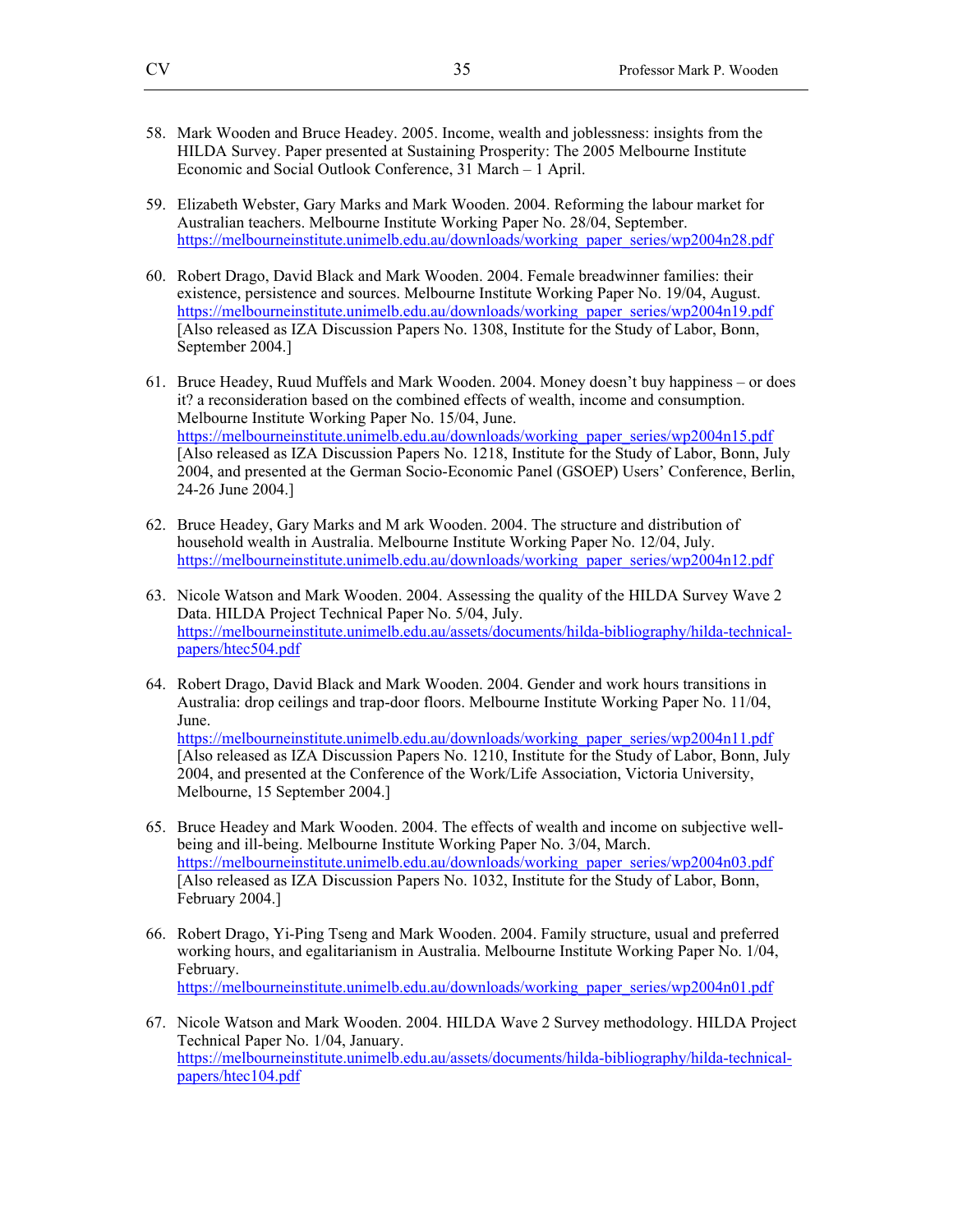- 68. Mark Wooden. 2003. Balancing work and family at the start of the  $21<sup>st</sup>$  century: evidence from wave 1 of the HILDA Survey. Paper presented at Pursuing Opportunity and Prosperity – The 2003 Melbourne Institute Economic and Social Outlook Conference, University of Melbourne, 13-14 November. [Also presented at the Globalisation, Families and Work Conference (Inaugural Families Australia Conference), Brisbane, 1-2 April 2004.]
- 69. Bruce Headey and Mark Wooden. 2003. Economic well-being and subjective well-being: the effects of income and wealth. Paper presented to the  $32<sup>nd</sup>$  Conference of Economists, ANU, Canberra, 29 Sept – 1 Oct.
- 70. Mike Shields and Mark Wooden. 2003. Investigating the role of neighbourhood characteristics in determining life satisfaction. Melbourne Institute Working Paper No. 24/03, September. https://melbourneinstitute.unimelb.edu.au/publications/workingpapers/search/result?paper=2156114
- 71. Mark Wooden and Nicole Watson. 2003. The HILDA Survey: development, issues and prospects. Paper presented to the SOEP Anniversary Conference. Past Achievements and Future Prospects of Household Panel Studies. Berlin, 7-9 July 2003.
- 72. Mark Wooden and Diana Warren. 2003. The characteristics of casual and fixed-term employment: evidence from the HILDA Survey. Melbourne Institute Working Paper No. 15/03, May. https://melbourneinstitute.unimelb.edu.au/downloads/working\_paper\_series/wp2003n15.pdf
- 73. Nicole Watson and Mark Wooden. 2003. Towards an imputation strategy for Wave 1 of the HILDA Survey. HILDA Project Discussion Paper No. 3/03, March, Melbourne Institute of Applied Economic and Social Research, University of Melbourne. https://melbourneinstitute.unimelb.edu.au/assets/documents/hilda-bibliography/hilda-discussionpapers/hdps103.pdf
- 74. Ruth Weston and Mark Wooden. 2003. The HILDA Survey and research on families. Paper presented at the Eighth Australian Institute of Family Studies Conference – 'Step Forward for Families: Research, Practice and Policy. Melbourne Exhibition Centre, 12-14 February.
- 75. Mike Shields and Mark Wooden. 2003. Marriage, children and subjective well-being. Paper presented at the Eighth Australian Institute of Family Studies Conference – 'Step Forward for Families: Research, Practice and Policy. Melbourne Exhibition Centre, 12-14 February.
- 76. Michael Shields and Mark Wooden. 2002. The importance of where you live for life satisfaction. Paper presented to the 4<sup>th</sup> Australian Conference on Quality of Life, Deakin University (Toorak), 29 November. [Also presented at Melbourne Institute Workshop, 8 April 2003 and to a Social Policy Research Centre Seminar, University of NSW, 15 April 2003.]
- 77. Nicole Watson and Mark Wooden. 2002. Assessing the quality of the HILDA Survey wave 1 data. HILDA Project Technical Paper No. 4/02, October. https://melbourneinstitute.unimelb.edu.au/assets/documents/hilda-bibliography/hilda-technicalpapers/htec402.pdf
- 78. Simon Freidin, Nicole Watson and Mark Wooden. 2002. HILDA Survey coding framework: confidentialised data. HILDA Project Technical Paper No 2/02, September. https://melbourneinstitute.unimelb.edu.au/assets/documents/hilda-bibliography/hilda-technicalpapers/htec202.pdf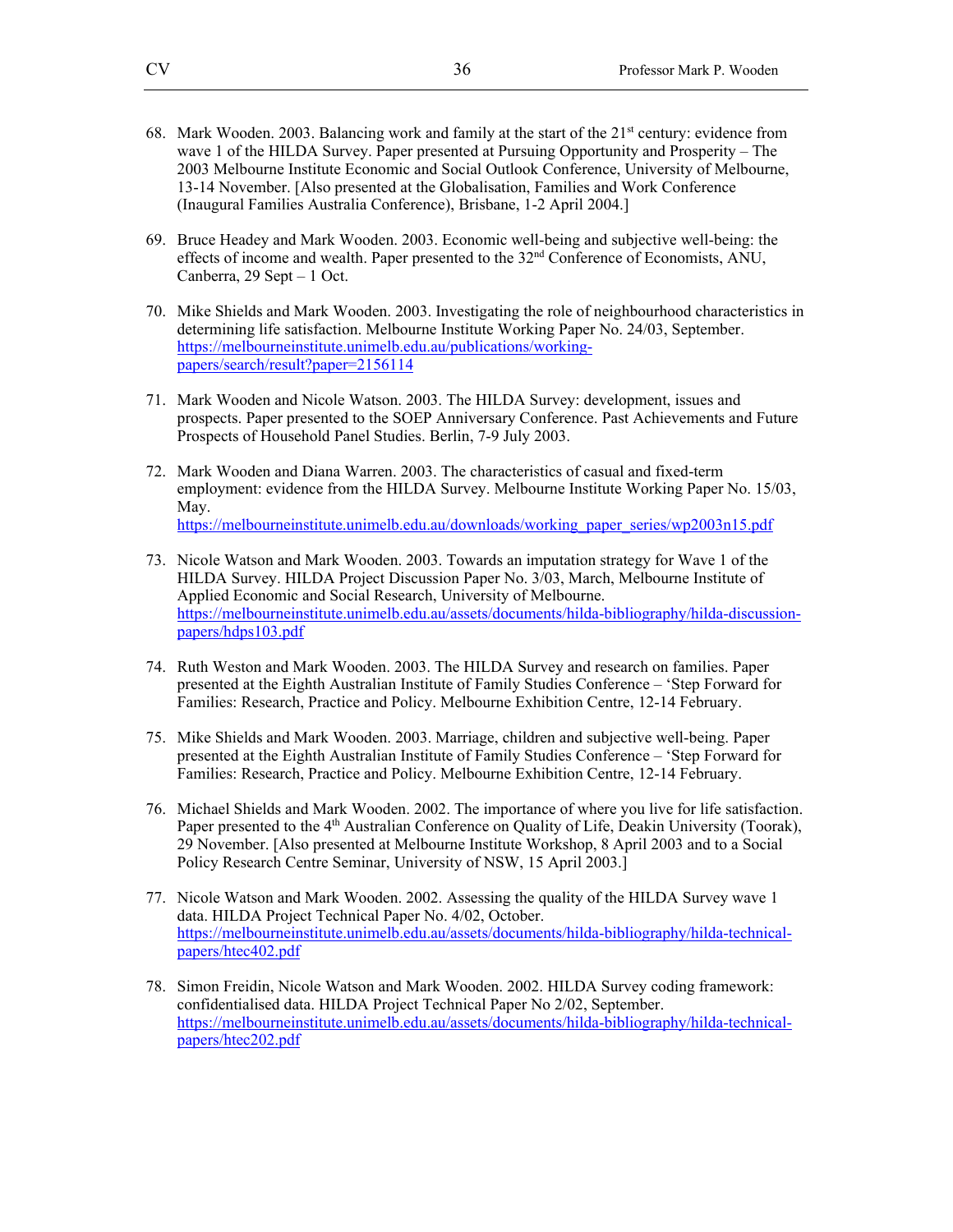- 79. Nicole Watson and Mark Wooden. 2002. The Household, Income and Labour Dynamics in Australia (HILDA) Survey: wave 1 survey methodology. HILDA Project Technical Paper No 1/02, May [revised September 2002]. https://melbourneinstitute.unimelb.edu.au/assets/documents/hilda-bibliography/hilda-technicalpapers/htec102.pdf
- 80. Mark Wooden. 2002. Industrial relations reform and the consequences for working time, job security, productivity and jobs. Paper presented to Towards Opportunity and Prosperity – The 2002 Melbourne Institute Economic and Social Outlook Conference, 4-5 April, University of Melbourne.
- 81. Mark Wooden, Joanne Loundes and Yi-Ping Tseng. 2002. Industrial relations reform and business performance: an introduction. Melbourne Institute Working Paper No. 2/02, February. https://melbourneinstitute.unimelb.edu.au/downloads/working\_paper\_series/wp2002n02.pdf
- 82. Mark Wooden and Joanne Loundes. 2001. How unreasonable are long working hours? Paper presented at the 2001 Australian Labour Market Research Workshop, University of Canberra, 6- 7 December. [Also presented at the University of Melbourne 2002 Virtual Alumni Summit, 13- 17 May 2002 and released as Melbourne Institute Working Paper No. 1/02, February 2002.] https://melbourneinstitute.unimelb.edu.au/downloads/working\_paper\_series/wp2002n01.pdf
- 83. Mark Wooden. 2001.The Household, Income and Labour Dynamics in Australia (HILDA) Survey and quality of life measures. Paper presented at the Third Australian Conference on Quality of Life, Deakin University, 16 November.
- 84. Mark Wooden and Nicole Watson. 2001. The Household, Income and Labour Dynamics in Australia (HILDA) Survey: an introduction for economists. Paper presented to the 30th Annual Conference of Economists, University of Western Australia, 23-26 September.
- 85. Yi-Ping Tseng and Mark Wooden. 2001. Enterprise bargaining and productivity: evidence from the business longitudinal survey. Paper presented at the 2001 Industry Economics Conference, Melbourne Business School, 12-13 July. [Also released as Melbourne Institute Working Paper No. 8/01, July 2001.] https://melbourneinstitute.unimelb.edu.au/downloads/working\_paper\_series/wp2001n08.pdf
- 86. Mark Wooden. 2001. Design and management of a household panel survey: lessons from the international experience. HILDA Project Discussion Paper No. 2/01, June, Melbourne Institute of Applied Economic and Social Research, University of Melbourne. https://melbourneinstitute.unimelb.edu.au/assets/documents/hilda-bibliography/hilda-discussionpapers/hdps201.pdf
- 87. Mark Wooden and Nicole Watson. 2000. The Household, Income and Labour Dynamics in Australia (HILDA) Survey: an introduction to the proposed survey design and plan. HILDA Project Discussion Paper No. 1/00, December, Melbourne Institute of Applied Economic and Social Research, University of Melbourne. https://melbourneinstitute.unimelb.edu.au/assets/documents/hilda-bibliography/hilda-discussionpapers/hdps100.pdf
- 88. Mark Wooden. 2000. The Household, Income and Labour Dynamics in Australia (HILDA) Survey: an overview. Paper presented to TASA 2000 (the Annual Conference of the Australian Sociological Association), Flinders University, Adelaide, 6 December. [Also presented at the 2000 Australian Labour Market Research Workshop, University of Sydney, 7-8 December 2000.]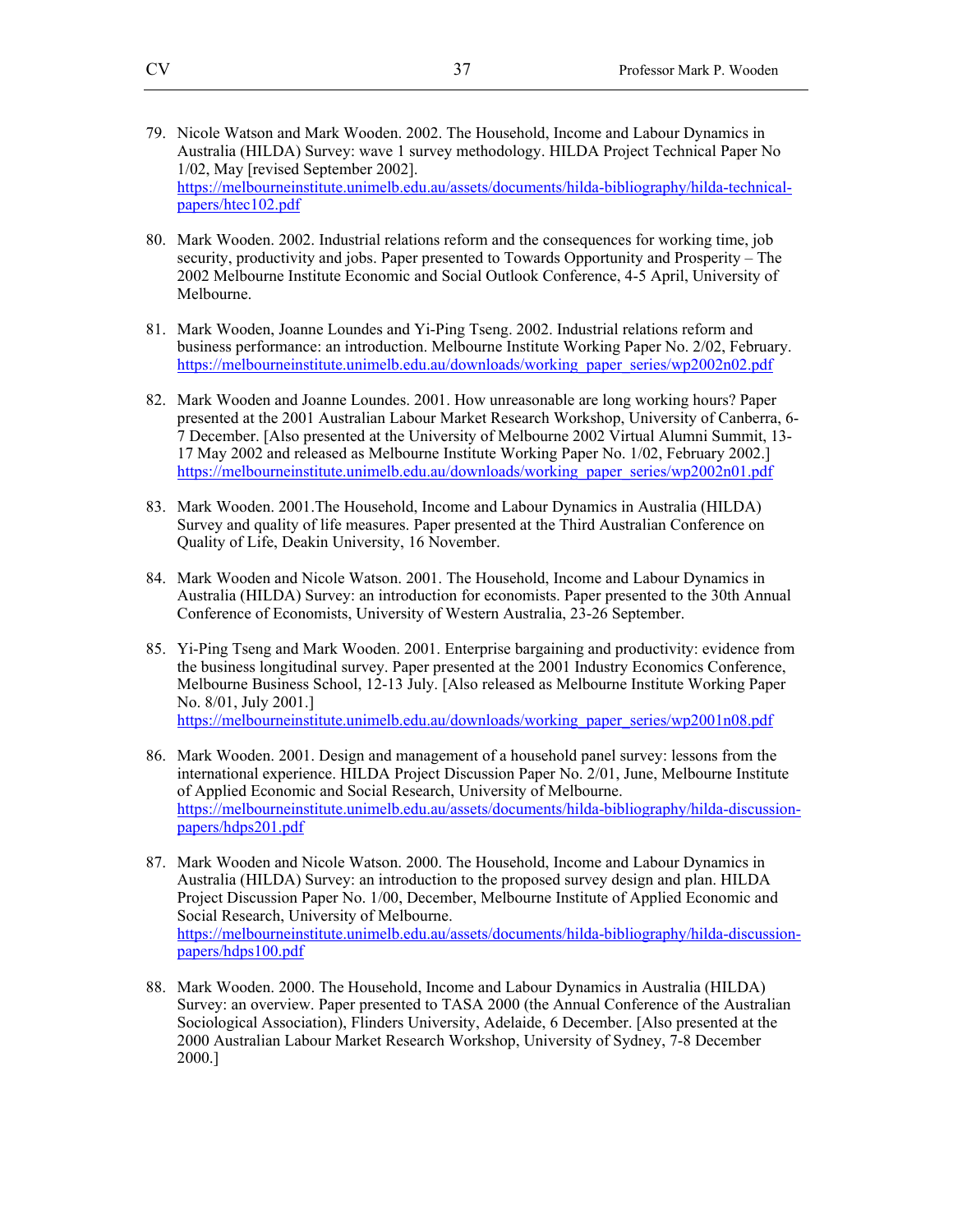- 89. Mark Wooden. 2000. The changing labour market and its impact on work and employment relations. Invited paper presented at the Academy of Social Sciences of Australia Workshop on the Future of Work and Employment Relations, University of Sydney, 30 November-1 December.
- 90. Mark Wooden. 2000. Union wage effects in the presence of enterprise bargaining. Melbourne Institute Working Paper No. 7/00, April [Also presented at the 28th Annual Conference of Economists, La Trobe University, Melbourne, 26-30 September 1999.]
- 91. Mark Wooden. 1999. Participation in, and barriers to, training: the experience of older adults. Paper presented to the Inaugural National Council of the Ageing Congress, Hilton International Adelaide Hotel, Adelaide, 9 November.
- 92. Mark Wooden. 1999 The future of Australian industrial relations. The Transformation of Australian Industrial Relations Project, Executive Monograph No. 5, National Institute of Labour Studies, Adelaide, August.
- 93. Mark Wooden. 1999. Changing bargaining structures. The Transformation of Australian Industrial Relations Project, Executive Monograph No. 4, National Institute of Labour Studies, Adelaide, June.
- 94. Anne Hawke and Mark Wooden. 1999. The changing nature of bargaining structures and the consequences for management and trade unions. The Transformation of Australian Industrial Relations Project, Discussion Paper No. 7, National Institute of Labour Studies, June 1999.
- 95. Mark Wooden. 1999. The role and significance of individual agreements in Australian industrial relations. The Transformation of Australian Industrial Relations Project, Discussion Paper No. 6, National Institute of Labour Studies, March.
- 96. Mark Wooden. 1999. Individual agreement-making. The Transformation of Australian Industrial Relations Project, Executive Monograph No. 3, National Institute of Labour Studies, Adelaide, March.
- 97. Mark Wooden. 1998. The changing nature of employment arrangements. The Transformation of Australian Industrial Relations Project, Discussion Paper No. 5, National Institute of Labour Studies, December.
- 98. Bijit Bora and Mark Wooden. 1998. Human capital, foreign ownership and wages. National Institute of Labour Studies, Working Paper No. 149, October. [Presented to a Reserve Bank Seminar, June.]
- 99. Robert Drago, Anne Hawke and Mark Wooden. 1998. Enterprise bargaining under Labor. The Transformation of Australian Industrial Relations Project, Executive Monograph No. 2, National Institute of Labour Studies, September,
- 100. Robert Drago and Mark Wooden. 1998. The changing role of trade unions in Australian workplace industrial relations. The Transformation of Australian Industrial Relations Project, Discussion Paper No. 3, National Institute of Labour Studies, July.
- 101. Mark Wooden. 1998. Explaining wage outcomes: the role of firm and workplace characteristics. Paper presented to the US Census Bureau, International Symposium on Linked Employer-Employee Data, Arlington, Virginia, 21-22 May.
- 102. Mark Wooden. 1998. Gender pay equity and comparable worth in Australia: a reassessment. National Institute of Labour Studies, Working Paper No. 146, May. [Report prepared for the NSW Employers' Federation and presented as evidence before the NSW Pay Equity Inquiry.]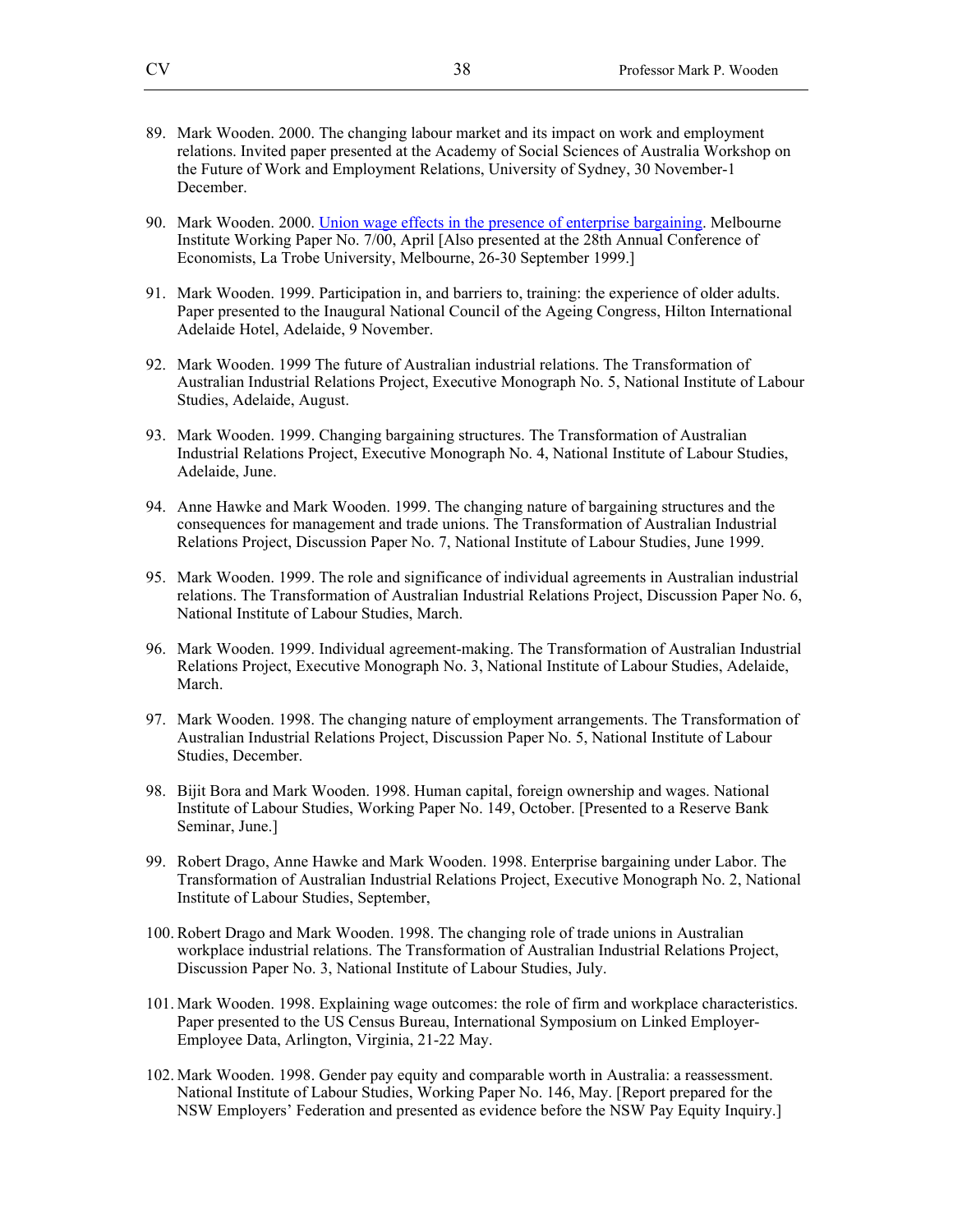- 103. Mark Wooden and Anne Hawke. 1998. The growth in casual employment: evidence from Australian workplaces. Paper presented to the Australian Labour Market Workshop, Victoria University of Technology, Melbourne, 19-20 February 1998.
- 104. Anne Hawke and Mark Wooden. 1998. Industrial relations reform in Australia: implications for the agricultural and mining sectors. Invited paper presented at the 42nd Annual Conference of the Australian Agricultural and Resource Economics Society, University of New England, Armidale, 19-21 January.
- 105. Mark Wooden and Anne Hawke. 1997. Unions and employment growth in Australia. National Institute of Labour Studies, Working Paper No. 146, November. [Also presented to the 1997 Conference of Economists, University of Tasmania, 28 Sept–1 October 1997.]
- 106. Mark Wooden and Frances Robertson. 1997. Determinants of work-related injuries: an interindustry analysis. National Institute of Labour Studies, Working Paper No. 144, October. [Report commissioned by Rio Tinto Ltd.]
- 107. Anne Hawke and Mark Wooden. 1997. The changing face of Australian industrial relations. The Transformation of Australian Industrial Relations Project, Executive Monograph No. 1, National Institute of Labour Studies, September.
- 108. Anne Hawke and Mark Wooden. 1997. The changing face of Australian industrial relations. The Transformation of Australian Industrial Relations Project, Discussion Paper No. 1, National Institute of Labour Studies, September.
- 109. Mark Wooden and Frances Robertson. 1997. Employee relations indicators: coal mining and other industries compared. National Institute of Labour Studies, Working Paper No. 143, June. [Report commissioned by Rio Tinto Ltd.]
- 110. Audrey VandenHeuvel and Mark Wooden. 1997. Family composition and the labour supply choices of married women: immigrants and non-immigrants compared. National Institute of Labour Studies, Working Paper No. 142, May.
- 111. Mark Wooden, Frances Robertson and Randi Cernaz, 1996. Coal industry awards and agreements and the implications for work practices and working conditions. National Institute of Labour Studies, Working Paper No. 141, November. [Report commissioned by RTZ–CRA.]
- 112. Mark Wooden. 1996. Hidden unemployment and underemployment: their nature and possible impact on future labour force participation and unemployment. National Institute of Labour Studies, Working Paper No. 140, September. [Report commissioned by the Department of Employment, Education, Training and Youth Affairs.]
- 113. Audrey VandenHeuvel and Mark Wooden. 1996. The use of contractors in the Australian workplace: evidence from a survey of employers. NILS Monograph No. 3, National Institute of Labour Studies, Adelaide.
- 114. Mark Wooden. 1996. The training experience of part-time and casual youth workers: evidence from the 1993 Survey of Training and Education. National Institute of Labour Studies, Working Paper No. 138, May.
- 115. Meredith Baker, Peter Kenyon and Mark Wooden. 1995. Training in small and medium enterprises: is Australia's national training reform agenda appropriate? Paper presented to the European Association of Labour Economists Annual Conference, University of Lumière, Lyon 7-10 September.
- 116. Audrey VandenHeuvel and Mark Wooden. 1995. Non-English speaking background immigrant women and training. NILS Monograph No. 1, National Institute of Labour Studies, Adelaide.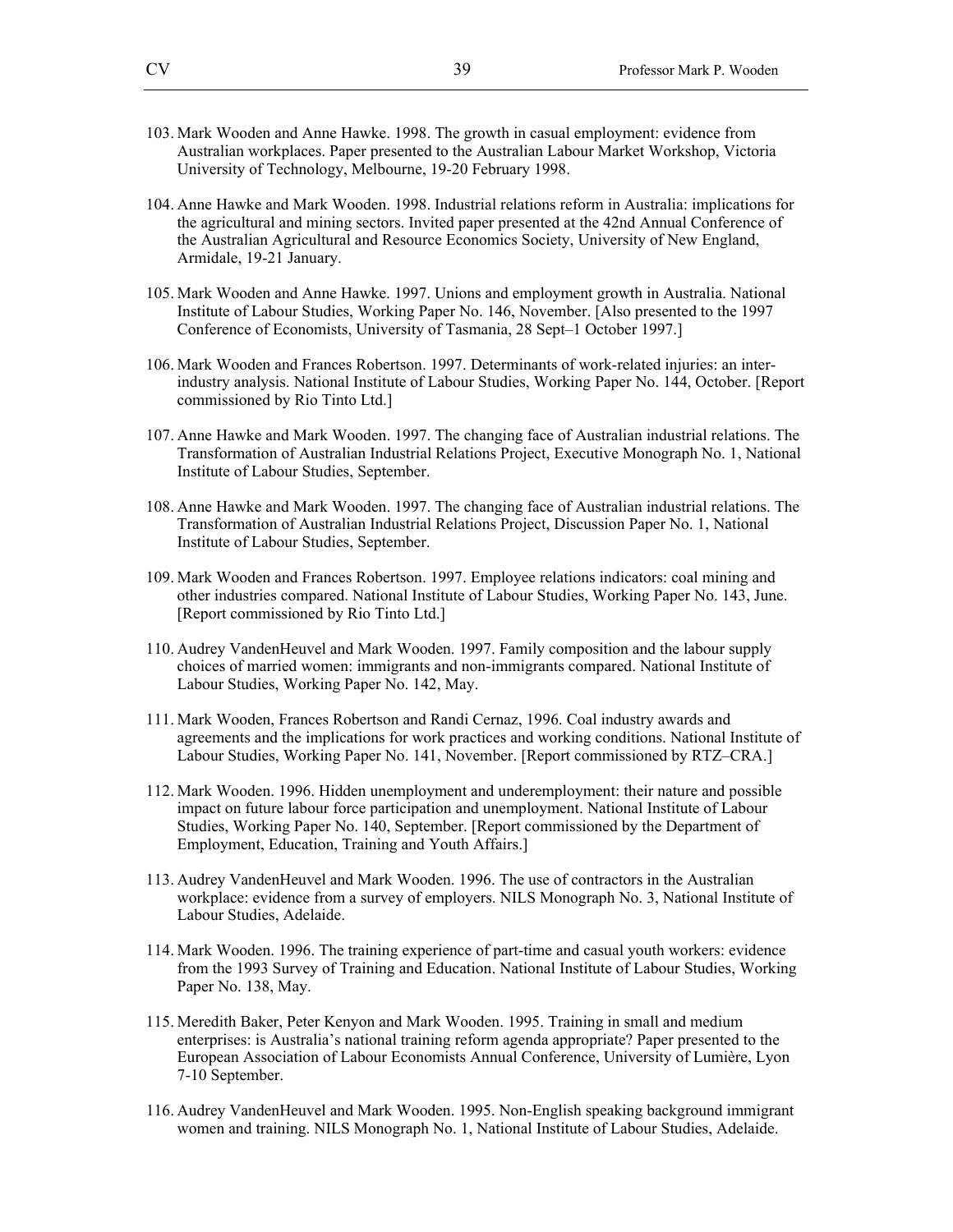- 117. Audrey VandenHeuvel and Mark Wooden. 1995. Self-employed contractors in Australia: what are the facts? National Institute of Labour Studies, Working Paper No. 136, February. [Also presented at the 9th AIRAANZ Conference, Melbourne, February 1995.]
- 118. Audrey VandenHeuvel and Mark Wooden. 1994. Self-employed contractors: a review of evidence and research. National Institute of Labour Studies, Working Paper No. 134, December 1994 (with Audrey VandenHeuvel).
- 119. Robert Drago and Mark Wooden. 1994. A disaggregated approach to the study of absence from work. National Institute of Labour Studies, Working Paper No. 132, November.
- 120. Peter Kenyon and Mark Wooden. 1994. The outlook for labour supply in Australia during the 1990s. Full Employment Project, Working Paper No. 2/94, June, Institute of Public Affairs and the Institute of Applied Economic and Social Research. [Report prepared for the Business Council of Australia, March 1994.]
- 121. Mark Wooden, Judith Sloan, Sean Kennedy, Peter Dawkins and Michael Simpson. 1994. Work sharing and unemployment. National Institute of Labour Studies, Working Paper No. 129, May. [Report to the Taskforce on Employment Opportunities, Department of the Prime Minister and Cabinet, October 1993].
- 122. Audrey VandenHeuvel and Mark Wooden. 1993. Do explanations of absenteeism differ for men and women? National Institute of Labour Studies, Working Paper No. 128, November. [Also presented at the 7th National Conference of the Australian Population Association, Canberra, September 21-23, 1994.]
- 123. Sean Kennedy, Robert Drago, Judith Sloan and Mark Wooden. 1993. The effects of trade unions on the provision of training: Australian evidence. National Institute of Labour Studies, Working Paper No. 127, September.
- 124. Meredith Baker and Mark Wooden. 1993. Trade unions and quits in Australia. National Institute of Labour Studies, Working Paper No. 126, April. [Also presented at the Australian Labour Market Research Workshop, Fremantle, February 1993.]
- 125. Robert Drago and Mark Wooden. 1992. Unions, investment and innovation: evidence from the AWIRS. National Institute of Labour Studies, Working Paper No. 125, November.
- 126. Mark Wooden and Jeff Balchin. 1992. Unionization in Australia: evidence from the AWIRS. National Institute of Labour Studies, Working Paper No. 122, April.
- 127.Jeff Balchin and Mark Wooden. 1992. Absence penalties and the work attendance decision. National Institute of Labour Studies, Working Paper No. 120, February. [Also presented at the 21st Conference of Economists, University of Melbourne, July 1992 and the Conference on the Economics and Labour Relations of Australian Workplaces: Quantitative Approaches, University of Sydney, November 19-20, 1992.]
- 128. Robert Drago and Mark Wooden. 1992. Does union voice equal worker participation? a study of Australian managers' perceptions. National Institute of Labour Studies, Working Paper No. 117, January.
- 129. Mark Wooden. 1992. The cost of time off work in Australia. National Institute of Labour Studies, Working Paper No. 115, January 1992.
- 130. Robert Drago and Mark Wooden. 1991. Industrial relations and workplace performance. Paper presented to the Australian Labour Market Research Workshop, Australian National University, 25-26 February. [Also presented to a joint Flinders University / Adelaide University Economics Departments Seminar, 11 April 1991.]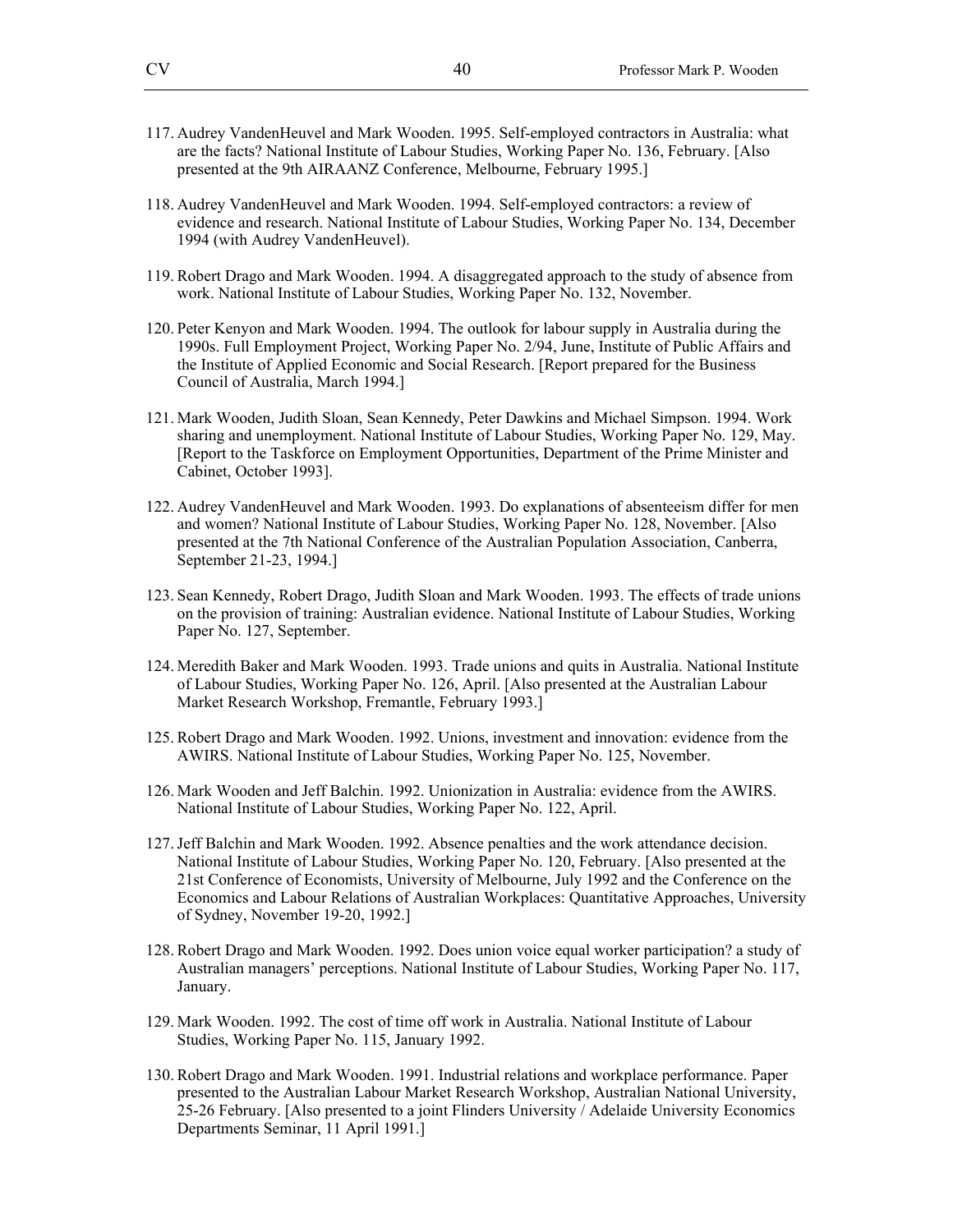- 131. Robert Drago, Saul, Estrin and Mark Wooden. 1992. Pay for performance incentives and work attitudes. The Flinders University of South Australia, Discipline of Economics, Research Paper No. 90-13. [Revised version also released as NILS Working Paper No. 116, January 1992*.*]
- 132. Mark Wooden and Judith Sloan. 1990/ Award restructuring: factors associated with its progress and success. National Institute of Labour Studies, Working Paper No. 113, September.
- 133. Robert Drago and Mark Wooden. 1990. Trade unions and exit behaviour in Australia. National Institute of Labour Studies, Working Paper No. 110, May.
- 134. Mark Wooden and Frances Robertson. 1990. Factors associated with migrant labour market status. National Institute of Labour Studies, Working Paper No. 109, May 1990.
- 135. Dale Belman, Robert Drago and Mark Wooden. 1990. Efficiency wages carrot or stick? Paper presented to the Australian Labour Market Research Programme Workshop, Centre for Economic Policy Research, Australian National University, Canberra, February. [Subsequently released as NILS Working Paper No. 111, June 1990*.*]
- 136. Robert Drago and Mark Wooden. 1989. The cause and effect of participatory management. National Institute of Labour Studies, Working Paper No. 108, August.
- 137. Mark Wooden. 1989. Migrant labour market status: the role of migration category. Paper presented to the Economics Society of Australia, Annual Conference, Adelaide, July 1989.
- 138. Robert Drago and Mark Wooden. 1989. The determinants of strikes in Australia. National Institute of Labour Studies, Working Paper No. 107, June.
- 139. Mark Wooden and Frances Robertson. 1989. Illness, injury and absence from work: an analysis of the 1983 Health Survey. National Institute of Labour Studies, Working Paper No. 104, April.
- 140. Robert Drago and Mark Wooden. 1988. Labour-leisure choice, work discipline and workgroup norms: an empirical study of absence rates. National Institute of Labour Studies, Working Paper No. 101, December.
- 141. Robert Drago, Roy Kriegler, Narmon Tulsi and Mark Wooden. 1988. The BCA/NILS Industrial Relations Study: an overview of the employee survey. National Institute of Labour Studies, Working Paper No. 100, September.
- 142. Robert Drago and Mark Wooden. 1988. The comparative political economy of work motivation. Invited paper presented to the Centenary Congress of the Australian and New Zealand Association for the Advancement of Science, May.
- 143. Mark Wooden. 1988. The management of labour absence: an inventory of strategies and measures. National Institute of Labour Studies, Working Paper, No. 97, March.
- 144. Mark Wooden. 1987. Workers' compensation, unemployment and industrial accidents: an intertemporal analysis. Paper presented to the 16th Conference of Economists, Surfers Paradise, August.
- 145. The effects of redundancy: the closure of the Rowntree Hoadley Factory, Adelaide. National Institute of Labour Studies, Working Paper, No. 91, March 1987 (with Judith Sloan).
- 146. Mark Wooden. 1987. The personal consequences of redundancy: an evaluation of case-study evidence. National Institute of Labour Studies, Working Paper, No. 90, January.
- 147. Mark Wooden. 1986 Economic change and labour displacement: managerial responses and public policy. National Institute of Labour Studies, Working Paper, No. 87, August.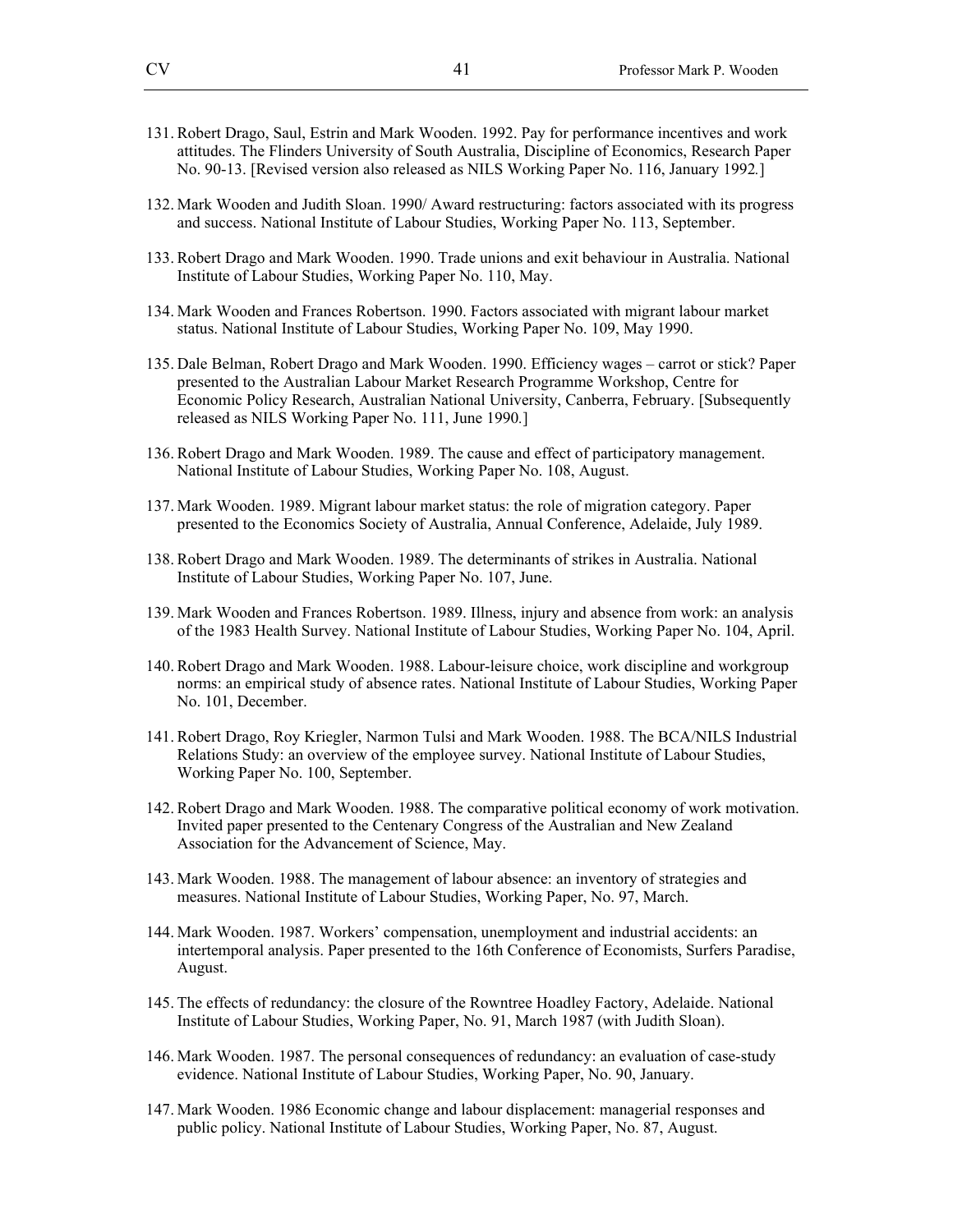- 148. Derek Bosworth and Mark Wooden. 1986. Macro based measures of labour utilisation and their role in wage equations. Paper presented to the 8th Australian Statistical Conference, SA Institute of Technology, August.
- 149. Roy Kreigler and Mark Wooden. 1985. Technological change and its implications for industrial relations. National Institute of Labour Studies, Working Paper No. 78, April. [Report commissioned by the Hancock Inquiry into Australian Industrial Relations Law and System.]
- 150.Judith Sloan and Mark Wooden. 1984. Part-time work, school retention and unionisation: aspects of the youth labour market. National Institute of Labour Studies, Working Paper No. 72, November. [Report to SA Department of Labour.]
- 151.Judith Sloan and Mark Wooden. 1984. Labour markets from the microeconomic perspective: implicit contract theory. Paper presented to a plenary session of the 13th Conference of Economists, Perth, August.
- 152.Judith Sloan and Mark Wooden. 1984. Manpower policies for migrant and refugee youth: some theoretical issues. National Institute of Labour Studies, Working Paper No. 65, June. [Report commissioned by the Australian Institute of Multicultural Affairs.]
- 153. Peter Dawkins and Mark Wooden. 1984. Labour utilisation and wage inflation in Australia. National Institute of Labour Studies, Working Paper No. 64, June.
- 154. Stephen Creigh, Gavin Poland and Mark Wooden. 1984. The reasons for international differences in strike activity. National Institute of Labour Studies, Working Paper No. 61, February.
- 155. Stephen Creigh and Mark Wooden. 1983. Strikes in post-war Australia: a review of the statistics. National Institute of Labour Studies, Working Paper No. 60, November.
- 156. Stephen Creigh and Mark Wooden. 1983. Japanese industrial relations: the lessons for Australia. National Institute of Labour Studies Working Paper No. 49, February.
- 157. Stephen Creigh, Judith Sloan and Mark Wooden. 1983. Aspects of industrial relations in the Australian construction industry. National Institute of Labour Studies, Working Paper No. 48, February.

#### **(m) Other Selected Reports, Papers and Speeches**

- 1. Casual employment and the forces for change. Presentation to the NSW Industrial Relations Society Conference, Terrigal (NSW), 14 May 2021.
- 2. Insecure forms of employment: How pressing a problem is in Australia? Melbourne Institute Research Insight No. 28/20, October 2020. https://melbourneinstitute.unimelb.edu.au/\_\_data/assets/pdf\_file/0010/3507805/ri2020n28.pdf
- 3. Does having jobless parents damage a child's future? Melbourne Institute Research Insight No. 04/19, November 2019 (with Irma Mooi Reci and Matthew Curry). https://melbourneinstitute.unimelb.edu.au/\_\_data/assets/pdf\_file/0005/3232868/ri2019n04.pdf
- 4. The Household, Income and Labour Dynamics in Australia (HILDA) Survey and its potential for family research. Presentation to the European Sociological Association 2019 Conference, Manchester, 20-23 August 2019.
- 5. Using panel survey data to understand subjective well-being: Evidence from the HILDA Survey. Invited Keynote Address to the 2019 Australian Market and Social Research Society Conference, Sydney Hilton Hotel, Sydney, 8 August 2019.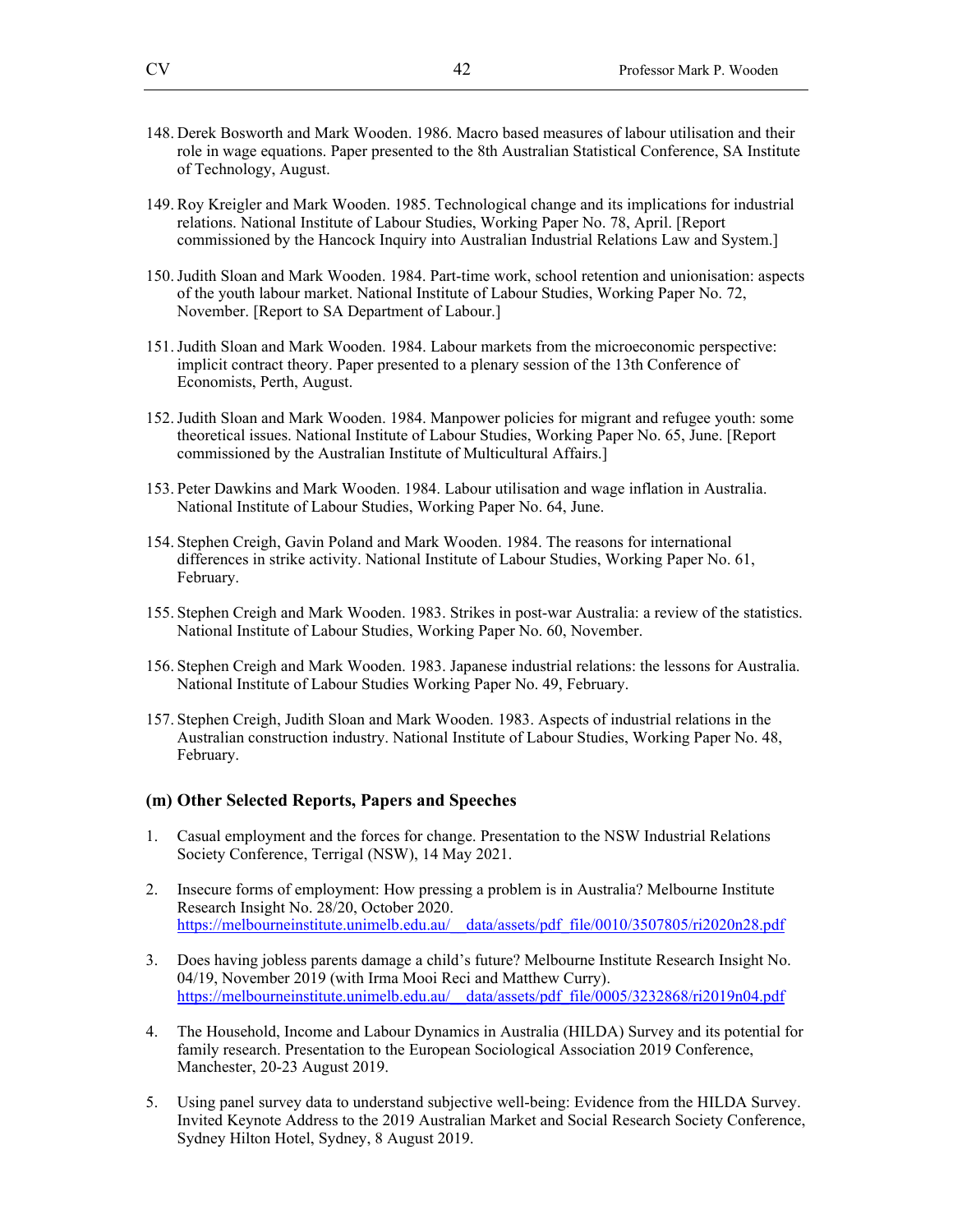- 6. Working time mismatch and mental health in Australia. Presentation to the  $10<sup>th</sup>$  Workshop on the Economics of Health and Wellbeing, Werribee Mansion Hotel, 11-13 February 2019.
- 7. Trends in non-standard employment and work. Presentation to Melbourne Institute Public Economics Forum, National Portrait Gallery, Canberra, 30 August 2018.
- 8. The end of the nuclear family? Evidence from HILDA. Invited presentation at the 15<sup>th</sup> Biennial Australian Institute of Family Studies Conference, Melbourne Convention Centre, 27 July 2018.
- 9. *The Characteristics of the Underemployed and Unemployed*. Fair Work Commission Research Report 2/2018. Melbourne: Fair Work Commission (with David Rozenbes, Samantha Farmakis-Gamboni and Inga Lass). [Co-author, with Inga Lass, of Part II: Duration of underemployment and mobility to alternative employment states.] https://www.fwc.gov.au/documents/sites/wagereview2018/research/rr22018.pdf
- 10. The future of work (through the rear mirror). Presentation to the Australia New Zealand Government Chief Executives meeting, Shangri-La Hotel, Sydney, 22 August 2017.
- 11. The future of probability sample surveys. Presentation to the Economic and Social Outlook Conference: New Directions in an Uncertain World, Melbourne, 20-21 July 2017.
- 12. Mixed mode data collection in the HILDA Survey. Presentation to the International Household Panel Studies Leaders Meeting, University of Essex, 14 July 2017.
- 13. The labour market and economic growth. Presentation to the Economic and Social Outlook Conference: Rebuilding Foundations for Economic Reform, Melbourne, 5-6 November 2015.
- 14. Complete Findings from Waves 1 to 6 (Journeys Home Research Report no. 6: Report prepared for the Department of Social Services). Melbourne Institute of Applied Economic and Social Research, May 2015 (with Andrew Bevitt, Abraham Chigavazira, Nicolas Herault, Guy Johnson, Julie Moschion, Rosanna Scutella, Yi-Ping Tseng and Guyonne Kalb). http://www.melbourneinstitute.com/journeys\_home/assets/pubs/2015/Scutella%20et%20al%20J ourneys%20Home%20Research%20Report%
- 15. The psychic cost of new children. Presentation to a SOEP Seminar, DIW (German Institute of Economic Research), Berlin, 19 September 2014.
- 16. Non-standard 'contingent' employment and job satisfaction: panel data evidence for Australia. Presentation in the Centre for Employment Relations Innovation & Change seminar series, University of Leeds, 23 September 2014.
- 17. Findings from Waves 1 to 5 (Journeys Home Research Report no. 5: Report prepared for the Department of Social Services). Melbourne Institute of Applied Economic and Social Research, September 2014 (with Abraham Chigavazira, Rosanna Scutella, Guy Johnson, Julie Moschion and Yi-Ping Tseng). http://www.melbourneinstitute.com/journeys\_home/assets/pubs/2014/Scutella%20et%20al%20J ourneys%20Home%20Research%20Report%20W5.pdf
- 18. Findings from Waves 1 to 4: Special Topics (Journeys Home Research Report no. 4: Report prepared for the Department of Department of Social Services). Melbourne Institute of Applied Economic and Social Research, August 2014 (with Rosanna Scutella, Abraham Chigavazira, Eoin Killackey, Nicolas Herault, Guy Johnson and Julie Moschion). http://www.melbourneinstitute.com/journeys\_home/assets/pubs/2014/Scutella%20et%20al%20J ourneys%20Home%20Research%20Report%20W4.pdf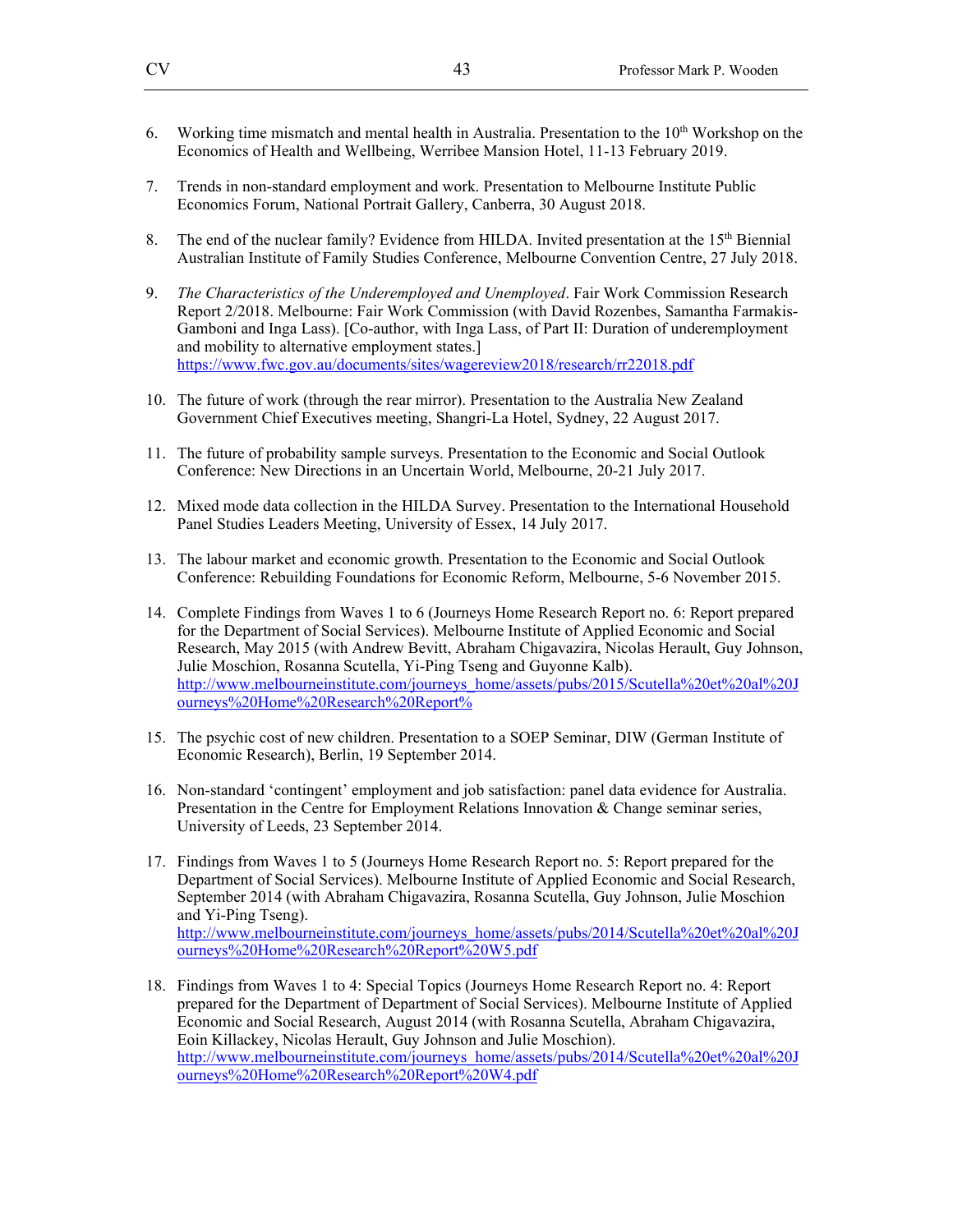- 19. Findings from Waves 1 to 4: Development of a Homelessness Typology (Journeys Home Research Report no. 3: Report prepared for the Department of Department of Social Services). Melbourne Institute of Applied Economic and Social Research, August 2014 (with Guy Johnson, Julie Moschion, Rosanna Scutella and Yi-Ping Tseng). http://www.melbourneinstitute.com/journeys\_home/assets/pubs/2014/Johnson%20et%20al%20J ourneys%20Home%20Research%20Report%20W3%20(Reissue).pdf
- 20. The HILDA Survey: ongoing and future developments. Presentation to the 2013 HILDA Survey Research Conference, University of Melbourne, 3-4 October 2013.
- 21. Chasing hard to get cases in panel surveys: is it worth it? Presentation to the Understanding Society Research Conference, University of Essex, 24-26 July 2013.
- 22. Using panel data to understand subjective well-being: lessons from the HILDA Survey. Centre for Economic Performance Wellbeing Seminar Series, London School of Economics, London, 22 July 2013.
- 23. Findings from Waves 1 and 2 (Journeys Home Research Report no. 2: Report prepared for the Department of Families, Housing, Community Services and Indigenous Affairs). Melbourne Institute of Applied Economic and Social Research, February 2013 (with Abraham Chigavazira, Rosanna Scutella, Guy Johnson, Julie Moschion and Yi-Ping Tseng). http://www.melbourneinstitute.com/journeys\_home/assets/pubs/2013/Chigavazira%20et%20al% 20Journeys%20Home%20Research%20Report%20W2.pdf
- 24. The differential impacts of weather on subjective well-being. Presentation to the XI International Society of Quality of Life Studies Conference, Venice, 1-4 November, 2012.
- 25. Non-standard 'contingent' employment and job satisfaction: a panel data analysis. Presentation to the XI International Society of Quality of Life Studies Conference, Venice, 1-4 November, 2012.
- 26. The development of a successful household panel survey: the HILDA experience. Presentation to MOTU Research Workshop "Issues and Options for a NZ Household Panel Survey", Museum of New Zealand Te Papa Tongarewa, Wellington (NZ), 20 August 2012.
- 27. Wave 1 Findings. (Journeys Home Research Report no. 1: Report prepared for the Department of Families, Housing, Community Services and Indigenous Affairs). Melbourne Institute of Applied Economic and Social Research, July 2012 (with Rosanna Scutella, Guy Johnson, Julie Moschion and Yi-Ping Tseng). http://melbourneinstitute.com/journeys\_home/assets/pubs/2012/Scutella%20et%20al%20Journey s%20Home%20Research%20Report%20W1.pdf
- 28. *Working at Home: Evidence from the HILDA Survey*. Report prepared for the Department of Broadband, Communications and the Digital Economy, May 2012 (with Yin King Fok).
- 29. Tracking sample members over time: the HILDA Survey experience. Invited presentation to an EUCCONET Workshop on Tracking Sample Members in Longitudinal Studies, Centre for Longitudinal Studies, Institute of Education, 1-2 July 2010, London.
- 30. Wage setting in Australia: a very short history. Presentation to the Young Liberal Movement of Victoria Policy Forum, 19 September 2009, Melbourne.
- 31. The HILDA Survey: progress and future developments. Presentation to the HILDA Survey Research Conference 2009, University of Melbourne, 16-17 July 2009.
- 32. Household debt in Australia. Presentation to the Melbourne Institute Public Economics Forum, Hyatt Hotel, Canberra, 10 June 2009.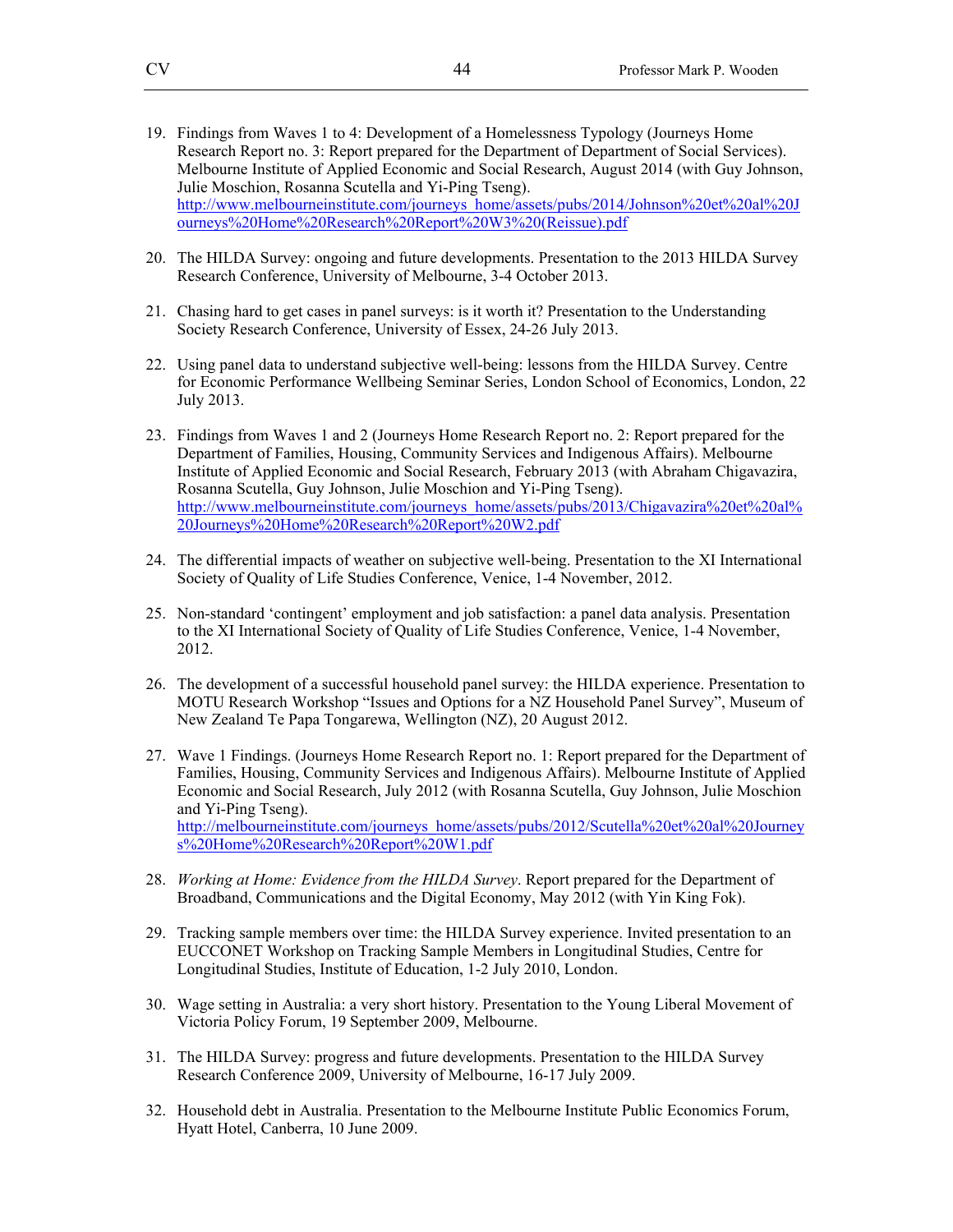- 33. What's happening in the world of work? Keynote speech to the Skills Recognition Conference 2009, Australian Technology Park, Sydney, 25-26 May 2009.
- 34. Is Australia advancing fairly: what does HILDA say? Presentation to New Agenda for Prosperity: The 2008 The Australian and Melbourne Institute Economic and Social Outlook Conference, University of Melbourne 27-28 March 2008.
- 35. The HILDA Survey and its contribution to economic and social research. Invited presentation to the SOFIE-Health Summer School, University of Otago, Wellington, New Zealand, 18-19 February 2008.
- 36. Forward with Fairness and workplace bargaining. Invited presentation to the 6th Annual Industrial Relations Workforce Conference, Menzies Hotel, Sydney, 3 December 2007.
- 37. Low pay dynamics. Presentation to the Labour Market Dynamics SPRS Workshop (Department of Employment and Workplace Relations), Canberra, 20-21 September 2007.
- 38. The future of the HILDA Survey: opportunities and challenges. Presentation to the HILDA Survey Research Conference 2007, University of Melbourne, 19-20 July 2007.
- 39. Long work weeks in Australia. Labour Law Seminar, Centre for Employment and Labour Relations Law, University of Melbourne, 22 June 2007. [Also presented at an Australian Institute of Families Studies seminar, 16 August 2007.]
- 40. *Low Pay Dynamics: Do Low-Paid Jobs Lead to Increased Earnings and Lower Welfare Dependency Over Time*. Report prepared for the Australian Government Department of Employment and Workplace Relations under the Social Policy Research Services Agreement, March 2007 (with Hielke Buddelmeyer, Wang-Sheng Lee and Ha Vu).
- 41. Does the Australian Fair Pay Commission matter? Public Lecture, University of Melbourne, 15 November 2006.
- 42. Comment on 'How Young People are Faring 2006, by the Dusseldorp Skills Forum'. On-line commentary, November 2006. [Available from: http://www.dsf.org.au/papers/192/DSF\_Commentaries\_v1\_3.pdf]
- 43. *Transitions from Casual Employment in Australia*. Report prepared for the Australian Government Department of Employment and Workplace Relations under the Social Policy Research Services Agreement, September 2006 (with Hielke Buddelmeyer and Suzanne Ghantous).
- 44. Working time: insights from HILDA. Presentation to the Melbourne Institute Economic Forums, 19 and 21 September, 2006.
- 45. The HILDA Survey: the first five years (or so). Presentation to the Department of Economics Seminar, Macquarie University, 25 August 2006.
- 46. The changing nature of work: review of MI research, 2000-2005. Presentation to the DEWR Social Policy Research Workshop, Canberra, 2 May 2006.
- 47. Reflections on minimum wage setting in Australia. Presentation to the Australian Fair Pay Commission, Melbourne, 20 April 2006.
- 48. Work Choices: will it make a difference? Lunchtime presentation to the BIS Shrapnel Business Forecasting Conference, Sofitel Hotel, Melbourne, 7 March 2006 and Four Seasons Hotel, Sydney, 9 March 2006.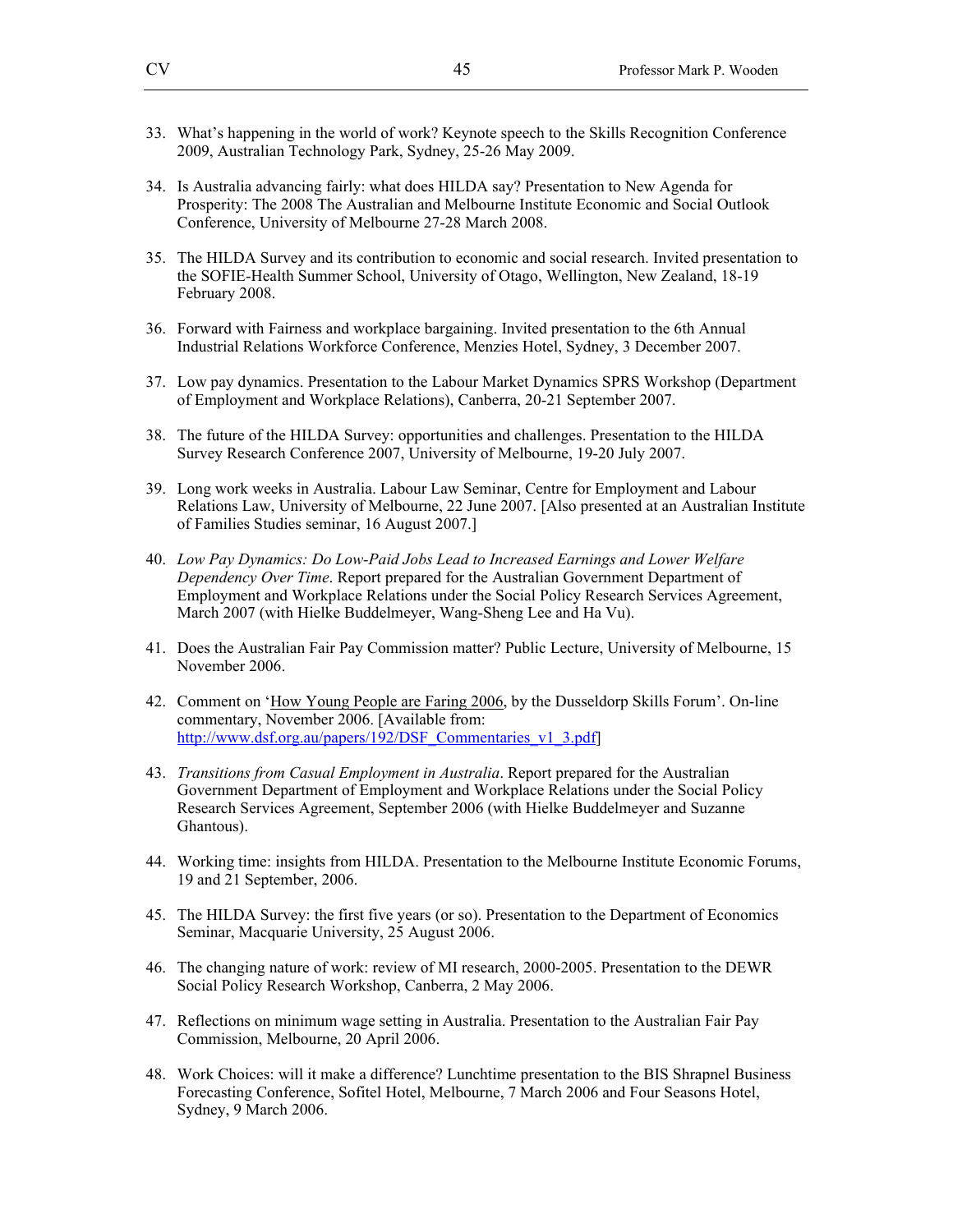- 49. *Synthesis of Melbourne Institute Research, 2000 to 2005*. Report prepared for the Australian Government Department of Employment and Workplace Relations under the Social Policy Research Services Agreement, December 2005 (with Guyonne Kalb and Roger Wilkins).
- 50. Assessing WorkChoices. Presentation to the AiG December 2005 National PIR Group Conference, Hyatt Hotel, Canberra, 12 December 2005.
- 51. Dissecting WorkChoices in less than 15 Minutes. Presentation to the Edmund Rice Business Ethics Initiative Forum on Industrial Relations, Sydney Stock Exchange, 28 November 2005.
- 52. The HILDA Survey: progress and future developments. Presentation to the 2005 HILDA Survey Research Conference, University of Melbourne, 29-30 September 2005.
- 53. The HILDA Survey: the first five years. Presentation to the Centre for Microeconometrics Seminar, Department of Economics, University of Melbourne, 3 August 2005. [Also presented in the Seminars in Finance and Economics, UTS, 26 August 2005.]
- 54. The effects of income and wealth on subjective well-being. Invited presentation to the Australian Social Policy Conference 2005, University of New South Wales, 20-22 July 2005.
- 55. The HILDA Survey: current issues and challenges. Invited presentation to the 2005 British Household Panel Survey Research Conference, Colchester (UK), 30 June-2 July 2005.
- 56. *The Structure and Distribution of Household Wealth In Australia: Cohort Differences and Retirement Issues*. Report prepared for the Australian Government Department of Family and Community Services under the Social Policy Research Services Agreement, February 2005 (with Bruce Headey and Diana Warren).
- 57. Industrial relations reform in the wake of the 2004 federal election. Presentation to the Melbourne Institute Quarterly Economic Forum, Canberra, 30 November 2004 and Melbourne, 1 December 2004.
- 58. The HILDA Survey 4 years on. Presentation to the Commonwealth Secretaries Retreat, Kirribilli House, Sydney, 23rd July 2004. [Also presented at an Economics Department Seminar, Deakin University (Burwood campus), 22 April 2005.]
- 59. Low-income households, debt and financial stress. Invited presentation to a joint South Australian Department of Human Services Seminar and South Australian Council of Social Service seminar, "Not Quite Making Ends Meet: How Debt Contributes to Disadvantage", Tandanya National Aboriginal Cultural Institute, Adelaide, 18 June 2004.
- 60. *Jobless Households in Australia: Incidence, Characteristics and Consequences*. Report prepared for the Australian Government Department of Family and Community Services under the Social Policy Research Services Agreement, March 2004 (with Rosanna Scutella).
- 61. Non-standard employment and job satisfaction. Invited presentation to the Recruitment and Consulting Services Association's Flexible Workforce Symposium, Australian Graduate school of Management, Sydney, 22 September 2003.
- 62. Casual employment in Australia: evidence from the HILDA. Invited presentation to the Industrial Relations Society of Australia 2003 National Convention, Glenelg (SA), 28 March, 2003.
- 63. The HILDA Survey: an overview. Presentation to the HILDA Survey Conference, Melbourne Business School, 13 March 2003.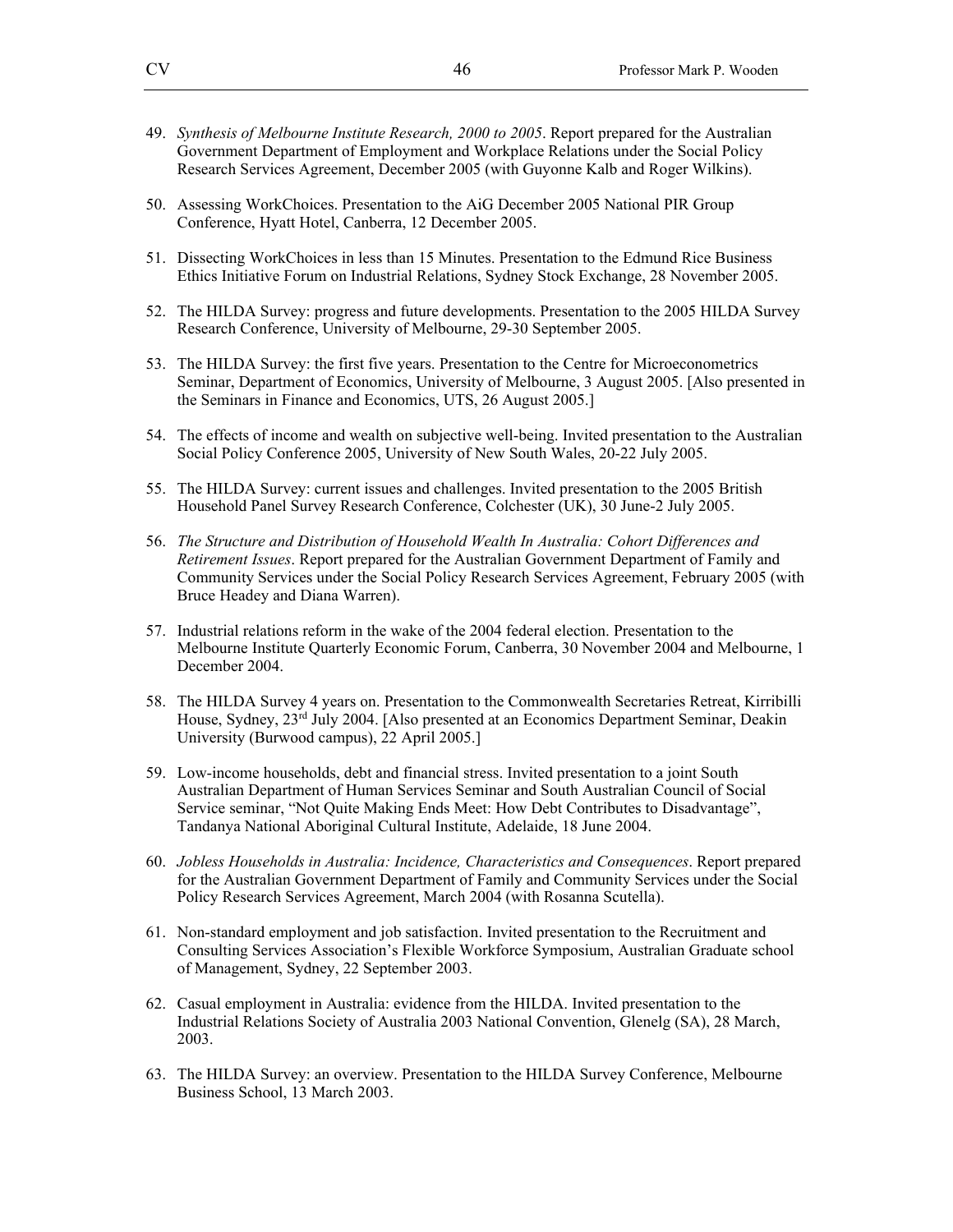- 64. Changing hours of work: what's happening? Presentation to the ACIRRT Conference: Working Time Today – Threats and Opportunities for Business, Family and Community Life, University of Sydney, 22 August 2002.
- 65. *Barriers to Training for Older Workers and Possible Policy Solutions*. Report prepared for the Department of Education, Training and Youth Affairs, Commonwealth of Australia, Canberra, January 2001 (with Adriana VandenHeuvel, Mark Cully and Richard Curtain).
- 66. Industrial relations reform in Australia: causes, consequences and prospects. Inaugural Lecture, University of Melbourne, 14 August 2000.
- 67. Unpaid working time: trends and consequences. Presentation to the Training Programme of the Australasian Faculty of Occupational Medicine, 1 May 2000, Adelaide.
- 68. 'Unpaid' working time and labour market reform. Invited presentation to the ACCI Labour Market Reform Conference, Hotel Sofitel, Melbourne, 3 March 2000.
- 69. *The Employment Consequences of Using the Federal Minimum Wage as the Basis for Employment During the Probation Period*. Report commissioned by the Australian Chamber of Commerce and Industry, December 1999.
- 70. Invited discussant, 1999 Australian Labour Market Research Workshop, Australian National University, Canberra, 23-24 November 1999.
- 71. *Working Time Patterns in Australia and the Growth in 'Unpaid' Overtime: A Review of the Evidence*. Report commissioned by the Australian Chamber of Commerce and Industry, November 1999.
- 72. Industrial relations reform and productivity. Invited presentation to Department of the Treasury Seminar, Canberra, 11 November 1999.
- 73. Industrial relations and unemployment. Invited presentation to the federal Australian Labor Party seminar on unemployment, Royal Melbourne Institute of Technology, Melbourne, 24 July 1999.
- 74. The changing teenage labour market and the impact of youth wage structures. Invited presentation to Junior Wages and Youth Employment Seminar (organised by Department of Employment, Workplace Relations and Small Business), Melbourne, 4 March 1999.
- 75. *Early Work Experience and the Consequences for Future Career Development: An Analysis of Youth Employment in the Fast Food and Supermarket Industries*. Report Commissioned under the Women's Research and Employment Initiatives Program, Women's Policy Section, Department of Employment, Education, Training and Youth Affairs, 1998 (with Anne Hawke, Phil Lawn, Frances Robertson and Adriana VandenHeuvel).
- 76. *Trends in Staff Selection and Recruitment*. Report prepared for the Employer Services Branch, Department of Employment, Education, Training and Youth Affairs, May 1997. (Editor and author of two substantive chapters.)
- 77. *Self-employed Contractors: An Update*. Report prepared for the Australian Taxation Office, June 1997 (with Judith Sloan and Owen Covick).
- 78. *Current Employment Trends in Australia and Victoria*. Report commissioned by Davidson and Associates, December 1996.
- 79. *Barriers to Women's Participation in the Labour Market.* Report commissioned by the Women's Research and Employment Initiatives Branch, DEETYA, July 1996 (with Audrey VandenHeuvel).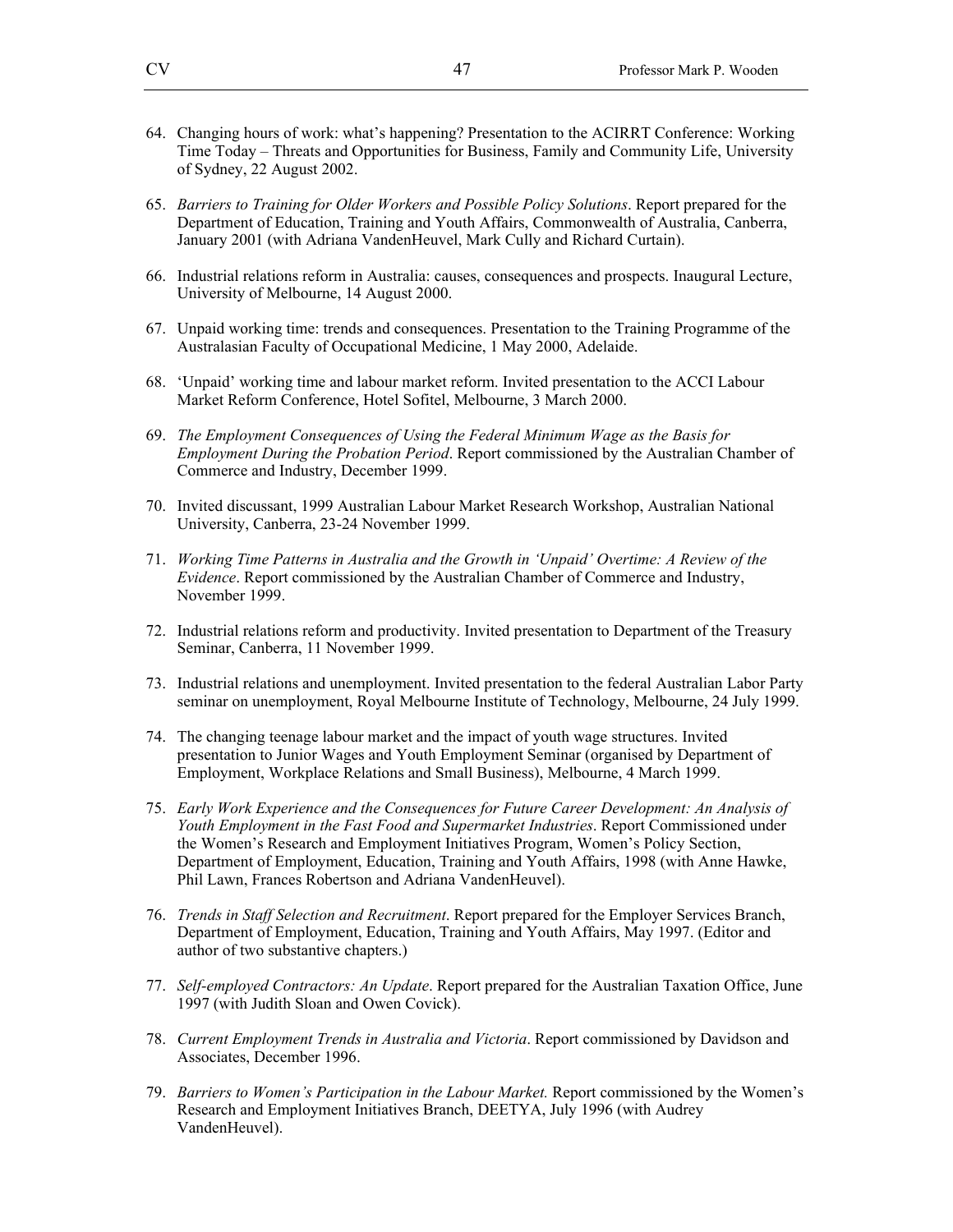- 80. *The Opinions of Woodside Employees: Results from a Survey*. Report prepared for Woodside Offshore Petroleum, December 1995 (with Audrey VandenHeuvel and Frances Robertson).
- 81. *The Growth of Part-Time and Casual Work in the Youth Labour Market and the Implications for Training Arrangements*. Report to the Department of Employment, Education and Training, June 1995 (editor and author of five chapters).
- 82. *Employment and Employment Growth in the Australian Culture-Leisure Industry: An Examination of Existing Data and Future Requirements*. Report prepared for the Australian Cultural Development Office, June 1994
- 83. *Smoking, Alcohol and Absence in the Workplace: An Analysis of the 1989/90 National Health Survey*. Report prepared for the Dept. of Health, Housing and Community Services, with funding under the National Drug Strategy, March 1994 (with Robert Bush).
- 84. *McDonald's Employee Attitudes survey*. Report prepared for McDonald's Restaurants, February 1993 (with Frances Robertson).
- 85. *ANZ Bank Employee Attitudes Survey Working Hours and Productivity*. Report prepared for ANZ Bank, November 1992 (with Frances Robertson).
- 86. *The Maldivian Labour Market: Issues and Problems*. Report to SAGRIC International, Republic of Maldives, Education and Training Project, Labour Issues Study, January 1992.
- 87. *Grievance Procedures and the Incidence of Strikes: An Analysis of the Australian Workplace Industrial Relations Survey*. Report to the Confederation of WA Industry, WA Labour Market Research Centre, Murdoch University, 1992 (with Peter Dawkins and Shane Bushe-Jones).
- 88. *Training in the Australian Labour Market: Evidence from the How Workers Get Their Training Survey*. Report prepared for the Department of Employment, Education and Training, October 1991 (with Meredith Baker).
- 89. *Legal Problems and Lost Working Time*. Report commissioned by Legal Expense Insurance and funded by the NSW Law Foundation, August 1991.
- 90. *Australia Post Employee Attitudes Survey*. Report prepared for Australia Post, September 1990.
- 91. *Employee and Industrial Relations in the Australian Service Sector: An Inter-sector Analysis of the NILS/BCA Site Manager Survey*. Report prepared for the Australian Coalition of Service Industries, May 1990.
- 92. *The Factors Associated with Migrant Labour Market status*. Report prepared for the Bureau of Immigration Research, June 1989 (with Frances Robertson).
- 93. *Graduate Resources to 2001*. Brief prepared for ICI Australia, July 1989.
- 94. *The Economic Impact of Saturday Afternoon Trading*. Brief prepared for Woolworths (SA), November 1988.
- 95. *Performance Differences and their Causes in the Woven Wire Products Industry: An Australian-New Zealand Comparison*. Report prepared for the BCA Industrial Relations Study Commission, August 1988 (with Narmon Tulsi).
- 96. *Performance Differences and their Causes in the Metal Springs Industry: An Australian-New Zealand Comparison*. Report prepared for the BCA Industrial Relations Study Commission, August 1988 (with Narmon Tulsi).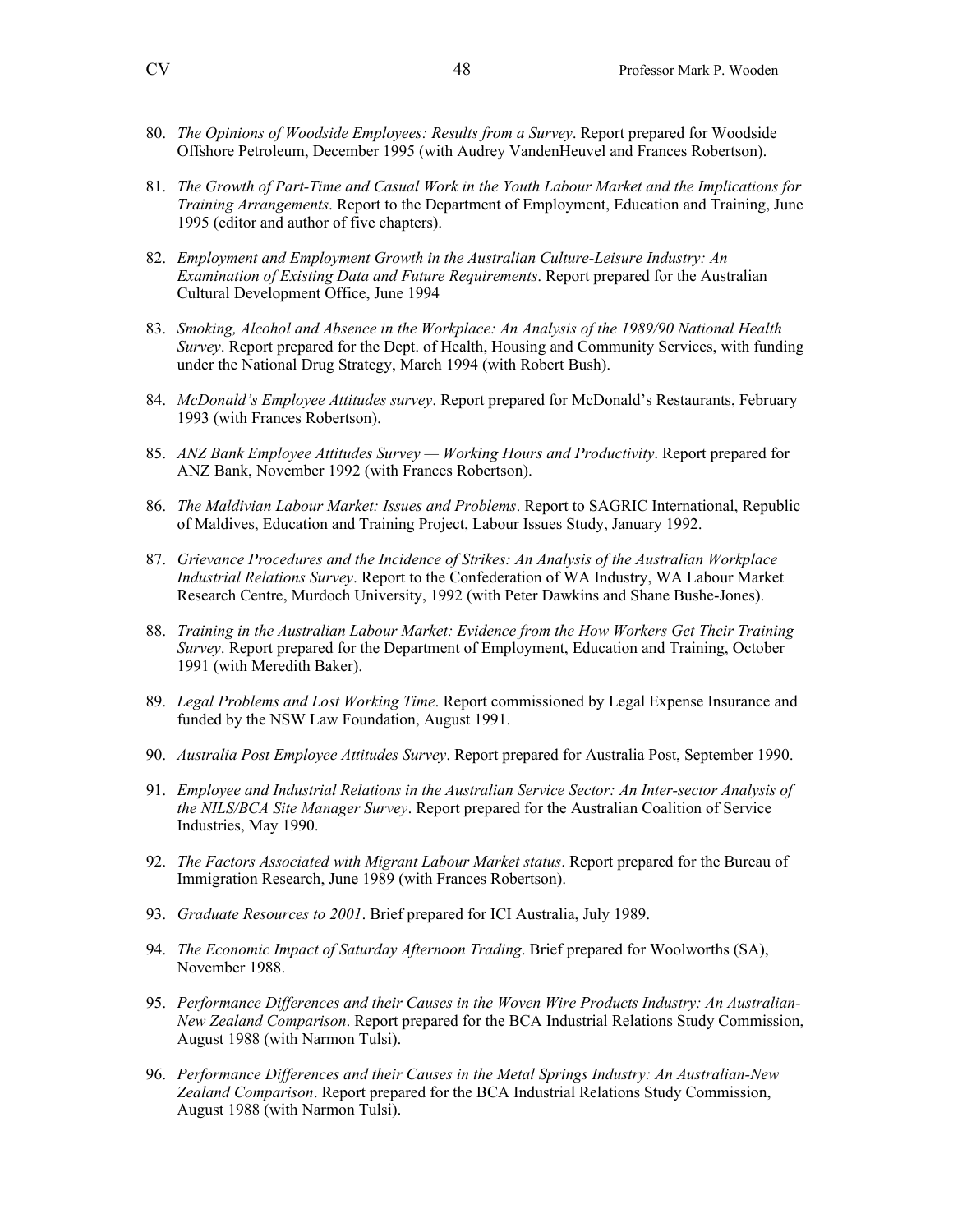- 97. *Performance Differences and their Causes in the Paint Industry: A Comparison of Australian and Canadian Workplaces*. Report prepared for the BCA Industrial Relations Study Commission, July 1988 (with Narmon Tulsi).
- 98. *Performance Differences and their Causes in the Armoured Transport Industry: An Australia-UK Compariso*n. Report prepared for the BCA Industrial Relations Study Commission, March 1988 (with Peter McLaughlin).
- 99. *The Costs of Training*. Report prepared for The Department of Employment and Training (WA), Western Australian Labour Market Research Centre, Murdoch University, December 1987 (with Grant Langworthy and Alison Preston).
- 100. *Migrant Communication: A Study of the Channels of Communication with New Migrant Workers*. Report prepared for the SA Department of Labour, July 1987 (with Narmon Tulsi and Meredith Baker).
- 101. *Illness, Injury and Absence From Work: An Analysis of the Health Survey and other ABS Data Sources*. Report prepared for Worksafe Australia, August 1987 (with a contribution by Peter Kenyon and Peter Dawkins).
- 102. *Capacity-to-Pay and Australian Wage Determination*. National Institute of Labour Studies, September 1987 (with Judith Sloan and Narmon Tulsi).
- 103. *Reform of Industrial Relations and Labour Market Arrangements*. Report prepared for the Centre of Policy Studies, March 1987 (with Judith Sloan and Meredith Baker).
- 104. The underutilisation of labour: an inter-state analysis. Paper presented to the Half yearly briefing of the Centre for South Australian Economic Studies, October 1986.
- 105. *Employment Consequences of Changes in Assistance to Textile, Clothing and Footwear Industries: A Regional Analysis*. Report commissioned by the Industries Assistance Commission, October 1985 (with Judith Sloan, Meredith Baker, Paul McGavin and Jane Ryan).
- 106. The South Australian Labour Market in 1983/1984 and the prospects for 1984/1985. Paper prepared for the Centre for South Australian Economic Studies, Half-Yearly Report on the South Australian Economy, October 1984.

#### **(n) Fair Work Commission Decisions**

- 1. Annual Wage Review 2020–21: Decision [2021] FWCFB 3500 (Justice Iain Ross, President Vice President Joseph Catanzariti, Deputy President Ingrid Asbury, Commissioner Peter Hampton, Mr Martin Ferguson, Professor Mark Wooden, Ms Adele Labine-Romain), 16 June 2021. https://www.fwc.gov.au/documents/wage-reviews/2020-21/decisions/2021fwcfb3500.pdf
- 2. Annual Wage Review 2019–20: Decision [2020] FWCFB 3500 (Justice Iain Ross, President Vice President Joseph Catanzariti, Deputy President Ingrid Asbury, Commissioner Peter Hampton, Mr Martin Ferguson, Professor Mark Wooden, Ms Adele Labine-Romain), 19 June 2020. https://www.fwc.gov.au/documents/wage-reviews/2019-20/decisions/2020fwcfb3500.pdf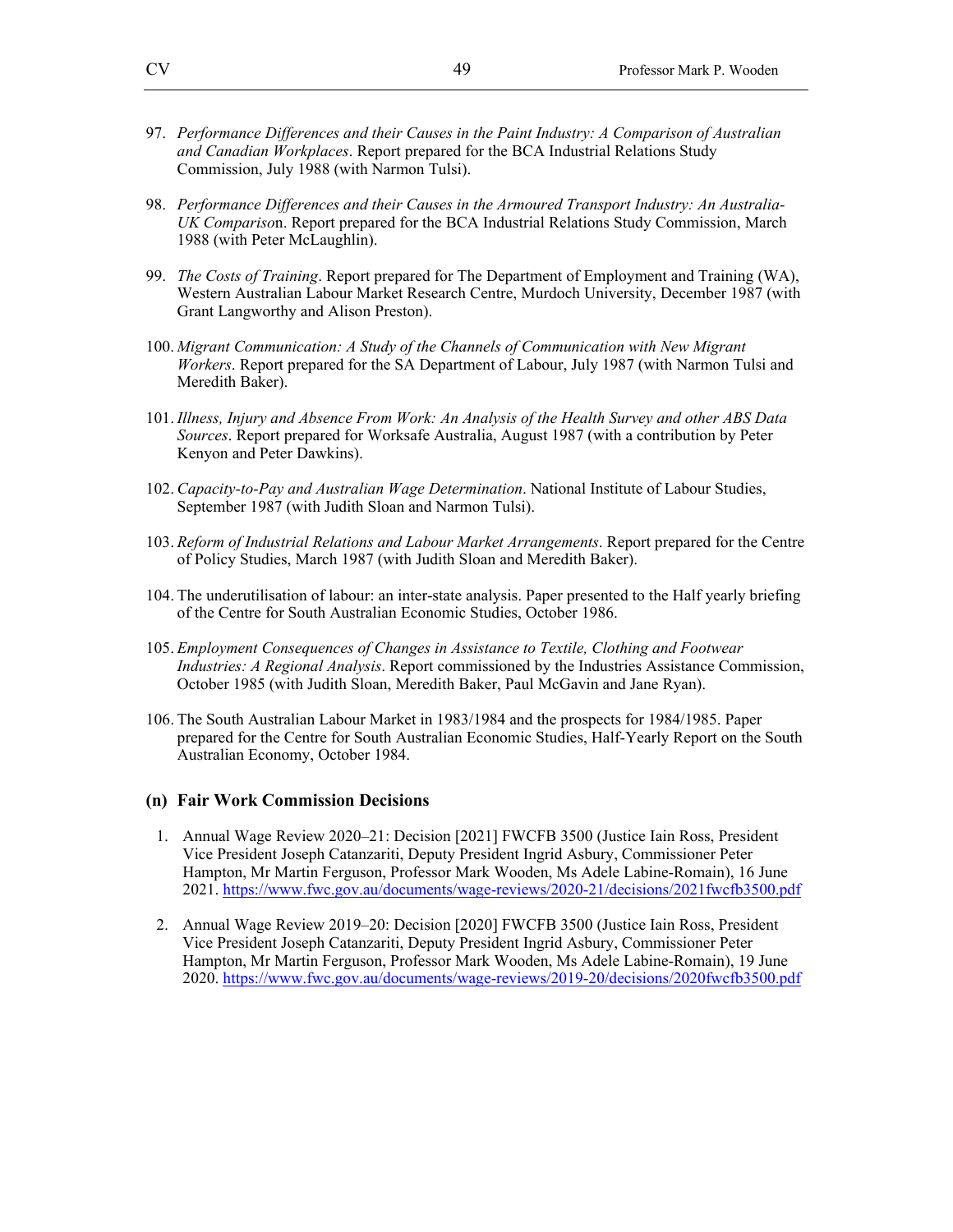### **HILDA SURVEY DATA AND RELATED OUTPUTS**

#### *Data Releases*

[NB: Releases 1 to 15 were published by the Melbourne Institute on DVD-Rom. From wave 16 the data was made available via digital download from the Australian Data Archives Dataverse.]

- 1. Department of Social Services / Melbourne Institute of Applied Economic and Social Research 2021. *The Household, Income and Labour Dynamics in Australia (HILDA) Survey – GENERAL RELEASE 20 (Waves 1-20).* Canberra: Australian Data Archives Dataverse, Australian National University. doi:10.26193/YP7MNU
- 2. Department of Social Services / Melbourne Institute of Applied Economic and Social Research 2021*. The Household, Income and Labour Dynamics in Australia (HILDA) Survey – RESTRICTED RELEASE 20 (Waves 1-20).* Canberra: Australian Data Archives Dataverse, Australian National University. doi:10.26193/PI5LPJ
- 3. Department of Social Services / Melbourne Institute of Applied Economic and Social Research 2020. *The Household, Income and Labour Dynamics in Australia (HILDA) Survey – GENERAL RELEASE 19 (Waves 1-19).* Canberra: Australian Data Archives Dataverse, Australian National University. doi:10.26193/3QRFMZ
- 4. Department of Social Services / Melbourne Institute of Applied Economic and Social Research 2020*. The Household, Income and Labour Dynamics in Australia (HILDA) Survey – RESTRICTED RELEASE 19 (Waves 1-19).* Canberra: Australian Data Archives Dataverse, Australian National University. doi:10.26193/0LPD4U
- 5. Department of Social Services / Melbourne Institute of Applied Economic and Social Research 2019. *The Household, Income and Labour Dynamics in Australia (HILDA) Survey – GENERAL RELEASE 18 (Waves 1-18).* Canberra: Australian Data Archives Dataverse, Australian National University. doi:10.26193/IYBXHM
- 6. Department of Social Services / Melbourne Institute of Applied Economic and Social Research 2019*. The Household, Income and Labour Dynamics in Australia (HILDA) Survey – RESTRICTED RELEASE 18 (Waves 1-18).* Canberra: Australian Data Archives Dataverse, Australian National University. doi:10.26193/BBOTSM
- 7. Department of Social Services / Melbourne Institute of Applied Economic and Social Research 2018. *The Household, Income and Labour Dynamics in Australia (HILDA) Survey – GENERAL RELEASE 17 (Waves 1-17).* Canberra: Australian Data Archives Dataverse, Australian National University. doi:10.26193/PTKLYP
- 8. Department of Social Services / Melbourne Institute of Applied Economic and Social Research 2018*. The Household, Income and Labour Dynamics in Australia (HILDA) Survey – RESTRICTED RELEASE 17 (Waves 1-17).* Canberra: Australian Data Archives Dataverse, Australian National University. doi:10.26193/OFRKRH
- 9. Department of Social Services / Melbourne Institute of Applied Economic and Social Research 2017. *Household, Income and Labour Dynamics in Australia (HILDA) Survey – GENERAL RELEASE 16 (Waves 1-16).* Canberra: Australian Data Archives Dataverse, Australian National University. doi:10.4225/87/VHRTR5.
- 10. Department of Social Services / Melbourne Institute of Applied Economic and Social Research, 2017. *The Household, Income and Labour Dynamics in Australia (HILDA) Survey, RESTRICTED RELEASE 16 (Waves 1-16)*. Australian National University. doi:10.4225/87/QFUIBM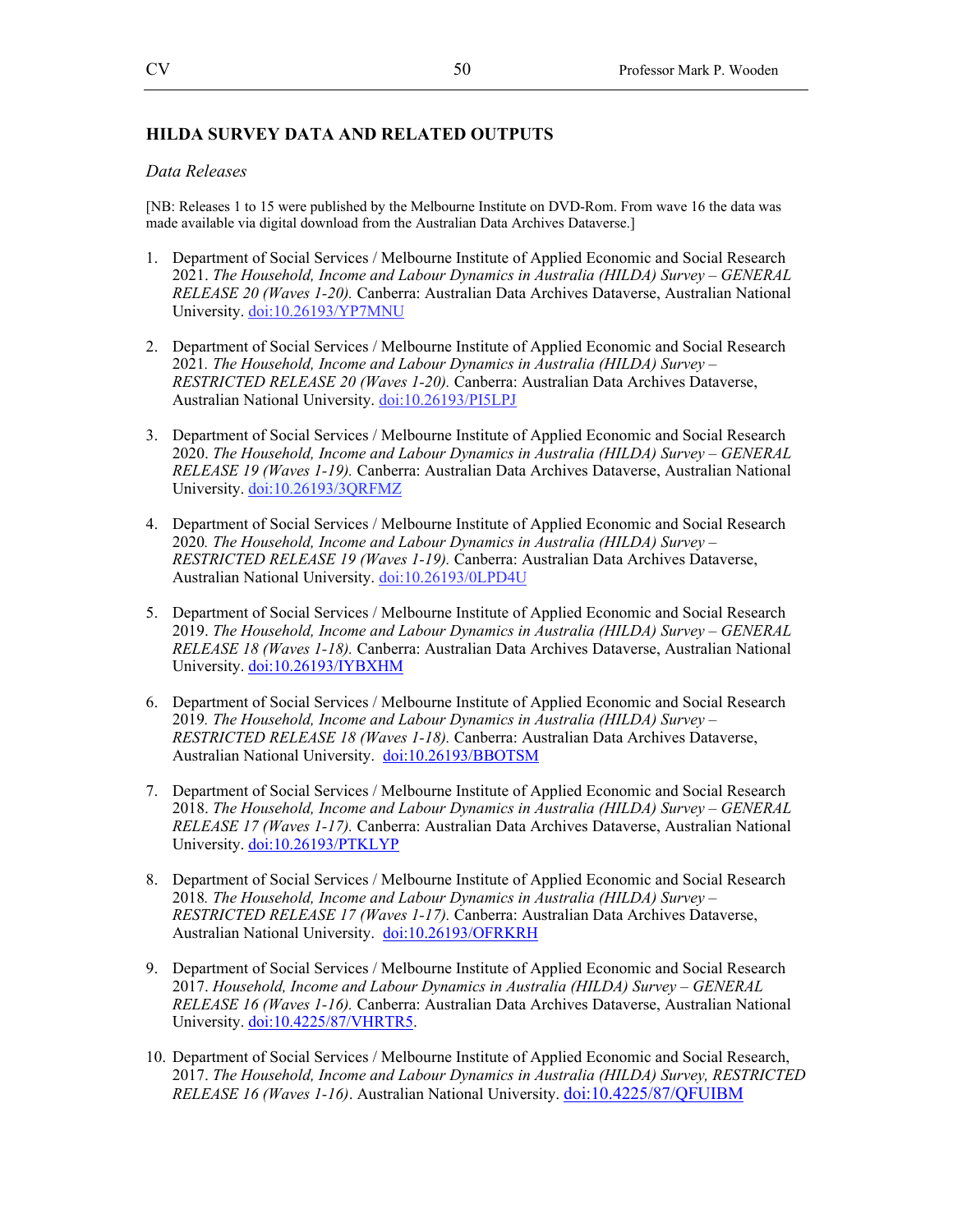- 11. Melbourne Institute of Applied Economic and Social Research (Mark Wooden, Michelle Summerfield, Nicole Watson, Roger Wilkins, Simon Freidin, Ning Li, Mark O'Shea, Nathan La, Ninette Macalalad, Michael Bradford, Davina Heng & Deborah Louwen) 2016. *Household, Income and Labour Dynamics in Australia (HILDA) Survey – Release 15.0.* Unit-record data file produced for Department of Families, Housing, Community Services and Indigenous Affairs. Melbourne: Melbourne Institute of Applied Economic and Social Research.
- 12. Melbourne Institute of Applied Economic and Social Research (Mark Wooden, Michelle Summerfield, Nicole Watson, Roger Wilkins, Simon Freidin, Ning Li, Laura Mundy, Ninette Macalalad, Tania Sperti, Michael Bradford & Deborah Louwen) 2015. *Household, Income and* Labour Dynamics in Australia (HILDA) Survey – Release 14.0. Unit-record data file produced for Department of Families, Housing, Community Services and Indigenous Affairs. Melbourne, Australia: Melbourne Institute of Applied Economic and Social Research.
- 13. Melbourne Institute of Applied Economic and Social Research (Mark Wooden, Michelle Summerfield, Nicole Watson, Ning Li, Roger Wilkins, Simon Freidin, Ninette Macalalad, Laura Mundy, Michael Bradford, Tania Sperti & Deborah Louwen) 2014. *Household, Income and Labour Dynamics in Australia (HILDA) Survey – Release 13.0.* Unit-record data file produced for Department of Families, Housing, Community Services and Indigenous Affairs. Melbourne, Australia: Melbourne Institute of Applied Economic and Social Research.
- 14. Melbourne Institute of Applied Economic and Social Research (Mark Wooden, Michelle Summerfield, Nicole Watson, Ning Li, Roger Wilkins, Simon Freidin, Peter Ittak, Ninette Macalalad, Athina Katiforis, Michael Bradford & Tania Sperti) 2013. *Household, Income and* Labour Dynamics in Australia (HILDA) Survey - Release 12.0. Unit-record data file produced for Department of Social Services. Melbourne, Australia: Melbourne Institute of Applied Economic and Social Research.
- 15. Melbourne Institute of Applied Economic and Social Research (Mark Wooden, Michelle Summerfield, Nicole Watson, Ning Li, Roger Wilkins, Simon Freidin, Peter Ittak, Ninette Macalalad, Athina Katiforis, Michael Bradford & Tania Sperti) 2012. *Household, Income and Labour Dynamics in Australia (HILDA) Survey – Release 11.0.* Unit-record data file produced for Department of Families, Housing, Community Services and Indigenous Affairs. Melbourne, Australia: Melbourne Institute of Applied Economic and Social Research.
- 16. Melbourne Institute of Applied Economic and Social Research (Mark Wooden, Nicole Watson, Ning Li, Roger Wilkins, Michelle Summerfield, Ross Dunn, Peter Ittak, Simon Freidin, Athina Katiforis, Andrew Hicks & Joshua Button) 2011. *Household, Income and Labour Dynamics in Australia (HILDA) Survey – Release 10.0.* Unit-record data file produced for Department of Families, Housing, Community Services and Indigenous Affairs. Melbourne, Australia: Melbourne Institute of Applied Economic and Social Research.
- 17. Melbourne Institute of Applied Economic and Social Research (Mark Wooden, Nicole Watson, Clair Sun, Roger Wilkins, Michelle Summerfield, Simon Freidin, Ross Dunn, Peter Ittak, Athina Katiforis, Andrew Hicks & Joshua Button) 2010. *Household, Income and Labour Dynamics in Australia (HILDA) Survey – Release 9.0.* Unit-record data file produced for Department of Families, Housing, Community Services and Indigenous Affairs. Melbourne, Australia: Melbourne Institute of Applied Economic and Social Research.
- 18. Melbourne Institute of Applied Economic and Social Research (Mark Wooden, Nicole Watson, Roger Wilkins, Simon Freidin, Clair Sun, Michelle Summerfield, Peter Ittak, Lorna Hall, Zoe Lancaster & Diana Welsman) 2010. *Household, Income and Labour Dynamics in Australia (HILDA) Survey – Release 8.0.* Unit-record data file produced for Department of Families, Housing, Community Services and Indigenous Affairs. Melbourne, Australia: Melbourne Institute of Applied Economic and Social Research.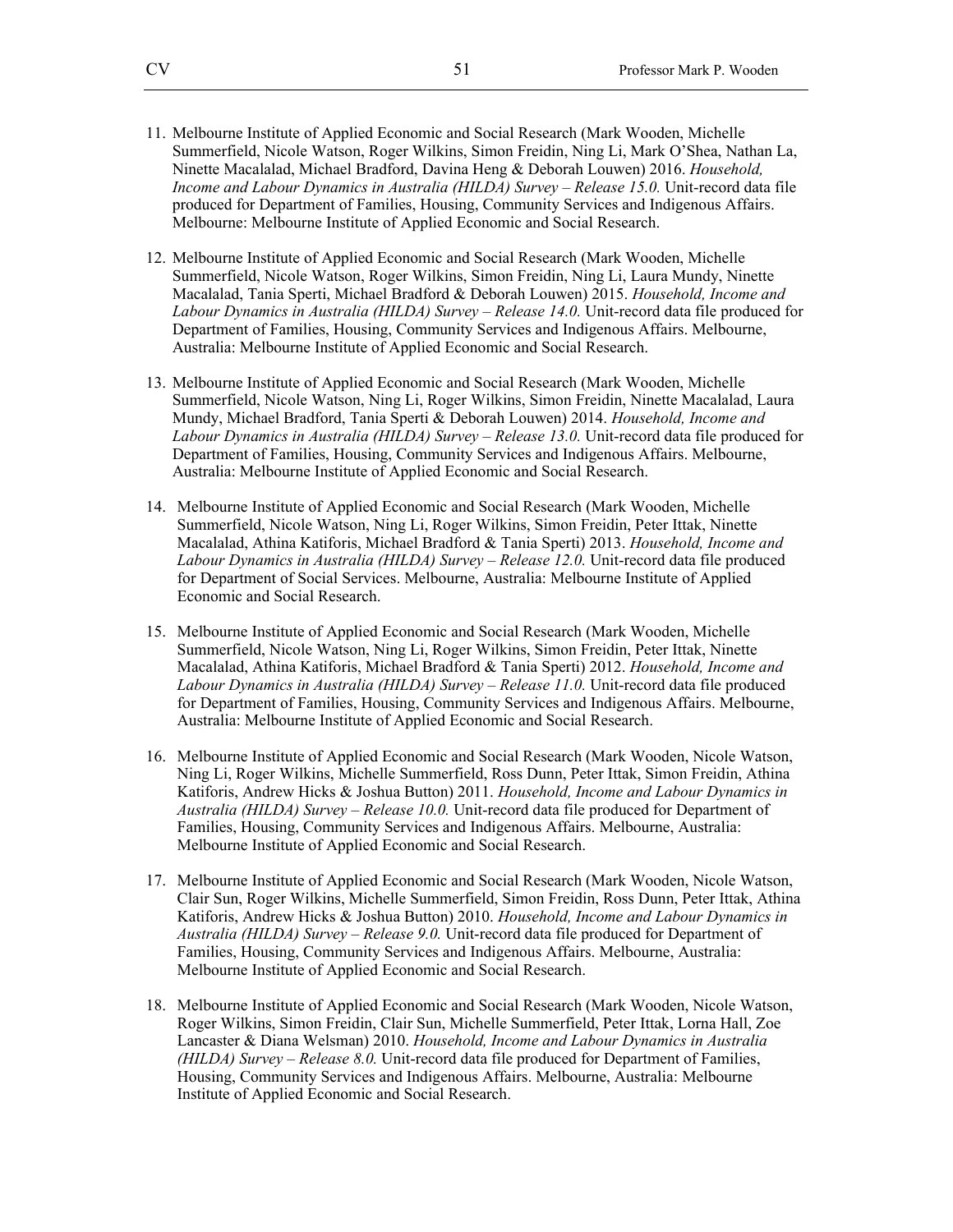- 19. Melbourne Institute of Applied Economic and Social Research (Mark Wooden, Nicole Watson, Bruce Headey, Roger Wilkins, Simon Freidin, Clinton Hayes, Paul Agius, Michelle Summerfield, Peter Ittak, Lorna Hall, Zoe Lancaster, Diana Welsman & Eddy Hamad) 2009. *Household, Income and Labour Dynamics in Australia (HILDA) Survey - Release 7.0.* Unitrecord data file produced for Department of Familes, Community Services and Indigenous Affairs. Melbourne, Australia: Melbourne Institute of Applied Economic and Social Research.
- 20. Melbourne Institute of Applied Economic and Social Research (Mark Wooden, Nicole Watson, Bruce Headey, Simon Freidin, Clinton Hayes, Paul Agius, Lorna Hall, Zoe Lancaster, Diana Welsman, Jonathan Macleod & Eddy Hamad) 2008. *Household, Income and Labour Dynamics in Australia (HILDA) Survey - Release 6.0.* Unit-record data file produced for Department of Families, Housing, Community Services and Indigenous Affairs. Melbourne, Australia: Melbourne Institute of Applied Economic and Social Research.
- 21. Melbourne Institute of Applied Economic and Social Research (Nicole Watson, Mark Wooden, Simon Freidin, Paul Agius, Clinton Hayes & Bruce Headey B) 2007. *Household, Income and*  Labour Dynamics in Australia (HILDA) Survey – Release 5.0. Unit-record data file produced for Department of Families, Housing, Community Services and Indigenous Affairs. Melbourne, Australia: Melbourne Institute of Applied Economic and Social Research.
- 22. Melbourne Institute of Applied Economic and Social Research (Mark Wooden, Nicole Watson, Simon Freidin, Alison Goode, Bruce Headey & Paul Agius) 2006. *Household, Income and*  Labour Dynamics in Australia (HILDA) Survey – Release 4.0. Unit-record data file produced for Department of Families, Housing, Community Services and Indigenous Affairs. Melbourne, Australia: Melbourne Institute of Applied Economic and Social Research.
- 23. Melbourne Institute of Applied Economic and Social Research (Mark Wooden, Nicole Watson, Simon Freidin, Bruce Headey, Diana Warren & Roslyn Starick) 2005. *Household, Income and*  Labour Dynamics in Australia (HILDA) Survey – Release 3.0. Unit-record data file produced for Department of Families, Housing, Community Services and Indigenous Affairs. Melbourne, Australia: Melbourne Institute of Applied Economic and Social Research.
- 24. Melbourne Institute of Applied Economic and Social Research (Mark Wooden, Nicole Watson, Simon Freidin & Diana Warren) 2004. *Household, Income and Labour Dynamics in Australia (HILDA) Survey – Release 2.0.* Unit-record data file produced for Department of Families, Housing, Community Services and Indigenous Affairs. Melbourne, Australia: Melbourne Institute of Applied Economic and Social Research.
- 25. Melbourne Institute of Applied Economic and Social Research (Mark Wooden, Nicole Watson & Simon Freidin) 2002. *Household, Income and Labour Dynamics in Australia (HILDA) Survey – Release 1.0.* Unit-record data file produced for Department of Families, Housing, Community Services and Indigenous Affairs. Melbourne, Australia: Melbourne Institute of Applied Economic and Social Research.

#### *User Manual*

- 1. Michelle Summerfield, Brooke Garrard, Markus Hahn, Yihua Jin, Roopah Kamath, Ninette Macalalad, Nicole Watson, Roger Wilkins & Mark Wooden, *HILDA User Manual – Release 20*. Melbourne Institute of Applied Economic and Social Research, 2021. [Available on-line at: https://melbourneinstitute.unimelb.edu.au/hilda/for-data-users/user-manuals]
- 2. Michelle Summerfield, Brooke Garrard, Markus Hahn, Yihua Jin, Roopah Kamath, Ninette Macalalad, Nicole Watson, Roger Wilkins & Mark Wooden, *HILDA User Manual – Release 19*. Melbourne Institute of Applied Economic and Social Research, 2020.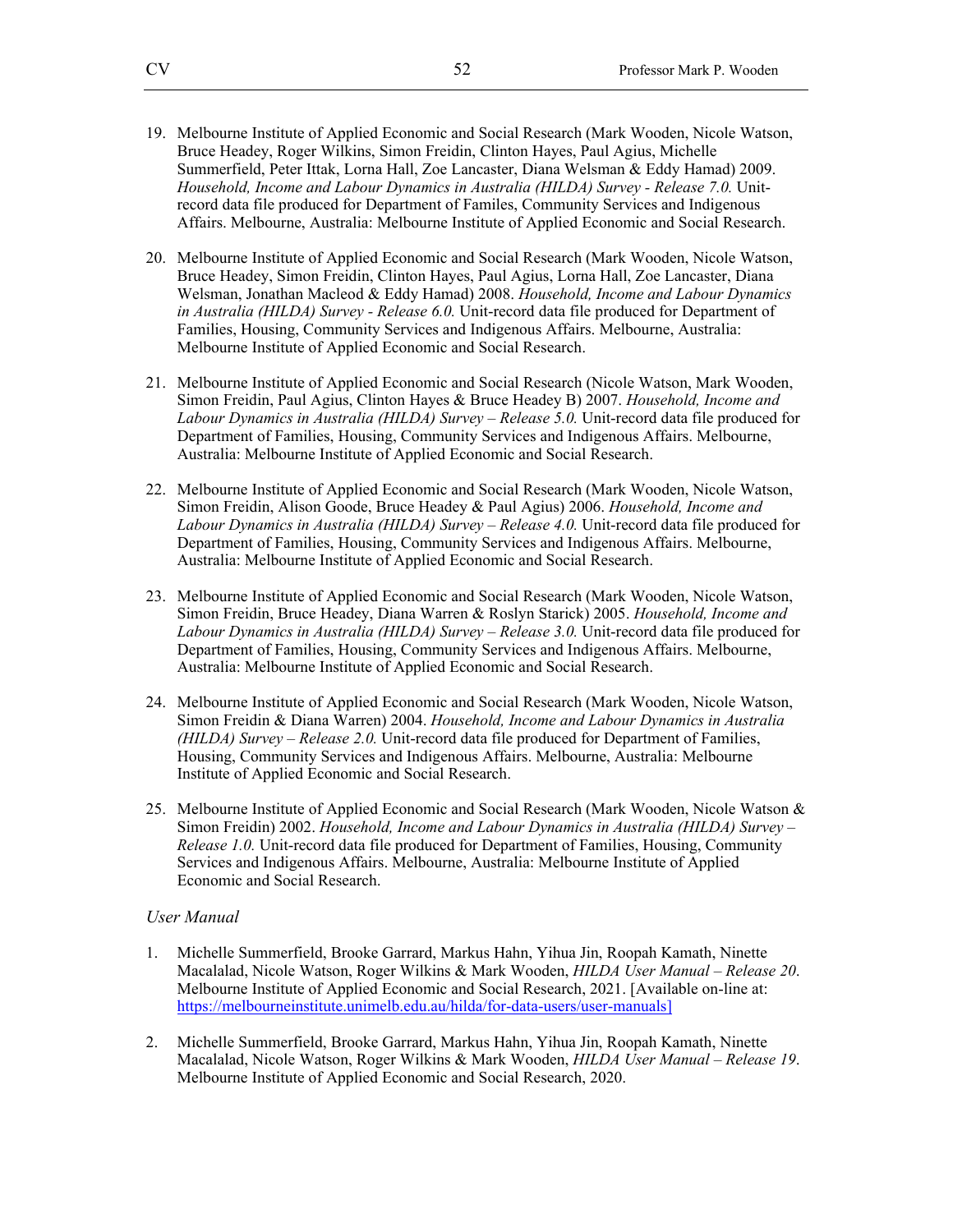- 3. Michelle Summerfield, Andrew Bevitt, King Fok, Markus Hahn, Nathan La, Ninette Macalalad, Michelle Summerfield, Sarah Bright, Markus Hahn, Nathan La, Ninette Macalalad, Nicole Watson, Roger Wilkins & Mark Wooden, *HILDA User Manual – Release 18*. Melbourne Institute of Applied Economic and Social Research, 2019.
- 4. Michelle Summerfield, Andrew Bevitt, King Fok, Markus Hahn, Nathan La, Ninette Macalalad, Mark O'Shea, Nicole Watson, Roger Wilkins & Mark Wooden, *HILDA User Manual – Release 17*. Melbourne Institute of Applied Economic and Social Research, 2018.
- 5. Michelle Summerfield, Andrew Bevitt, Markus Hahn, Nathan La, Ninette Macalalad, Mark O'Shea, Nicole Watson, Roger Wilkins & Mark Wooden, *HILDA User Manual – Release 16*. Melbourne Institute of Applied Economic and Social Research, 2017.
- 6. Michelle Summerfield, Simon Freidin, Markus Hahn, Nathan La, Ning Li, Ninette Macalalad, Mark O'Shea, Nicole Watson, Roger Wilkins & Mark Wooden, *HILDA User Manual – Release 15*. Melbourne Institute of Applied Economic and Social Research, 2016.
- 7. Michelle Summerfield, Simon Freidin, Markus Hahn, Ning Li, Ninette Macalalad, Laura Mundy, Nicole Watson, Roger Wilkins & Mark Wooden, *HILDA User Manual – Release 14*. Melbourne Institute of Applied Economic and Social Research, 2015.
- 8. Michelle Summerfield, Simon Freidin, Markus Hahn, Ning Li, Ninette Macalalad, Laura Mundy, Nicole Watson, Roger Wilkins & Mark Wooden, *HILDA User Manual – Release 13*. Melbourne Institute of Applied Economic and Social Research, 2014.
- 9. Michelle Summerfield, Simon Freidin, Markus Hahn, Peter Ittak, Ning Li, Ninette Macalalad, Nicole Watson, Roger Wilkins & Mark Wooden, *HILDA User Manual – Release 12***.** Melbourne Institute of Applied Economic and Social Research, 2013.
- 10. Michelle Summerfield, Simon Freidin, Markus Hahn, Peter Ittak, Ning Li, Ninette Macalalad, Nicole Watson, Roger Wilkins & Mark Wooden, *HILDA User Manual – Release 11***.** Melbourne Institute of Applied Economic and Social Research, 2012.
- 11. Michelle Summerfield, Ross Dunn, Simon Freidin, Markus Hahn, Peter Ittak, Milica Kecmanovic, Ning Li, Ninette Macalalad, Nicole Watson, Roger Wilkins & Mark Wooden, *HILDA User Manual – Release 10***.** Melbourne Institute of Applied Economic and Social Research, 2011.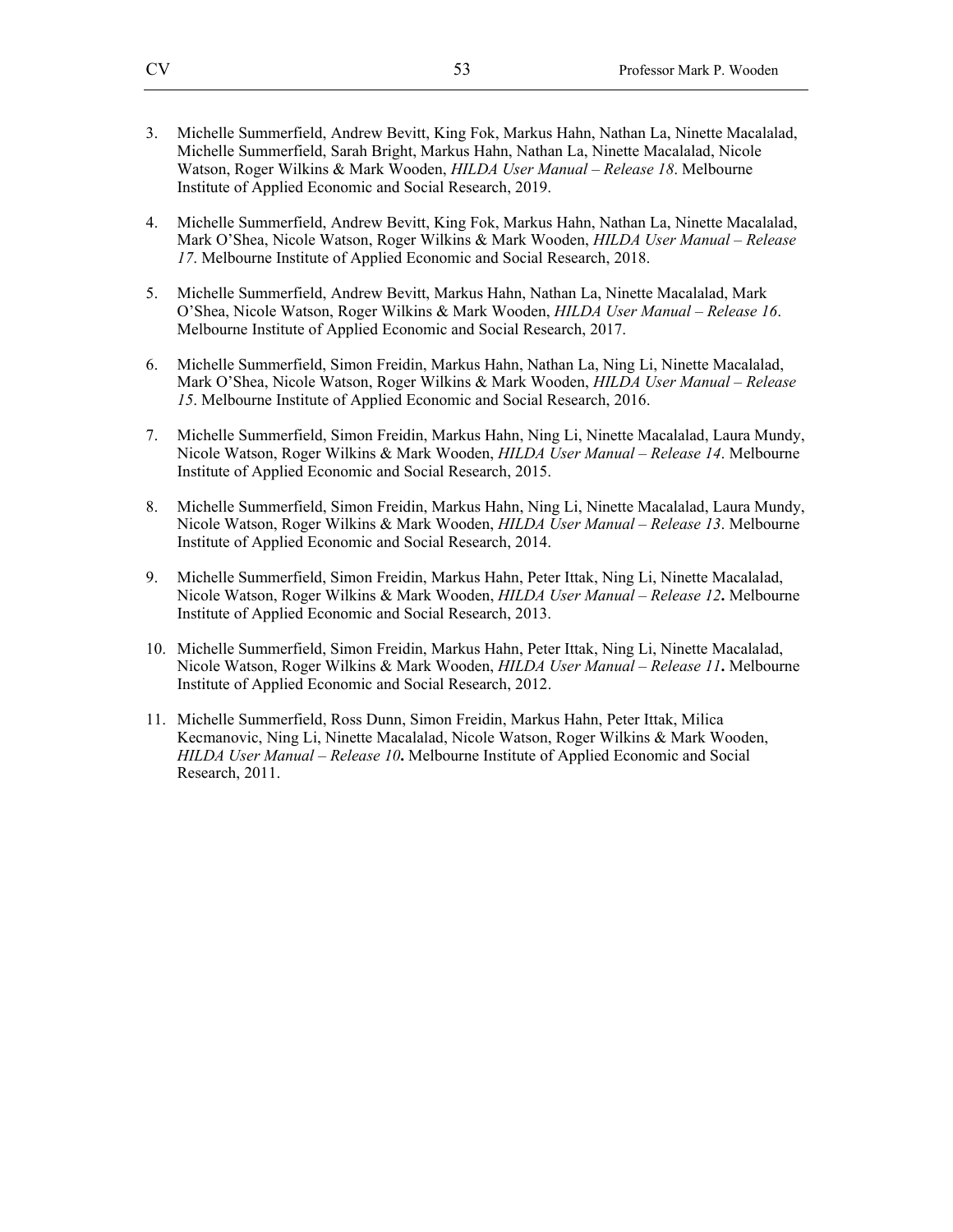## **MAJOR RESEARCH GRANTS**

| 2021-2025 | The economic and social impact of COVID-19 mitigation policies: A cross-country<br>analysis of macro events.<br>(US) National Institute on Aging, National Institutes of Health: Federal Award<br>Identification # R01AG071649 (US\$4,401,156; of which about \$540,000 comes to<br>the Melbourne Institute)<br>Principal Investigator: D Lillard (Ohio State)<br>Co-investigators: Y Xie (Princeton), M Wooden (Melbourne), R Egidio (Milano-<br>Bicocca), K Peter (North Carolina), Q Ren (Peking), M Karlsson (Duisburg-Essen),<br>M Grabka (DIW Berlin), R Lalive (Lausanne), S Hong (Seoul National), D Kim<br>(Seoul National), I Yamamotu (Keio) |
|-----------|---------------------------------------------------------------------------------------------------------------------------------------------------------------------------------------------------------------------------------------------------------------------------------------------------------------------------------------------------------------------------------------------------------------------------------------------------------------------------------------------------------------------------------------------------------------------------------------------------------------------------------------------------------|
| 2021-2023 | Casual fertility consequences: The role of non-standard employment<br>ARC Special Research Initiative in Australian Society, History and Culture<br>#SR200200298 (\$268,000).<br>Chief Investigators: I Mooi-Reci, M Wooden.                                                                                                                                                                                                                                                                                                                                                                                                                            |
| 2016-2019 | The intergenerational transmission of joblessness.<br>ARC Discovery #DP160101063 (\$370,850).<br>Chief Investigators: I Mooi-Reci, M Wooden. Partner Investigator: T Liao                                                                                                                                                                                                                                                                                                                                                                                                                                                                               |
| 2016-2018 | Working at the margin: The consequences of non-standard employment.<br>ARC Discovery #DP160103171 (\$377,659).<br>Chief Investigator: M Wooden.                                                                                                                                                                                                                                                                                                                                                                                                                                                                                                         |
| 2010-2012 | Assessing and enhancing the quality of longitudinal survey data.<br>ARC Discovery #DP1095497 (\$345,000).<br>Chief Investigator: M Wooden. Partner Investigators: P Lynn, J Frick.                                                                                                                                                                                                                                                                                                                                                                                                                                                                      |
| 2008-2010 | Ageing baby boomers in Australia: Informing better actions for retirement.<br>ARC Linkage #LP0882748 (\$475,662).<br>Chief Investigators: H Kendig, Y Wells, M Wooden*, K O'Loughlin,<br>D De Vaus. [* Involvement terminated at end of 2008.]                                                                                                                                                                                                                                                                                                                                                                                                          |
| 2006-2008 | Labour market transitions and dynamics in Australia: An analysis of the Household,<br>Income and Labour Dynamics in Australia Survey.<br>ARC Discovery # DP0663362 (\$450,000).<br>Chief Investigators: M Wooden, J Borland and K Mavromaras.                                                                                                                                                                                                                                                                                                                                                                                                           |
| 2006      | Who wants and gets flexibility? Changing work hours preferences and work hours,<br>work and family circumstances, and life events.<br>Alfred P Sloan Foundation # B2005-65 (US\$39,700).<br>Chief Investigators: R Drago, M Wooden.                                                                                                                                                                                                                                                                                                                                                                                                                     |
| 2003-2005 | The dynamics of economic and social change: An analysis of the Household, Income<br>and Labour Dynamics in Australia Survey.<br>ARC Discovery # DP0342970 (\$360,000).<br>Chief Investigators: M Wooden, J Borland and A Duncan.                                                                                                                                                                                                                                                                                                                                                                                                                        |
| 2001-2002 | The impact of enterprise and workplace focused industrial relations on employee<br>attitudes and enterprise performance.<br>ARC SPIRT # C00106984 (\$154,000).<br>Chief Investigators: M Wooden and D Samson.                                                                                                                                                                                                                                                                                                                                                                                                                                           |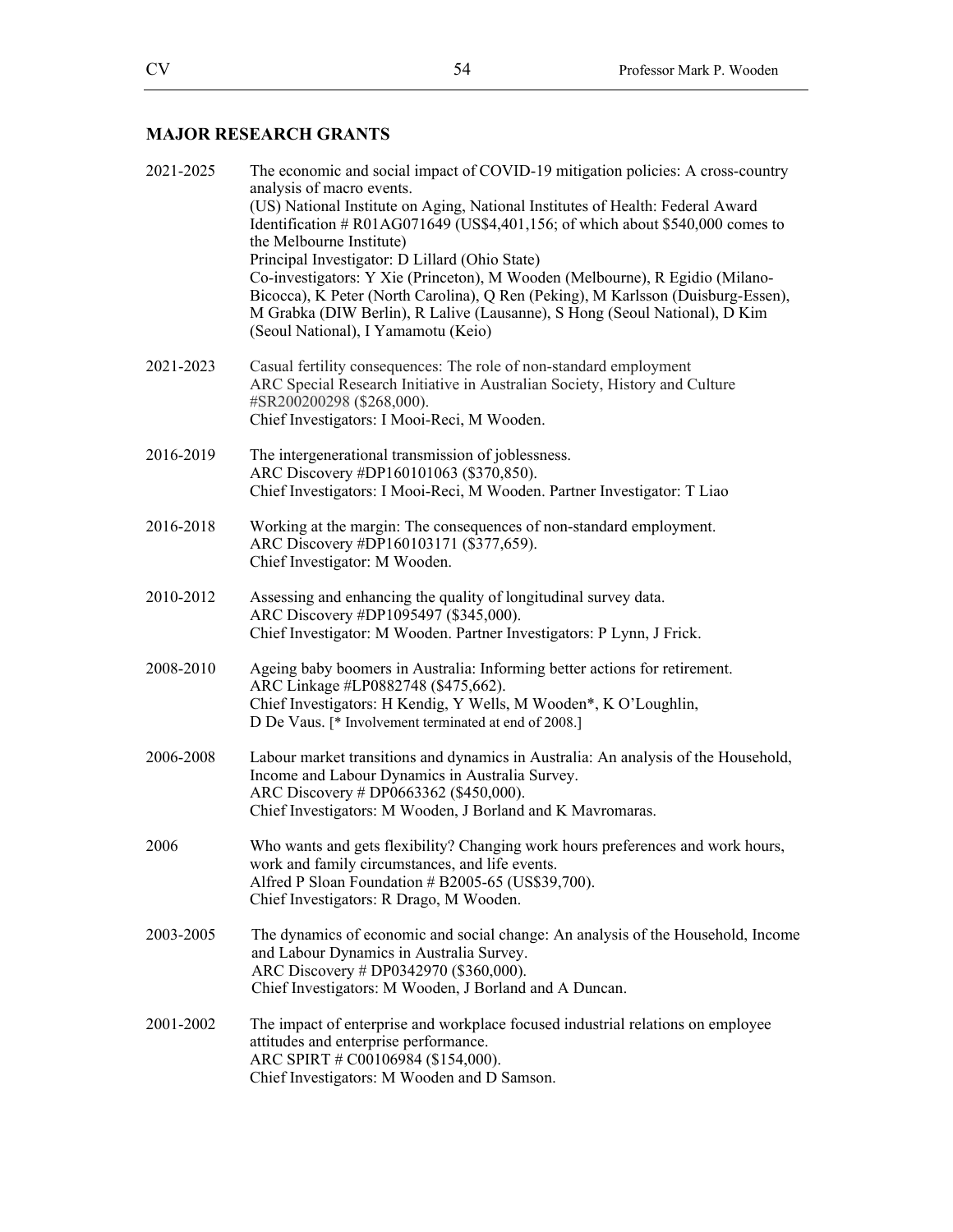| 1997-1998 | The Transformation of Australian Industrial Relations.<br>ARC SPIRT # C59700387 (\$122,000).<br>Chief Investigators: M Wooden, R Drago and J Sloan. |
|-----------|-----------------------------------------------------------------------------------------------------------------------------------------------------|
| 1988      | Employee Involvement and Business Performance in Australia.<br>ARC Large Grant. (\$40,000)<br>Chief Investigator: M Wooden.                         |

# **MAJOR RESEARCH CONTRACTS** (since 2000)

| Name                                                                                                        | Funding organisation                                                                                                             | <b>Timeline</b>                      | <i>sooo</i> |
|-------------------------------------------------------------------------------------------------------------|----------------------------------------------------------------------------------------------------------------------------------|--------------------------------------|-------------|
| Household, Income and Labour<br>Dynamics in Australia (HILDA)<br>Survey                                     |                                                                                                                                  |                                      |             |
| Design and Management of a Major<br>Longitudinal Survey of Australian<br>Households and Associated Services | Department of Family and<br>Community Services /<br>Department of Family,<br>Community Services and<br><b>Indigenous Affairs</b> | July 2000 to June<br>$2010^{(a)}$    | 46,149.4    |
| Performance of the HILDA Survey,<br>Waves 9 to 12                                                           | Department of Families,<br>Housing, Community<br>Services and Indigenous<br>Affairs (FaHCSIA)                                    | July 2008 to<br>April 2013           | 34,540.2    |
| Household, Income and Labour<br>Dynamics in Australia Survey,<br><b>Waves 13-18</b>                         | FaHCSIA / Department of<br>Social Services (DSS)                                                                                 | June $2012$ to<br>May 2021           | 62,272.3    |
| Household, Income and Labour<br>Dynamics in Australia Survey,<br>Wave 19                                    | <b>DSS</b>                                                                                                                       | December 2018-<br>June 2021          | 12,008.6    |
| Household, Income and Labour<br>Dynamics in Australia Survey,<br>Waves $20-23$ <sup>)</sup>                 | <b>DSS</b>                                                                                                                       | October 2019-<br>June 2025           | 51,300.8    |
| Journeys Home: Longitudinal Study<br>of Factors Affecting Housing<br>Instability                            | FaHCSIA / DSS                                                                                                                    | December 2010<br>to December<br>2014 | 8,355.9     |

*Note:* a The initial contract only covered four years and three survey waves. The contract was extended, in 2003, for a further year (one wave), and then in 2004 for a further four years (or survey waves).